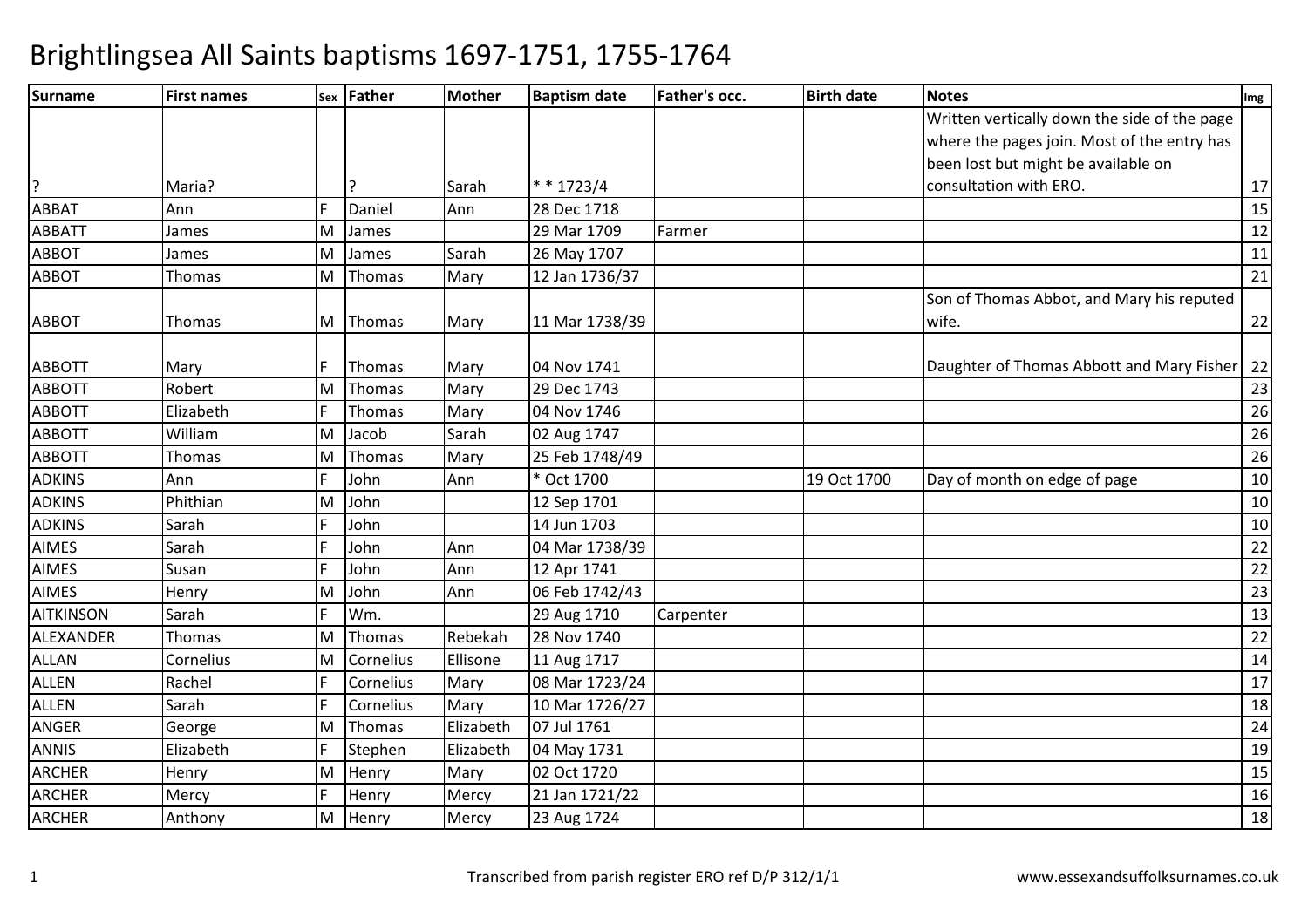| <b>Surname</b> | <b>First names</b> |   | sex Father | <b>Mother</b> | <b>Baptism date</b> | Father's occ. | <b>Birth date</b> | <b>Notes</b>                                                                                                                           | Img |
|----------------|--------------------|---|------------|---------------|---------------------|---------------|-------------------|----------------------------------------------------------------------------------------------------------------------------------------|-----|
| <b>ARCHER</b>  | Henry              | М | Henry      | Deborah       | 10 Dec 1758         |               |                   |                                                                                                                                        | 23  |
| <b>ARCHER</b>  | William            | M | Henry      | Deborah       | 03 Aug 1760         |               |                   |                                                                                                                                        | 24  |
| <b>ARCHER</b>  | Peter              | M | Henry      | Deborah       | 02 Sep 1762         |               |                   |                                                                                                                                        | 25  |
| <b>ARCHER</b>  | <b>Henry Brand</b> | M | Henry      | Elizabeth     | 05 Mar 1749/50      |               |                   |                                                                                                                                        | 26  |
| <b>ARCHER</b>  | Mercy              |   | Henry      | Elizabeth     | 09 Oct 1755         |               |                   |                                                                                                                                        | 27  |
| ARMSDEAN       | Samuel             | M | Samuel     |               | 12 Oct 1712         | Carpenter     |                   |                                                                                                                                        | 13  |
| <b>ATKINS</b>  | Mary               |   | John       |               | 13 Nov 1711         | Carpenter     |                   |                                                                                                                                        | 13  |
| <b>AYLLET</b>  | Abigell            |   | Henery     | Elizabeth     | 14 Jun 1703         |               |                   |                                                                                                                                        | 10  |
|                |                    |   |            |               |                     |               |                   | Ye base born child of Mary B[e_]ll & John                                                                                              |     |
| $B[E_]LL$      | John               |   | John       | Mary          | 20 May 1756         |               |                   | <b>Messing</b>                                                                                                                         | 27  |
| BA[A_]BELL     | Elizabeth          |   | Henry      |               | 03 Sep 1710         | Dredger       |                   |                                                                                                                                        | 13  |
| <b>BACON</b>   | John               | M | John       | Elizabeth     | 22 Aug 1725         |               |                   |                                                                                                                                        | 18  |
| <b>BACON</b>   | John               | M | John       | Naomi         | 01 May 1730         |               |                   |                                                                                                                                        | 19  |
| <b>BACON</b>   | John               | M | John       | Naomi         | 10 Oct 1731         |               |                   |                                                                                                                                        | 20  |
| <b>BACON</b>   | Thomas             | M | John       | Naomi         | 04 Dec 1732         |               |                   |                                                                                                                                        | 20  |
| <b>BACON</b>   | Joseph             | M | Joseph     | Susanna       | 25 May 1760         |               |                   |                                                                                                                                        | 24  |
| <b>BACON</b>   | James              | М | John       | Grace         | 16 Sep 1744         |               |                   |                                                                                                                                        | 25  |
| <b>BACON</b>   | Susanna            |   | Joseph     | Susanna       | 08 Apr 1756         |               |                   |                                                                                                                                        | 27  |
| <b>BACON</b>   | Suky               |   | John       | Rachel        | 03 Jun 1764         |               |                   | Daughter of John Bacon jnr                                                                                                             | 29  |
| <b>BAILEY</b>  | Mary               |   | Isaac      | Eliz.         | 09 Jul 1727         |               |                   |                                                                                                                                        | 18  |
| <b>BAILEY</b>  | Isaac              | M | Isaac      | Elizabeth     | 05 Feb 1728/29      |               |                   |                                                                                                                                        | 19  |
| <b>BAILIE</b>  | Mary               |   | Thomas     |               | 22 May 1709         | Dredger       |                   |                                                                                                                                        | 12  |
| <b>BAKER</b>   | Sarah              |   |            |               | 01 Nov 1751         |               |                   | Aged 26 years Aug. 1751 (unclear if surname<br>is that of mother or father, or if a married<br>woman and the surname is her husband's) | 27  |
| <b>BALLS</b>   | Richard            | M | Richard    | Mary          | 21 Dec 1729         |               |                   |                                                                                                                                        | 19  |
| <b>BALLS</b>   | Mary               |   | Richard    | Mary          | 21 Jan 1732/33      |               |                   |                                                                                                                                        | 20  |
| <b>BALSON</b>  | James              | M | Richard    | Martha        | 27 Jan 1763         |               |                   |                                                                                                                                        | 25  |
| <b>BARBER</b>  | Ann                |   | James      | Ann           | 09 Feb 1761         |               |                   |                                                                                                                                        | 24  |
| <b>BARBER</b>  | Anne               |   | James      | Anne          | 12 Jul 1762         |               |                   |                                                                                                                                        | 25  |
| <b>BARBER</b>  | James              | M | James      | Ann           | 18 Sep 1763         |               | 14 Sep 1763       |                                                                                                                                        | 28  |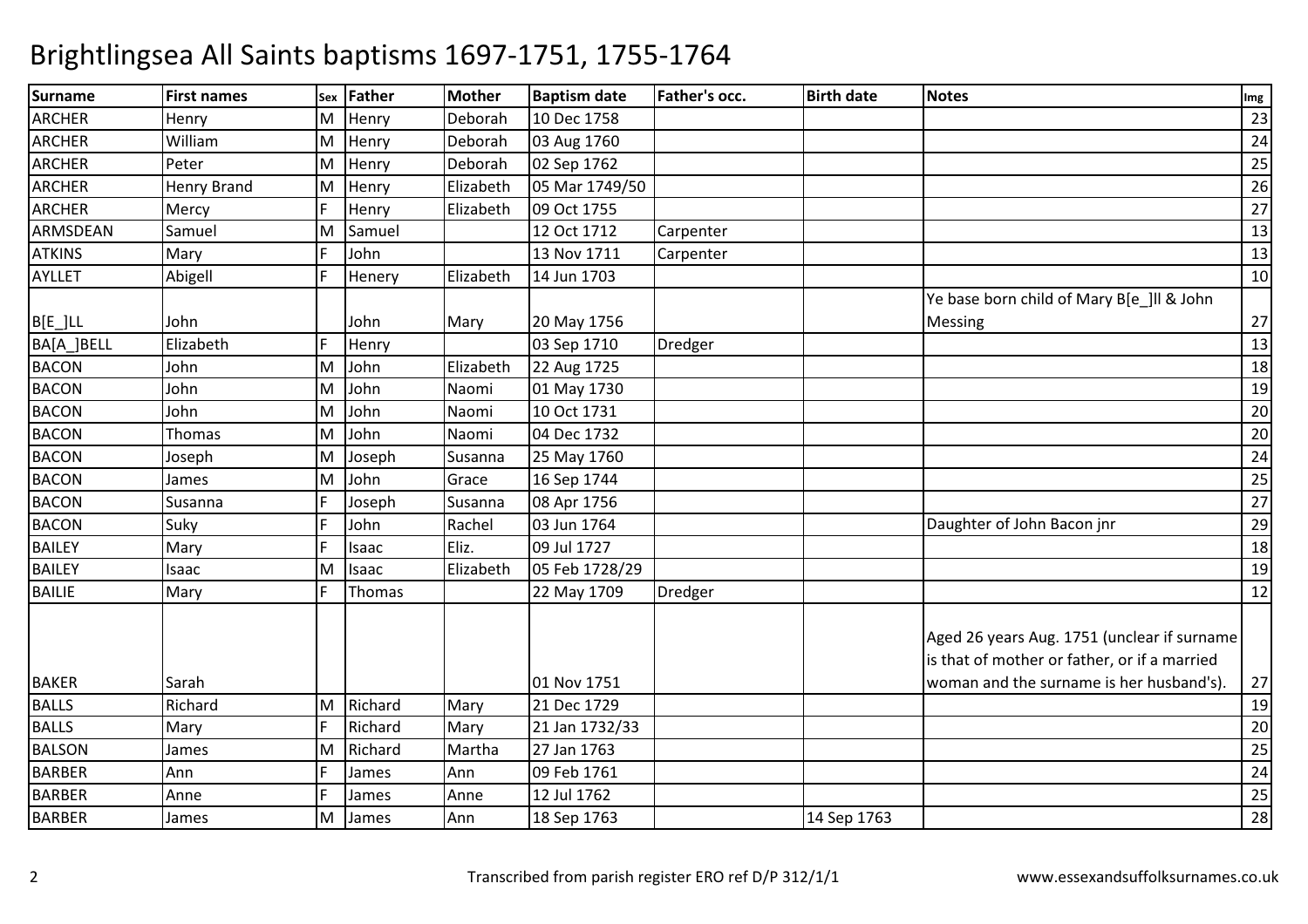| <b>Surname</b>     | <b>First names</b> |    | sex Father     | <b>Mother</b> | <b>Baptism date</b> | <b>Father's occ.</b> | <b>Birth date</b> | <b>Notes</b>                  | Img |
|--------------------|--------------------|----|----------------|---------------|---------------------|----------------------|-------------------|-------------------------------|-----|
| <b>BARBER</b>      | Nathaniel          | M  | Nathaniel      | Elizabeth     | 18 Nov 1764         |                      |                   |                               | 29  |
| <b>BARKER</b>      | Thomas             | M  | <b>Thomas</b>  | Mary          | 26 May 1717         |                      |                   |                               | 14  |
| <b>BARKER</b>      | William            | M  | Thomas         | Mary          | 22 Mar 1719/20      |                      |                   |                               | 15  |
| <b>BARKER</b>      | Mary               |    | Thomas         | Mary          | 05 May 1721         |                      |                   |                               | 16  |
| <b>BARRET</b>      | Elizabeth          |    | Henry          | Mary          | 09 Jun 1745         |                      |                   |                               | 25  |
| <b>BARRET</b>      | Susannah           |    | Henry          | Mary          | 26 Apr 1747         |                      |                   |                               | 26  |
| <b>BARRET</b>      | Joseph             | M  | Henry          | Mary          | 06 Nov 1748         |                      |                   |                               | 26  |
| <b>BARRET</b>      | Henry              | M  | Henry          | Mary          | 13 Mar 1750/51      |                      |                   |                               | 27  |
| <b>BARRETT</b>     | Mary               | E  | Henry          | Mary          | 24 Jul 1743         |                      |                   |                               | 23  |
| <b>BARTHOLMAY</b>  | Robert             | ΙM | Wm.            |               | 19 Sep 1714         | Maltster             |                   |                               | 14  |
| <b>BARTHOLOMEW</b> | Wm.                | M  | William        | Mary          | 16 Sep 1705         |                      |                   |                               | 10  |
| <b>BARTHOLOMEW</b> | Mary               |    | William        | Abigail       | 11 Sep 1726         |                      |                   |                               | 18  |
| <b>BARTHOLOMEW</b> | William            | ΙM | William        | Abigail       | 11 Feb 1727/28      |                      |                   |                               | 19  |
| <b>BARTHOLOMEW</b> | Anthony            | ΙM | Wm.            | Abigail       | 04 Jun 1729         |                      |                   | Son of Wm. Bartholomew junior | 19  |
| <b>BATH</b>        | Elizabeth          |    | <b>Ezekiel</b> | Elizabeth     | 06 May 1718         |                      |                   |                               | 15  |
| <b>BAWTREE</b>     | Samuel             | M  | Samuel         | Deborah       | 22 Jan 1740/41      |                      |                   |                               | 22  |
| <b>BAYELY</b>      | Isaac              | M  | Robt.          | Mary          | * Oct 1700          |                      |                   | Day of month on edge of page  | 10  |
| <b>BAYELY</b>      | Thomas             | M  | Thomas         |               | 17 Oct 1701         |                      |                   |                               | 10  |
| <b>BAYLY</b>       | Henery             | M  | Robert         |               | 22 Aug 1698         |                      |                   |                               | 9   |
| <b>BAYLY</b>       | Sarah              |    | Tho.           | Sarah         | 11 Apr 1708         |                      |                   |                               | 11  |
| <b>BAZANT</b>      | Steven             | м  | John           |               | 03 Mar 1708/9       | Day labourer         |                   |                               | 12  |
| <b>BEDINGFIELD</b> | Samuel             | M  | Thomas         | Martha        | 22 May 1720         |                      |                   |                               | 15  |
| <b>BEDINGFIELD</b> | Elizabeth          |    | Thomas         | Elizabeth     | 19 Feb 1737/38      |                      |                   |                               | 21  |
| <b>BELL</b>        | John               | M  | John           | Hannah        | 17 Oct 1725         |                      |                   |                               | 18  |
| <b>BENEFIELD</b>   | Mary               |    | Tho.           | Jane          | 20 Aug 1724         |                      |                   |                               | 18  |
| <b>BENEFIELD</b>   | Robt.              |    | Thomas         | Christian     | 17 Mar 1727/28      |                      |                   | Robt. & Mary, children of     | 19  |
| <b>BENEFIELD</b>   | Mary               |    | Thomas         | Christian     | 17 Mar 1727/28      |                      |                   | Robt. & Mary, children of     | 19  |
| <b>BENEFIELD</b>   | William            | M  | Thomas         | Elizabeth     | 28 Jan 1734/35      |                      |                   |                               | 20  |
| <b>BENEFIELD</b>   | Susan              | E  | Thomas         | Elizabeth     | 19 Sep 1736         |                      |                   |                               | 21  |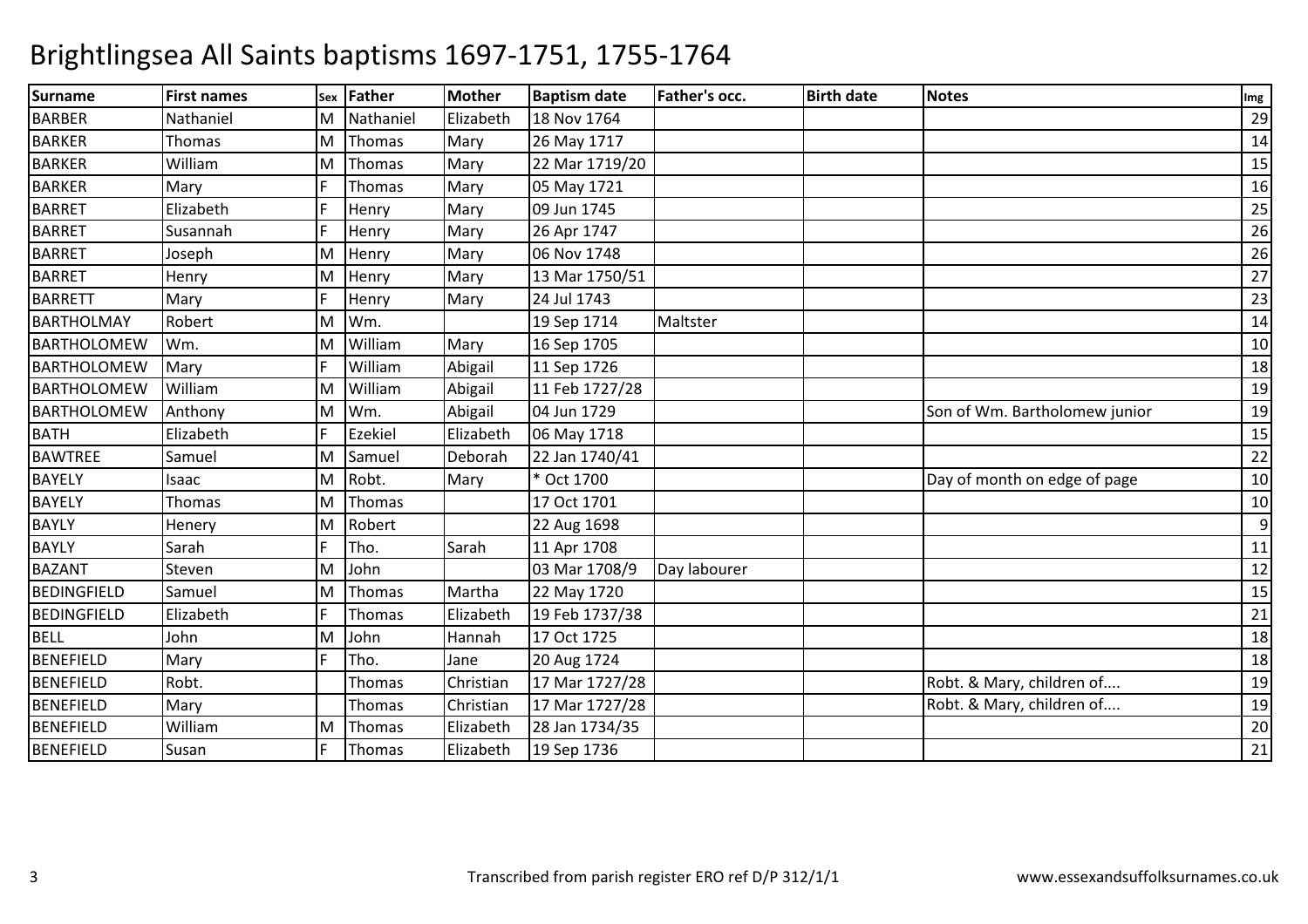| Surname          | <b>First names</b> |   | <b>Sex Father</b> | <b>Mother</b> | <b>Baptism date</b> | <b>Father's occ.</b> | <b>Birth date</b> | <b>Notes</b>                               | Img             |
|------------------|--------------------|---|-------------------|---------------|---------------------|----------------------|-------------------|--------------------------------------------|-----------------|
|                  |                    |   |                   |               |                     |                      |                   |                                            |                 |
|                  |                    |   |                   |               |                     |                      |                   | Aged about 39 years (Unclear if surname is |                 |
|                  |                    |   |                   |               |                     |                      |                   | that of mother or father, or if she is a   |                 |
|                  |                    |   |                   |               |                     |                      |                   | married woman and therefore the surname    |                 |
| <b>BENEFIELD</b> | Elizabeth          |   |                   |               | 01 Mar 1746/47      |                      |                   | is her husband's)                          | 26              |
| <b>BESANT</b>    | Mary               |   | John              | Mary          | 17 Jun 1705         |                      |                   |                                            | 10              |
| <b>BESSANT</b>   | John               | M | John              |               | 16 Mar 1700/1       |                      |                   |                                            | $10\,$          |
| <b>BIRD</b>      | James              |   | James             | Susanna       | 08 Apr 1755         |                      |                   | James & Susanna, twins of                  | 27              |
| <b>BIRD</b>      | Susanna            |   | James             | Susanna       | 08 Apr 1755         |                      |                   | James & Susanna, twins of                  | $\overline{27}$ |
| <b>BIRD</b>      | James              | м | James             | Susanna       | 20 Nov 1756         |                      |                   |                                            | $\overline{28}$ |
| <b>BISHOP</b>    | Dod                | M | John              | Ann           | 06 Dec 1730         |                      |                   |                                            | 19              |
| <b>BISHOP</b>    | John               | M | John              | Ann           | 16 Sep 1733         |                      |                   |                                            | 20              |
| <b>BISHOP</b>    | Ann                |   | John              | Ann           | 17 Aug 1735         |                      |                   |                                            | 21              |
| <b>BISHOP</b>    | Ann                |   | John              | Ann           | 12 Sep 1736         |                      |                   |                                            | 21              |
| <b>BISHOP</b>    | Richard            | M | John              | Ann           | 24 Dec 1738         |                      |                   |                                            | 22              |
| <b>BISHOP</b>    | Richard            | M | John              | Ann           | 28 Dec 1740         |                      |                   |                                            | $\overline{22}$ |
| <b>BISHOP</b>    | John               | M | John              | Elizabeth     | 08 Oct 1757         |                      |                   |                                            | 23              |
| <b>BISHOP</b>    | Lucy               |   | John              | Elizabeth     | 30 Sep 1758         |                      |                   |                                            | $\overline{23}$ |
| <b>BISHOP</b>    | Ruth               |   | John              | Elizabeth     | 12 Apr 1761         |                      |                   |                                            | 24              |
| <b>BISHOP</b>    | Mary               |   | Dodd              | Elizabeth     | 10 Apr 1755         |                      |                   |                                            | 27              |
| <b>BISHOP</b>    | Dodd               | M | Dodd              | Elizabeth     | 23 Feb 1757         |                      |                   |                                            | 28              |
| <b>BISHOP</b>    | John               | M | Dodd              | Anne          | 04 Dec 1763         |                      | 04 Dec 1763       |                                            | 28              |
| <b>BLACKWELL</b> | Michaell           |   |                   | Elizabet      | 29 Jan 1707/8       |                      |                   | A base born child                          | 11              |
| <b>BLEWETT</b>   | William            | M | Richard           | Susannah      | 01 Jan 1722/23      |                      |                   |                                            | 16              |
| <b>BLEWITT</b>   | John               | M | Richard           | Susan         | 25 May 1727         |                      |                   |                                            | 18              |
| <b>BLITH</b>     | Ann                |   | John              | Ann           | 02 Aug 1729         |                      |                   |                                            | 19              |
| <b>BLITH</b>     | Mary               |   | John              | Ann           | 27 Sep 1730         |                      |                   |                                            | 19              |
| <b>BLITH</b>     | Elizabeth          |   | John              | Elizabeth     | 26 Mar 1737         |                      |                   |                                            | 21              |
| <b>BLITHE</b>    | Wm.                | M | Wm.               | Ann           | 22 Sep 1706         |                      |                   |                                            | 11              |
| <b>BLOERS</b>    | Edmund             | M | Nathaniel         | Mercie        | 28 Dec 1718         |                      |                   |                                            | 15              |
| <b>BLOWER</b>    | Mary               |   | Thomas            | Mary          | 16 Aug 1723         |                      |                   |                                            | $\overline{17}$ |
| <b>BLOWER</b>    | Thomas             | M | Thomas            | Mary          | 18 Jul 1725         |                      |                   |                                            | 18              |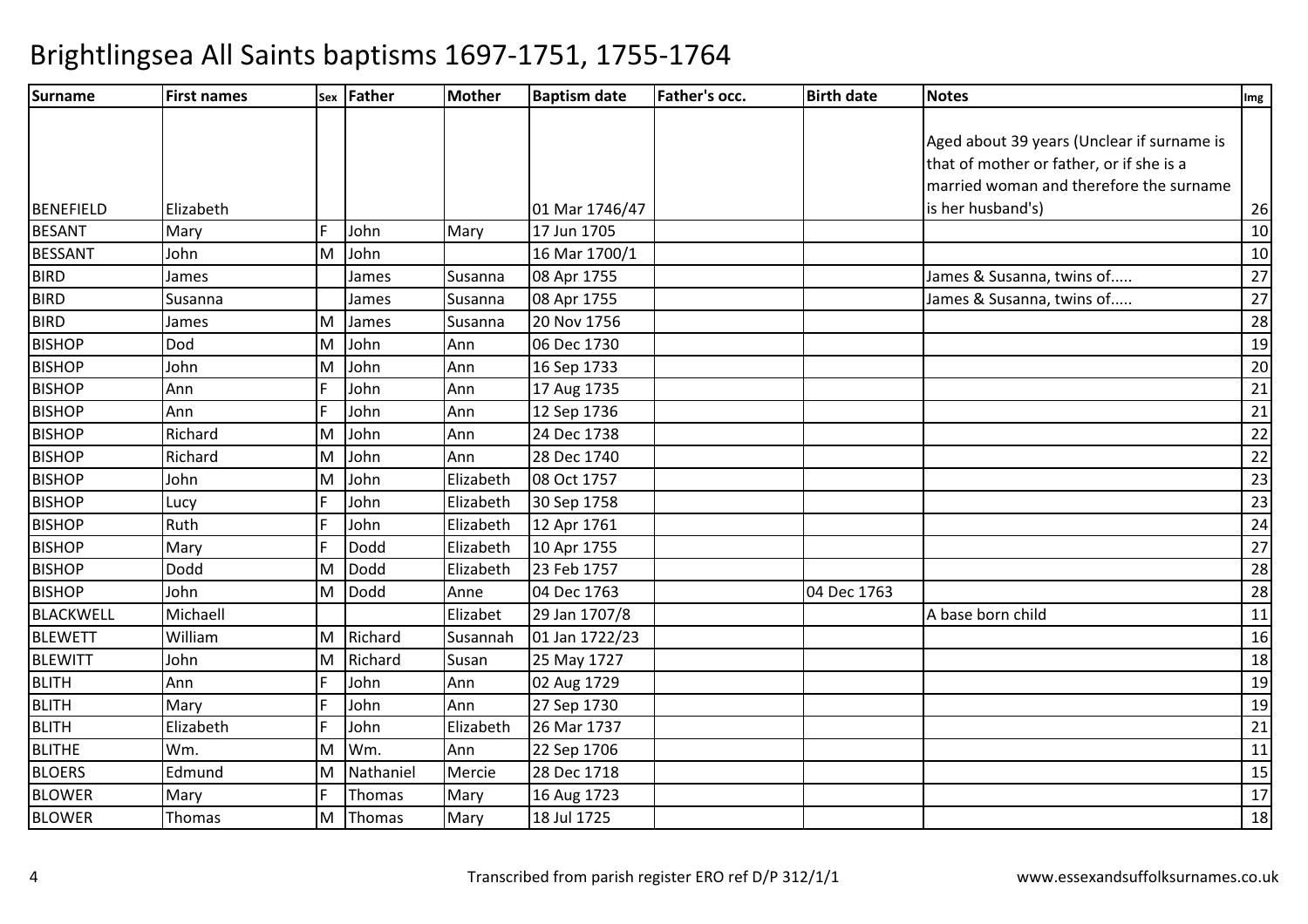| <b>Surname</b>   | <b>First names</b> | Sex | <b>Father</b>  | <b>Mother</b> | <b>Baptism date</b> | Father's occ. | <b>Birth date</b> | <b>Notes</b>                                | Img |
|------------------|--------------------|-----|----------------|---------------|---------------------|---------------|-------------------|---------------------------------------------|-----|
| <b>BLOWER</b>    | Jane               |     | Thomas         | Mary          | 04 Jun 1727         |               |                   |                                             | 18  |
| <b>BLOWER</b>    | Newton             | M   | Newton         | Sarah         | 06 Apr 1745         |               |                   |                                             | 25  |
| <b>BLOWERS</b>   | Daniel             | M   | Nathanael      | Mercy         | 04 Apr 1728         |               |                   |                                             | 19  |
| <b>BLY</b>       | Ann                |     | William        | Ann           | 30 Apr 1699         |               |                   |                                             | 9   |
| <b>BLYHE</b>     | William            | M   | William        |               | * * 1703            |               |                   | Date faded                                  | 10  |
| <b>BLYTH</b>     | Anthony            | M   | <b>Ezekiel</b> | Elizabeth     | 21 Oct 1723         |               |                   |                                             | 17  |
| <b>BLYTH</b>     | Ezekiel            | M   | John           | Elizabeth     | 22 Sep 1739         |               |                   |                                             | 22  |
| <b>BLYTH</b>     | John               | M   | John           | Elizabeth     | 26 Dec 1741         |               |                   |                                             | 22  |
| <b>BLYTH</b>     | Mary Ann           |     | John           | Elizabeth     | 09 Mar 1744/45      |               |                   |                                             | 25  |
| <b>BLYTH</b>     | James              | M   | John           | Elizabeth     | 23 May 1747         |               |                   |                                             | 26  |
| <b>BORODELL</b>  | William            | M   | Anthony        |               | 26 Mar 1703         |               |                   |                                             | 10  |
| <b>BORRADALL</b> | Ester              |     | Anthony        | Susan         | 18 Jan 1707/8       |               |                   | Daughter of Mr. Anthony Borradall           | 11  |
| <b>BORRODELL</b> | Isaac              | M   | Anthony        | Susanna       | 02 Jan 1698/99      |               |                   |                                             | 9   |
| <b>BORRODELL</b> | Hannah             | F   | Anthony        | Susanna       | 10 Dec 1699         |               |                   |                                             | 9   |
|                  |                    |     |                |               |                     |               |                   | No name in register. Note beside entry:     |     |
| <b>BORRODELL</b> |                    |     | Anthony        |               | 01 Jan 1700/1       |               |                   | "dead"                                      | 10  |
| <b>BOWTEL</b>    | Henry              | M   | Henry          | Mary          | 11 Aug 1727         |               |                   |                                             | 18  |
| <b>BOWTEL</b>    | Henry              | M   | Henry          | Mary          | 25 Nov 1728         |               |                   |                                             | 19  |
| <b>BOWTEL</b>    | Mary               | l p | Henry          | Mary          | 20 Mar 1730/31      |               |                   |                                             | 19  |
| <b>BOWTEL</b>    | Ann                | E   | Henry          | Mary          | 31 Mar 1733         |               |                   |                                             | 20  |
| <b>BOWTEL</b>    | William            | M   | Henry          | Mary          | 05 Jan 1735/36      |               |                   |                                             | 21  |
| <b>BOWTEL</b>    | Sarah              | F   | Henry          | Mary          | 21 Mar 1737/38      |               |                   |                                             | 21  |
| <b>BOWTEL</b>    | John               | M   | Henry          | Mary          | 20 Sep 1740         |               |                   |                                             | 22  |
| <b>BOWTEL</b>    | Walker             | M   | Henry          | Mary          | 13 Apr 1745         |               |                   |                                             | 25  |
| <b>BRAND</b>     | Peter              | M   | Peter          | Mercy         | 01 Mar 1734/35      |               |                   |                                             | 21  |
| <b>BRAND</b>     | Hannah             | F   | Peter          | Mercy         | 20 Jan 1737/38      |               |                   |                                             | 21  |
|                  |                    |     |                |               |                     |               |                   | Two twins of Unclear if the year is 1702 or |     |
| <b>BRIDGES</b>   |                    |     | Robert         |               | 25 Mar 1702         |               |                   | 1703.                                       | 10  |
| <b>BRIDGES</b>   | Joseph             | M   | John           | Frances       | 07 Nov 1725         |               |                   |                                             | 18  |
| <b>BRIDGES</b>   | John               | M   | John           | Frances       | 18 Feb 1726/27      |               |                   |                                             | 18  |
| <b>BRIDGES</b>   | Mary               |     | John           | Frances       | 02 Feb 1728/29      |               |                   |                                             | 19  |
| <b>BRIDGES</b>   | Robert             | M   | John           | Frances       | 15 Mar 1729/30      |               |                   |                                             | 19  |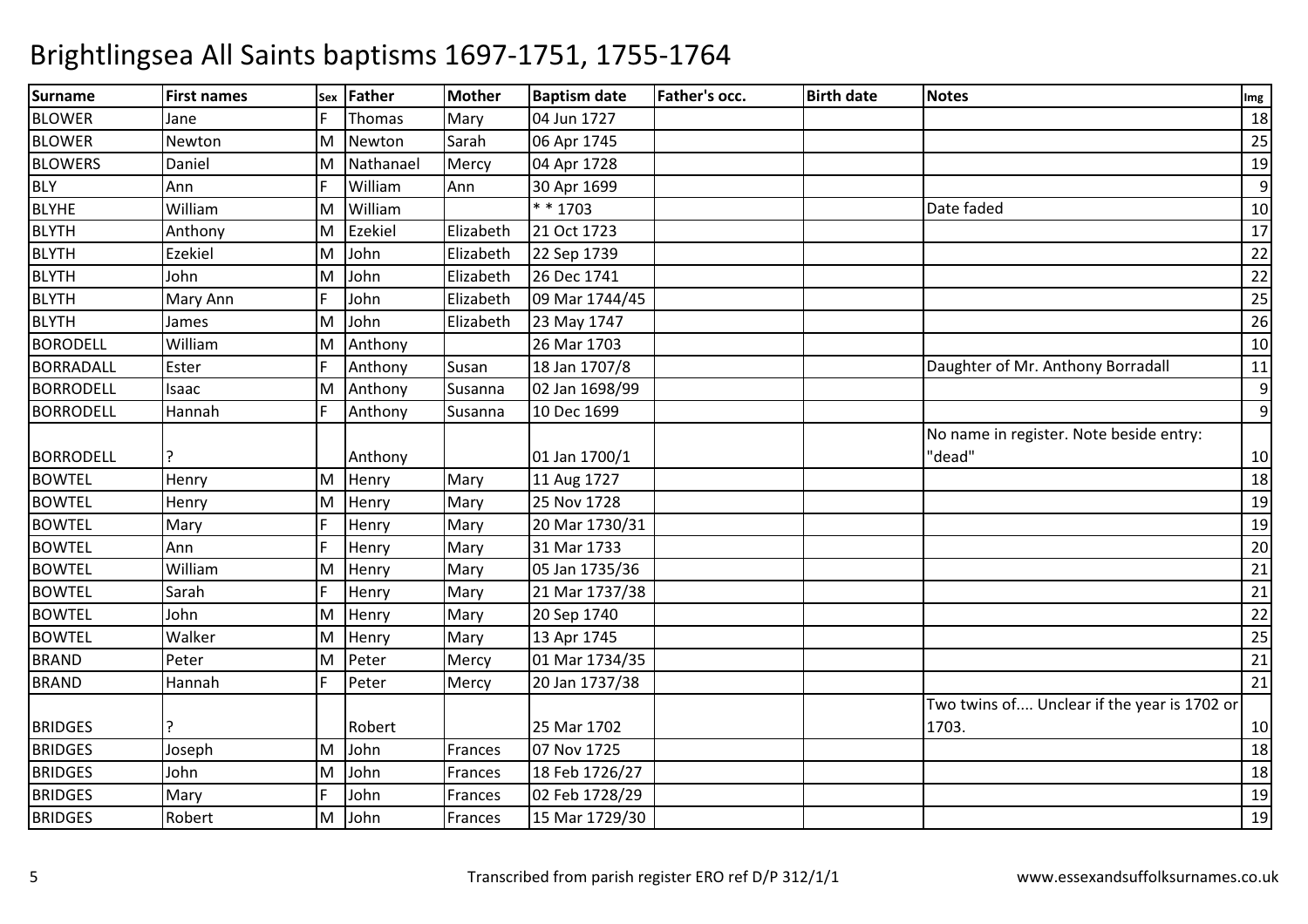| <b>Surname</b> | <b>First names</b> | Sex | Father       | <b>Mother</b> | <b>Baptism date</b> | Father's occ. | <b>Birth date</b> | <b>Notes</b>                                          | Img |
|----------------|--------------------|-----|--------------|---------------|---------------------|---------------|-------------------|-------------------------------------------------------|-----|
| <b>BROWN</b>   | George             | M   | William      | Sarah         | 27 Nov 1737         |               |                   |                                                       | 21  |
| <b>BROWN</b>   | Solomon Wiley      | M   | Francis      | Mary          | 17 Feb 1739/40      |               |                   |                                                       | 22  |
| <b>BROWN</b>   | Moses              | M   | Moses        | Abigail       | 30 Dec 1758         |               |                   |                                                       | 23  |
| <b>BROWN</b>   | Ann                |     | <b>Moses</b> | Ann           | 03 May 1761         |               |                   |                                                       | 24  |
| <b>BROWN</b>   | Ruth               |     | <b>Moses</b> | Ann           | 22 Jan 1763         |               |                   |                                                       | 25  |
| <b>BROWN</b>   | James              | M   | Moses        | Abigail       | 23 Nov 1755         |               |                   |                                                       | 27  |
| <b>BRUCE</b>   | William            | ΙM  | Thomas       | Hannah        | 03 Jun 1745         |               | 20 May 1728       | Aged 17 years May ye 20th 1745. Abode:<br>Thorrington | 25  |
| <b>BUCK</b>    | George             | M   | George       | Susanna       | 28 Jan 1759         |               |                   |                                                       | 23  |
| <b>BUCK</b>    | George             | M   | George       | Susanna       | 05 Jul 1747         |               |                   |                                                       | 26  |
| <b>BUCK</b>    | Susan              | F   | George       | Susan         | 24 Jul 1748         |               |                   |                                                       | 26  |
| <b>BUCK</b>    | Sarah Elizabeth    |     | George       | Susan         | 31 Mar 1751         |               |                   |                                                       | 27  |
| <b>BUCK</b>    | Lucy               | lF. | George       | Susanna       | 15 Aug 1756         |               |                   |                                                       | 28  |
| <b>BUCKLE</b>  | John               | M   | John         | Martha        | 11 Sep 1763         |               | 05 Sep 1763       |                                                       | 28  |
| <b>BULL</b>    | Sarah              | F   | James        | Sarah         | 19 Dec 1725         |               |                   |                                                       | 18  |
| <b>BULL</b>    | Thomasin           |     | James        | Sarah         | 05 Nov 1727         |               |                   |                                                       | 19  |
| <b>BULL</b>    | Martha             |     | James        | Sarah         | 26 Jul 1732         |               |                   |                                                       | 20  |
| <b>BULL</b>    | James              | M   | James        | Sarah         | 01 Jun 1735         |               |                   |                                                       | 21  |
| <b>BULL</b>    | Ann                |     | James        | Mary          | 10 Jun 1739         |               |                   |                                                       | 22  |
| <b>BULL</b>    | James              | M   | James        | Elizabeth     | 03 Mar 1744/45      |               |                   |                                                       | 25  |
| <b>BULSON</b>  | Mary               | F   | Richard      | Martha        | 30 Apr 1758         |               |                   |                                                       | 23  |
| <b>BULSON</b>  | John               | M   | Richard      | Martha        | 29 Sep 1760         |               |                   |                                                       | 24  |
| <b>BULSON</b>  | Martha             |     | Richard      | Martha        | 15 Jan 1748/49      |               |                   |                                                       | 26  |
| <b>BULSON</b>  | Elizabeth          |     | Richd.       | Martha        | 28 Oct 1750         |               |                   |                                                       | 27  |
| <b>BUMFORD</b> | Martha             |     | John         | Martha        | 12 Jan 1717/18      |               |                   |                                                       | 15  |
| <b>BURGES</b>  | Thomas             | ΙM  | John         | Elizabeth     | 29 Jul 1717         |               |                   |                                                       | 14  |
| <b>BURGESS</b> | Judith             |     | John         | Elizabeth     | 08 Mar 1723/24      |               |                   |                                                       | 17  |
| <b>BURGIS</b>  | Sarah              |     | John         | Mary          | 31 Aug 1759         |               |                   |                                                       | 24  |
| <b>BURGIS</b>  | Elizabeth          |     | John         | Mary          | 28 Mar 1762         |               |                   |                                                       | 24  |
| <b>BURGIS</b>  | John               | M   | John         | Mary          | 02 Oct 1746         |               |                   |                                                       | 26  |
| <b>BURGIS</b>  | John               | M   | John         | Mary          | 19 Feb 1747/48      |               |                   |                                                       | 26  |
| <b>BURGIS</b>  | Mary               | F   | John         | Mary          | 07 Jul 1749         |               |                   |                                                       | 26  |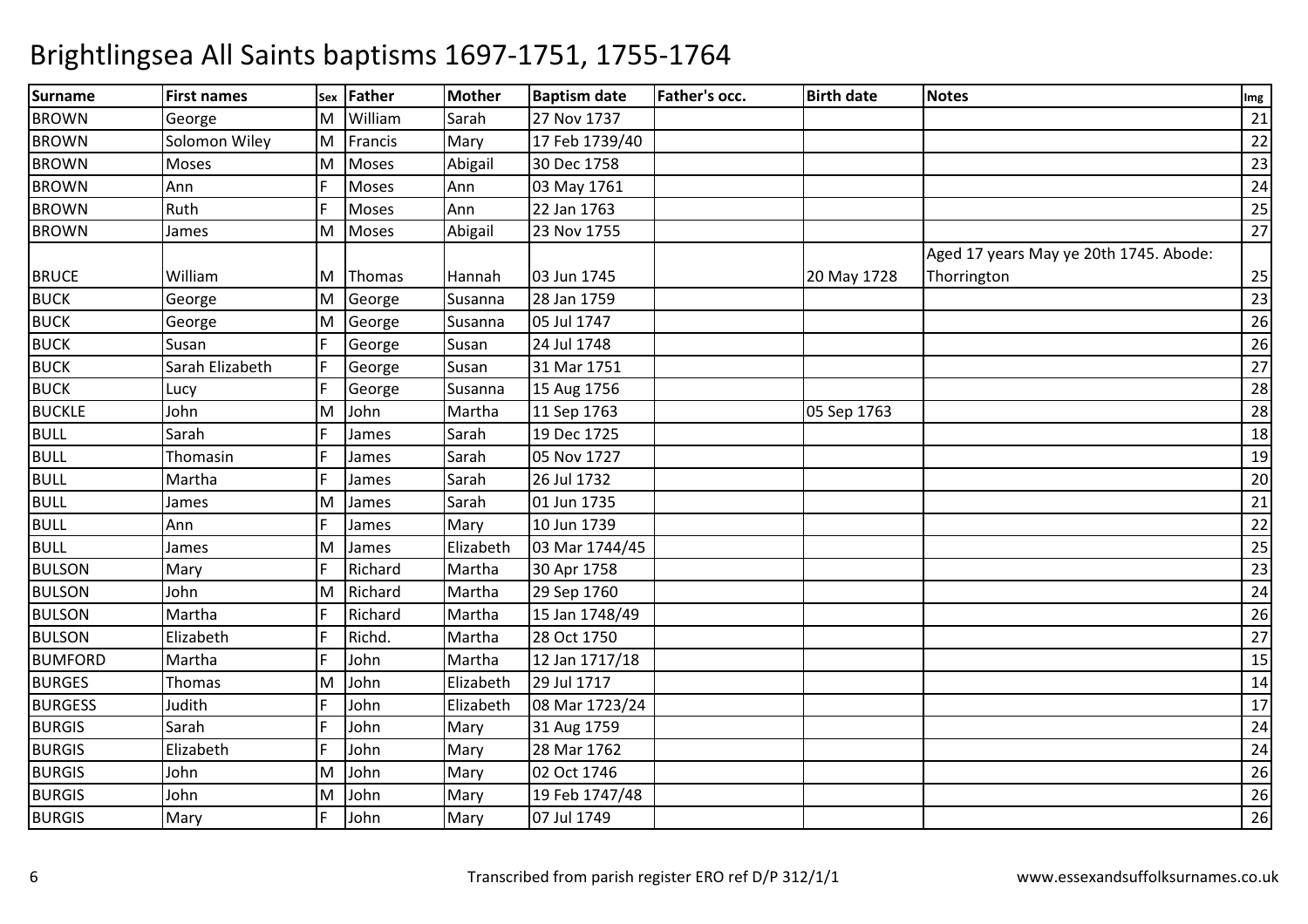| <b>Surname</b>     | <b>First names</b> |    | sex Father | <b>Mother</b> | <b>Baptism date</b> | Father's occ. | <b>Birth date</b> | <b>Notes</b>       | Img |
|--------------------|--------------------|----|------------|---------------|---------------------|---------------|-------------------|--------------------|-----|
| <b>BURGIS</b>      | Ann                |    | John       | Mary          | 09 Jun 1751         |               |                   |                    | 27  |
| <b>BURGIS</b>      | Clopton            | M  | John       | Elizabeth     | 16 Aug 1755         |               |                   |                    | 27  |
| <b>BURGIS</b>      | Sarah Clopton      |    | John       | Mary          | 14 May 1757         |               |                   |                    | 28  |
| <b>BURGISS</b>     | Eliz.              |    | John       | Elizabeth     | 05 Nov 1726         |               |                   |                    | 18  |
| <b>BURGISS</b>     | Benjamin           | M  | John       | Elizabeth     | 06 Mar 1727/28      |               |                   |                    | 19  |
| <b>BURRIDGE</b>    | Joseph             | M  | Peter      | Sarah         | 01 May 1726         |               |                   |                    | 18  |
| <b>BURRIDGE</b>    | Sarah              |    | Peter      | Sarah         | 23 Feb 1728/29      |               |                   |                    | 19  |
| <b>BURRIDGE</b>    | Esther             |    | Peter      | Sarah         | 05 Mar 1731/32      |               |                   |                    | 20  |
| <b>BURRIDGE</b>    | Joseph             | M  | Peter      | Sarah         | 22 Sep 1734         |               |                   |                    | 20  |
| <b>BURRIDGE</b>    | Peter              | M  | Peter      | Sarah         | 05 Nov 1758         |               |                   |                    | 23  |
| <b>BURRIDGE</b>    | Sarah              |    | Peter      | Sarah         | 08 Dec 1760         |               |                   |                    | 24  |
| <b>BURRIDGE</b>    | Mary               |    | Peter      |               | 22 Oct 1756         |               |                   |                    | 28  |
| <b>BUTLER</b>      | Philip             | M  | Philip     | Sarah         | 15 Feb 1730/31      |               |                   |                    | 19  |
| <b>BUTLER</b>      | Benjamin           | M  | Philip     | Sarah         | 18 May 1736         |               |                   |                    | 21  |
| <b>CADMAN</b>      | Elizabet           |    | Charles    | Mary          | 05 Feb 1704/5       |               |                   |                    | 10  |
| CADMAN             | John               | M  | Charles    | Mary          | 26 Feb 1707/8       |               |                   |                    | 11  |
| CADNAM             | John               | M  | Charles    | Mary          | 02 Mar 1700/1       |               | 07 Feb 1700/1     |                    | 10  |
| CAMP[T_]IN         | John               | M  | George     | Hellen        | 20 Aug 1762         |               |                   |                    | 25  |
| <b>CAMPAIGN</b>    | Hellen             |    | George     | Hellen        | 14 Oct 1759         |               |                   |                    | 24  |
| CAMPAIGN           | Sarah              |    | George     | Hellen        | 12 Jan 1761         |               |                   |                    | 24  |
| CAMPION            | George?            | M  | George     | Hellen        | 15 Apr 1764         |               |                   | Child's name faded | 29  |
| CANT               | Rachel             | IF | John       | Rachel        | 08 Oct 1746         |               |                   |                    | 26  |
| CANT               | John               | M  | John       | Rachel        | 11 Apr 1748         |               |                   |                    | 26  |
| <b>CHADMAN</b>     | Charles            | M  | Nathaniel  |               | 30 Aug 1698         |               |                   |                    | 9   |
| CHAMBERLAIN        | John               | м  | John       | Elizabeth     | 02 Aug 1724         |               |                   |                    | 17  |
| <b>CHAMBERLAIN</b> | Joseph             | M  | John       | Elizabeth     | 09 Oct 1726         |               |                   |                    | 18  |
| <b>CHAMBERLAIN</b> | Mary               |    | Jn.        | Elizabeth     | 23 Feb 1728/29      |               |                   |                    | 19  |
| <b>CHANDLER</b>    | Robt.              | M  | Thomas     |               | 22 Jan 1698/99      |               |                   |                    | 9   |
| CHANDLER           | John               | M  | Thomas     | Dorathy       | 24 May 1700         |               |                   |                    | 9   |
| <b>CHANDLER</b>    | Sarah              |    | Charles    |               | * Oct 1703          |               |                   | Day of month faded | 10  |
| <b>CHANDLER</b>    | John               | M  | John       |               | 01 May 1709         | Farmer        |                   |                    | 12  |
| <b>CHANDLER</b>    | John               | M  | John       |               | 21 May 1710         | Farmer        |                   |                    | 13  |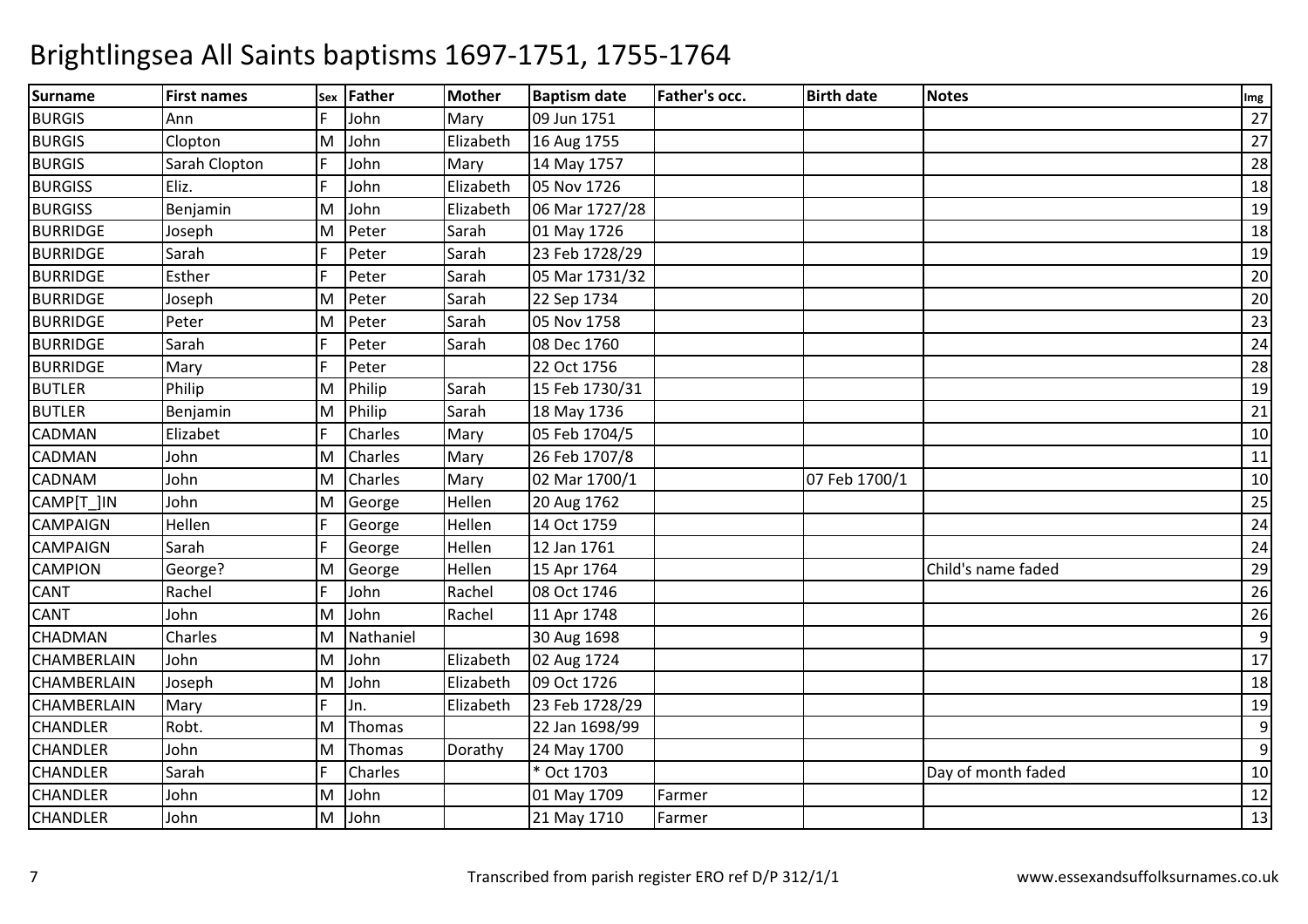| <b>Surname</b>   | <b>First names</b> | Sex | <b>Father</b> | <b>Mother</b> | <b>Baptism date</b> | <b>Father's occ.</b> | <b>Birth date</b> | <b>Notes</b>                             | Img |
|------------------|--------------------|-----|---------------|---------------|---------------------|----------------------|-------------------|------------------------------------------|-----|
| <b>CHANDLER</b>  |                    | м   | John          |               | 24 Feb 1711/12      | Farmer               |                   | First name not in register               | 13  |
| <b>CHANDLER</b>  | $\overline{a}$     | M   | John          |               | $* * 1714$          | Farmer               |                   | No first name or date in register.       | 14  |
| <b>CHANDLER</b>  | John               | M   | John          |               | 08 Apr 1716         |                      |                   |                                          | 14  |
| <b>CHANDLER</b>  | William            | M   | Henrie        |               | 06 Mar 1716/17      |                      |                   |                                          | 14  |
| <b>CHANDLER</b>  | Elizabeth          |     | Henry         | Elizabeth     | 15 Nov 1720         |                      |                   |                                          | 15  |
| <b>CHANDLER</b>  | George             | M   | Robert        | Esther        | 20 Feb 1722/23      |                      |                   |                                          | 16  |
| <b>CHANDLER</b>  | Robert             | M   | Robert        | Esther        | 04 Mar 1723/24      |                      |                   |                                          | 17  |
| <b>CHANDLER</b>  | William            | M   | Robt.         | Esther        | 03 Oct 1725         |                      |                   |                                          | 18  |
| <b>CHANDLER</b>  | Easther            |     | Thomas        | Easter        | 01 Jan 1726/27      |                      |                   |                                          | 18  |
| <b>CHANDLER</b>  | Mary               |     | Robt.         | Esther        | 19 Feb 1726/27      |                      |                   |                                          | 18  |
| <b>CHANDLER</b>  | Mary               |     | Thomas        | Esther        | 13 Oct 1728         |                      |                   |                                          | 19  |
| <b>CHANDLER</b>  | Mary               |     | William       | Mary          | 10 Dec 1738         |                      |                   |                                          | 22  |
| <b>CHANDLER</b>  | Robert             | M   | George        | Ann           | 07 Apr 1751         |                      |                   |                                          | 27  |
| <b>CHANDLER</b>  | Ann                |     | George        | Ann           | 13 Nov 1755         |                      |                   |                                          | 27  |
| <b>CHARLOCK</b>  | Hannah             |     | John          |               | 01 Apr 1711         | Dredger              |                   |                                          | 13  |
| <b>CHARLOCK</b>  | Wm.                | M   | Wm.           |               | 13 Nov 1711         | Dredger              |                   |                                          | 13  |
| <b>CHARLOCK</b>  | John               | M   | John          |               | $* * 1713/4$        | Dredger              |                   | John & Wm., sons of No date in register. | 13  |
| <b>CHARLOCK</b>  | Wm.                | м   | John          |               | * * 1713/4          | Dredger              |                   | John & Wm., sons of No date in register. | 13  |
| <b>CHARLOCK</b>  | Mary               |     | Wm.           |               | 03 Apr 1715         |                      |                   |                                          | 14  |
| <b>CHARLOCK</b>  | Mary               |     | John          |               | 19 Feb 1715/16      |                      |                   |                                          | 14  |
| <b>CHASE</b>     | William            | M   | William       | Mary          | 02 Apr 1732         |                      |                   |                                          | 20  |
| <b>CHASE</b>     | Henry              | M   | William       | Mary          | 03 Mar 1733/34      |                      |                   |                                          | 20  |
| <b>CHASE</b>     | Matthias           | M   | William       | Mary          | 01 Apr 1736         |                      |                   |                                          | 21  |
| <b>CHASE</b>     | Mary               |     | William       | Mary          | 01 Apr 1736         |                      |                   |                                          | 21  |
| <b>CHICK</b>     | Ann                |     | Thomas        | Ann           | 10 Mar 1743/44      |                      |                   |                                          | 23  |
| <b>CHRYSNELL</b> | John               | M   | John          |               | 17 Feb 1708/9       | Farmer               | 28 Sep 1708       |                                          | 12  |
| <b>CLARKE</b>    | John               | M   | Joseph        | Elizabeth     | 18 Oct 1759         |                      |                   |                                          | 24  |
| <b>CLARKE</b>    | Mary               |     | Joseph        | Elizabeth     | 22 Feb 1761         |                      |                   |                                          | 24  |
| <b>CLARKE</b>    | Elizabeth          |     | Joseph        | Elizabeth     | 09 Feb 1755         |                      |                   |                                          | 27  |
| <b>CLARKE</b>    | Sarah              |     | Joseph        | Elizabeth     | 20 Nov 1756         |                      |                   |                                          | 28  |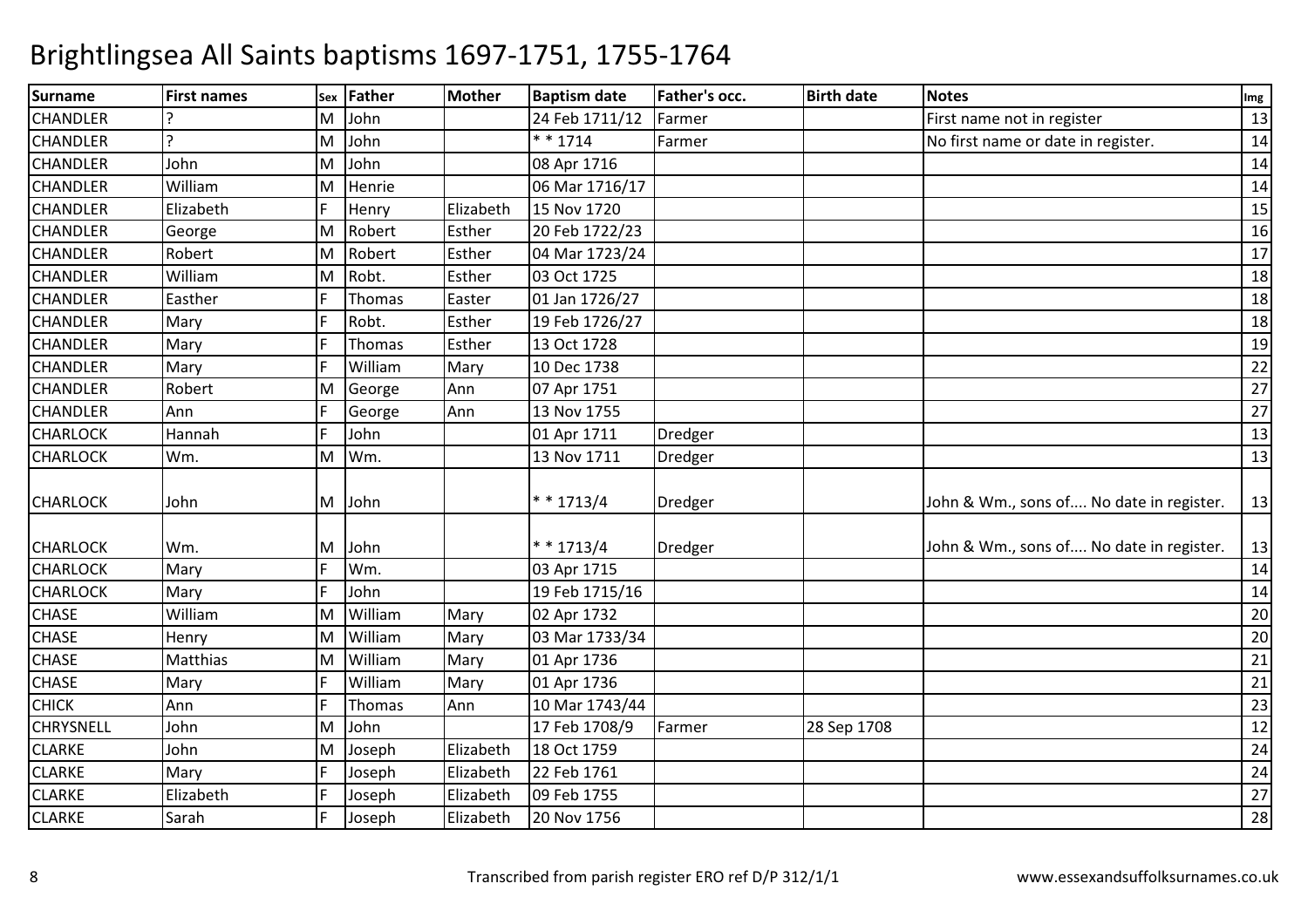| <b>Surname</b>   | <b>First names</b>  | Sex | Father    | <b>Mother</b> | <b>Baptism date</b> | Father's occ. | <b>Birth date</b> | <b>Notes</b>                     | Img |
|------------------|---------------------|-----|-----------|---------------|---------------------|---------------|-------------------|----------------------------------|-----|
| <b>CLEIFT</b>    | Egerton             | M   | Philbrick | Mary          | 01 Jan 1764         |               |                   |                                  | 28  |
| <b>CLEMENS</b>   | Susann              |     | John      | Susann        | 15 Sep 1717         |               |                   |                                  | 14  |
| <b>CLEMENS</b>   | John                | M   | John      | Susann        | 12 Aug 1718         |               |                   |                                  | 15  |
| <b>CLEMENTS</b>  | Elizabeth           |     | John      | Susannah      | 02 Apr 1721         |               |                   |                                  | 16  |
| <b>CLOUDING</b>  | Simon               |     | Samuel    |               | 20 Mar 1697/98      |               |                   | Simon & Anne, twins, children of | 9   |
| <b>CLOUDING</b>  | Anne                |     | Samuel    |               | 20 Mar 1697/98      |               |                   | Simon & Anne, twins, children of | 9   |
| $CO[O_]K$        | Elizabeth           |     | Robert    | Thomasin      | 23 Oct 1723         |               |                   |                                  | 17  |
| COCK             | William             | M   | Philip    | Elizabeth     | 13 Apr 1730         |               |                   |                                  | 19  |
| COCK             | Elizabeth           |     | Philip    | Elizabeth     | 17 Jan 1731/32      |               |                   |                                  | 20  |
| COCK             | Philip              | M   | Philip    | Elizabeth     | 11 Nov 1733         |               |                   |                                  | 20  |
| COCK             | Elizabeth           |     | Philip    | Elizabeth     | 28 Sep 1736         |               |                   |                                  | 21  |
| <b>COCK</b>      | Philip              | M   | Philip    | Catharine     | 15 Jul 1758         |               |                   |                                  | 23  |
| <b>COCK</b>      | Elizabeth           |     | Philip    | Catherine     | 25 Apr 1757         |               |                   |                                  | 28  |
| <b>COCKERILL</b> | Joseph              | M   | John      | Martha        | 01 Mar 1728/29      |               |                   |                                  | 19  |
| COE              | Jacob               | M   | Jacob     | Mary          | 30 Apr 1722         |               |                   |                                  | 16  |
| COE              | Robert              | M   | Jacob     | Mary          | 09 Feb 1723/24      |               |                   |                                  | 17  |
| COE              | John                | M   | Jacob     | Mary          | 27 Mar 1726         |               |                   |                                  | 18  |
| COE              | Mary                | E   | Jacob     | Mary          | 19 Apr 1730         |               |                   |                                  | 19  |
| COE              | Sarah               | E   | Jacob     | Mary          | 01 Dec 1734         |               |                   |                                  | 20  |
| COLE             | George              | M   | George    | Elizabeth     | 25 Dec 1732         |               |                   |                                  | 20  |
| COLE             | Ann Agnes           | IF  | Robt.     | Agnes         | 31 Oct 1751         |               |                   |                                  | 27  |
| <b>COLE</b>      | Robert              | M   | Robert    | Agnes         | 09 Feb 1757         |               |                   |                                  | 28  |
| <b>COLE</b>      | <b>Walter Curry</b> | M   | Robert    | Agnes         | 04 Sep 1763         |               | 03 Sep 1763       |                                  | 28  |
| <b>COLLINS</b>   | Hannah              |     | Joseph    | Hannah        | 10 Aug 1729         |               |                   |                                  | 19  |
| <b>COLLINS</b>   | Edward              | M   | Joseph    | Hannah        | 25 Apr 1731         |               |                   |                                  | 19  |
| <b>COLT</b>      | Jane                |     | William   | Mary          | 27 Mar 1760         |               |                   |                                  | 24  |
| COLT             | Jane                |     | William   | Mary          | 16 May 1762         |               |                   |                                  | 25  |
| COOE             | Wm.                 | M   | Jacob     |               | 24 Jul 1715         |               |                   |                                  | 14  |
| COOK             | Robert              | M   | Robert    | Thomasin      | 21 Mar 1724/25      |               |                   |                                  | 18  |
| COOK             | Elizabeth           |     | Henry     | Ann           | 29 Oct 1748         |               |                   |                                  | 26  |
| COOKE            | Ann                 |     | Robt.     | Thomasin      | 17 Sep 1727         |               |                   |                                  | 18  |
| <b>COPEN</b>     | Mary                |     | John      |               | 12 Apr 1717         |               |                   |                                  | 14  |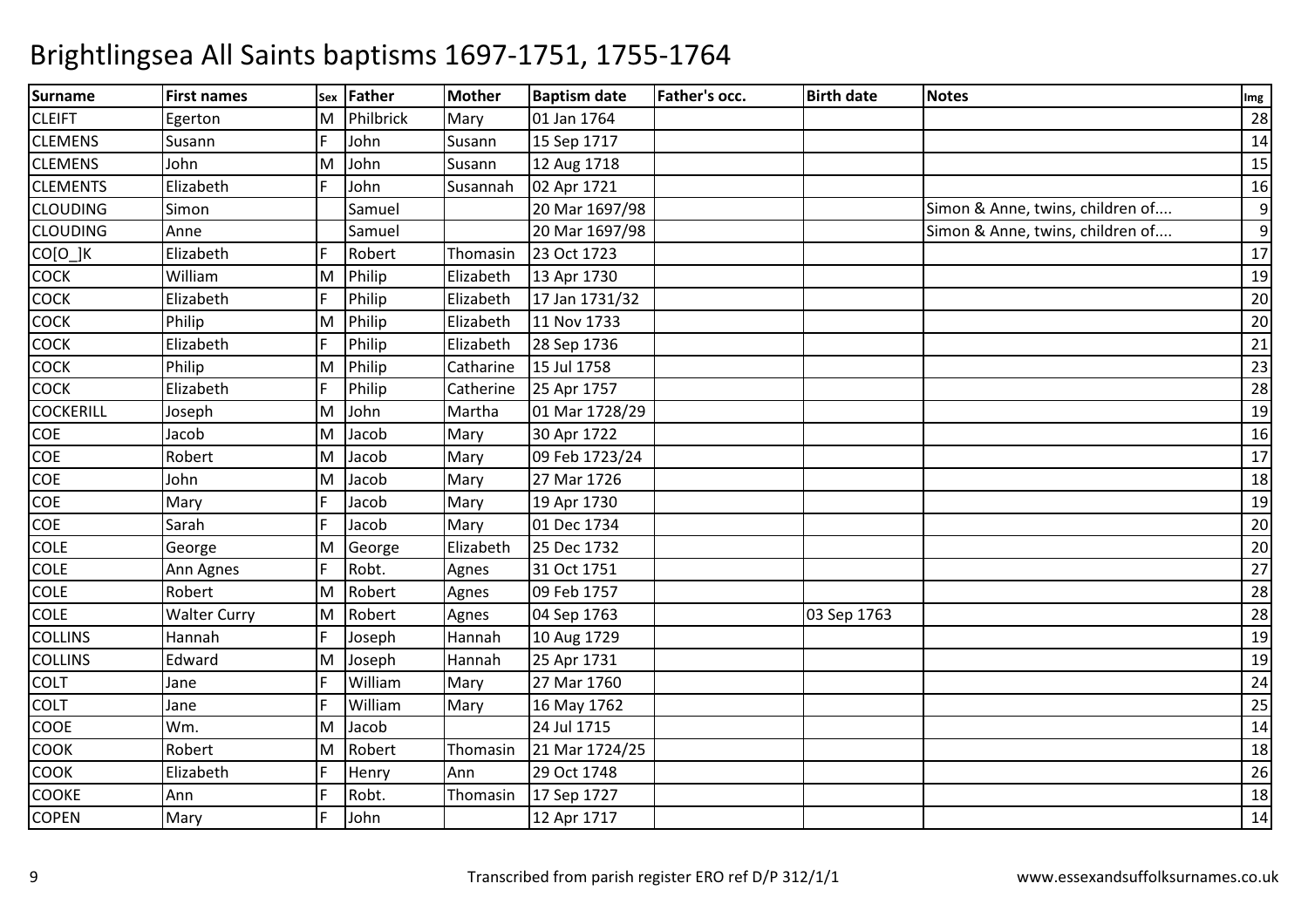| <b>Surname</b>  | <b>First names</b> | Sex | Father       | <b>Mother</b> | <b>Baptism date</b> | Father's occ. | <b>Birth date</b> | <b>Notes</b>                       | Img |
|-----------------|--------------------|-----|--------------|---------------|---------------------|---------------|-------------------|------------------------------------|-----|
| <b>COPING</b>   | Elizabeth          |     | John         | Mary          | 26 Jul 1719         |               |                   |                                    | 15  |
| <b>COPPEN</b>   | Rebeccah           |     | John         | Mary          | 02 Apr 1726         |               |                   |                                    | 18  |
| <b>COPPEN</b>   | William            | M   | John         | Ann           | 16 Sep 1733         |               |                   |                                    | 20  |
| <b>COPPIN</b>   | John               | M   | John         | Mary          | 23 Jan 1727/28      |               |                   |                                    | 19  |
| <b>COPPIN</b>   | John               | M   | John         | Ann           | 28 Sep 1729         |               |                   |                                    | 19  |
| <b>COPPIN</b>   | Sarah              | E   | John         | Mary          | 17 Jul 1737         |               |                   |                                    | 21  |
| <b>COPSY</b>    | Thomas             | M   | Gabriel      | Martha        | 23 Apr 1732         |               |                   |                                    | 20  |
| COTTON          | Sarah              |     | Robert       | Sarah         | 04 May 1735         |               |                   |                                    | 21  |
| <b>COTTON</b>   | Elizabeth          |     | Robert       | Sarah         | 13 Sep 1738         |               |                   |                                    | 21  |
| <b>COTTON</b>   | Thomas             | M   | Robt.        | Sarah         | 12 Apr 1740         |               |                   | Thomas & Robt sons of              | 22  |
| <b>COTTON</b>   | Robt.              | M   | Robt.        | Sarah         | 12 Apr 1740         |               |                   | Thomas & Robt sons of              | 22  |
| <b>COTTON</b>   | Robert             | M   | Robert       | Sarah         | 18 Dec 1742         |               |                   |                                    | 23  |
| COUEL           | John               |     |              |               | 15 Nov 1713         |               |                   | No parents' names.                 | 13  |
| COWEL           | Elizabeth          |     | Michael      |               | 13 Apr 1711         | Dredger       |                   |                                    | 13  |
| COWEL           | John               | M   | Michael      |               | 29 Jan 1715/16      |               |                   |                                    | 14  |
| COWEL           | John               | M   | Michael      | Ann           | 17 Jul 1726         |               |                   |                                    | 18  |
| COWELL          | Mary               |     | Michal       | Ann           | 12 Feb 1700/1       |               |                   |                                    | 10  |
| COWELL          | Ann                |     | <b>Myals</b> | Ann           | 19 Mar 1700/1       |               |                   |                                    | 10  |
| COWELL          | Mical              | M   | Mial         |               | 20 Jul 1703         |               |                   |                                    | 10  |
| <b>COWELL</b>   | Ann                | E   | Micheall     | Ann           | 18 Feb 1706/7       |               |                   |                                    | 11  |
| COWELL          | Ann                |     | Michael      | Ann           | 23 Jun 1724         |               | 22 May 1724       |                                    | 17  |
| CRAINFEILD      | John               | M   | John         |               | 25 Jan 1718/19      |               |                   |                                    | 15  |
| <b>CRESSEY</b>  | Mary               |     | Joseph       | Elizabeth     | 04 Nov 1749         |               |                   |                                    | 26  |
| <b>CROOKS</b>   | John               | M   | John         | Hester        | 13 Oct 1741         |               |                   |                                    | 22  |
| <b>CROOKS</b>   | Hester             |     | John         | Hester        | 21 Oct 1743         |               |                   |                                    | 23  |
| <b>CRUSSELL</b> | William            | ΙM  | William      |               | 23 Mar 1700/1       |               |                   |                                    | 10  |
| <b>CUTBERT</b>  | Elizabeth          | E   | Thomas       |               | 23 Jun 1724         |               |                   |                                    | 17  |
| <b>CUTCHY</b>   | Samuel             | M   | Samuel       | Hannah        | 11 Mar 1737/38      |               |                   |                                    | 21  |
| <b>CUTCHY</b>   | Hannah             |     | Samuel       | Hannah        | 28 Apr 1740         |               |                   |                                    | 22  |
| <b>CUTCHY</b>   | Naomi              |     | Samuel       | Hannah        | 20 May 1750         |               |                   |                                    | 27  |
| <b>CUTHBERT</b> | William            | M   | Nat.         |               | 10 Jan 1718/19      |               |                   |                                    | 15  |
| <b>DASONE</b>   | $\overline{ }$     | M   | Joshua       |               | $* * 1713/4$        | Dredger       |                   | No first name or date in register. | 13  |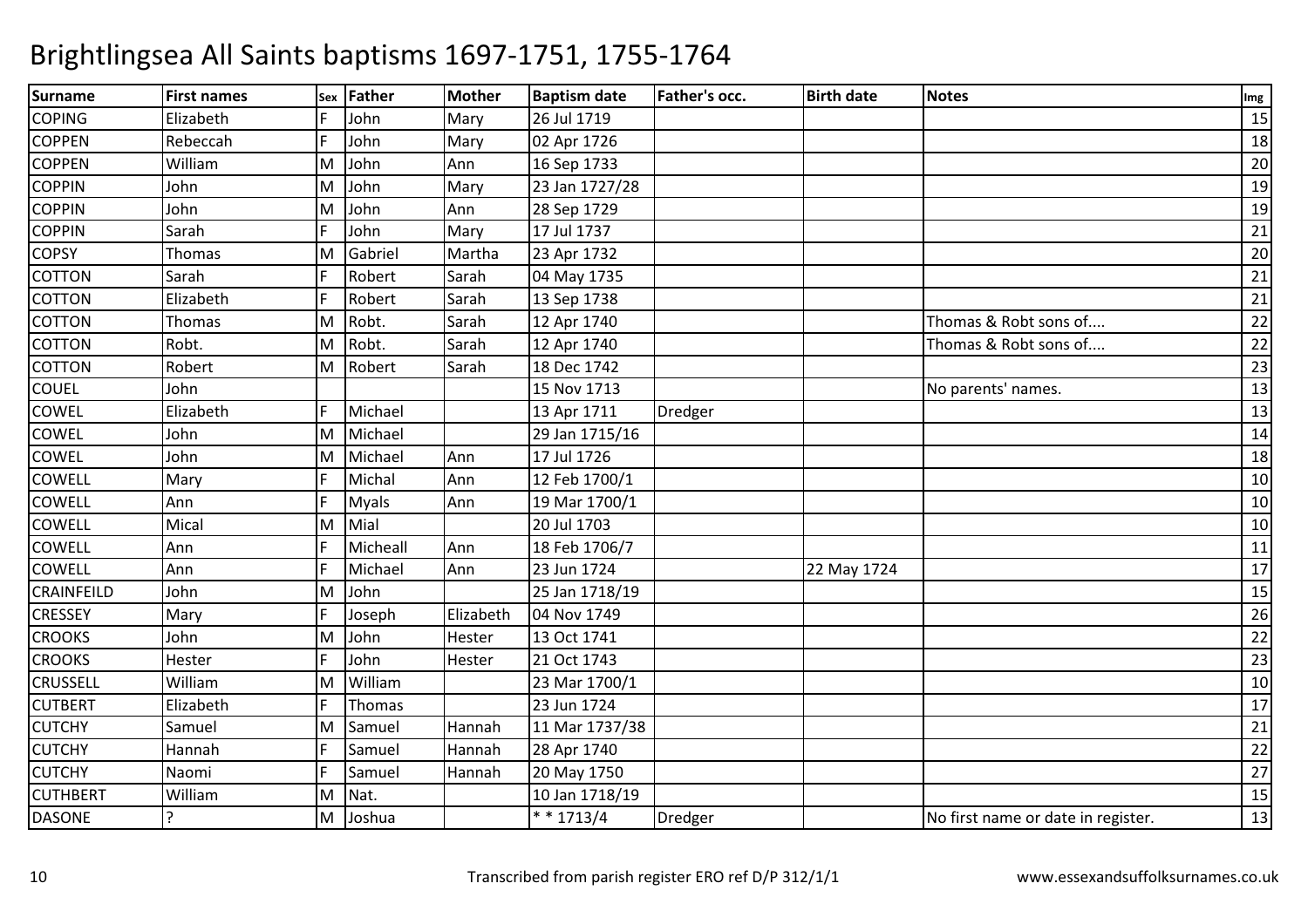| <b>Surname</b> | <b>First names</b> | Sex | Father  | <b>Mother</b> | <b>Baptism date</b> | Father's occ. | <b>Birth date</b> | <b>Notes</b> | Img |
|----------------|--------------------|-----|---------|---------------|---------------------|---------------|-------------------|--------------|-----|
| <b>DASSON</b>  | Jossua             | M   | Jossua  | Elizabeth     | 06 Jan 1718/19      |               |                   |              | 15  |
| <b>DASSONE</b> | Richard            | M   | Joshua  |               | 27 Dec 1715         |               |                   |              | 14  |
| <b>DAVIS</b>   | William            | M   | William | Elizabeth     | 28 Mar 1731         |               |                   |              | 19  |
| <b>DAVIS</b>   | Elizabeth          |     | William | Elizabeth     | 08 Jul 1733         |               |                   |              | 20  |
| <b>DAVIS</b>   | Sarah              |     | John    | Mary          | 25 Dec 1734         |               |                   |              | 20  |
| <b>DAVIS</b>   | Thomasin           |     | William | Elizabeth     | 02 Mar 1734/35      |               |                   |              | 21  |
| DAY            | Sarah              |     | George  |               | 03 Aug 1713         | Farmer        |                   |              | 13  |
| DAY            | John               | M   | George  |               | 10 Aug 1716         |               |                   |              | 14  |
| DAY            | William            | M   | George  | Sarah         | 06 Jan 1736/37      |               |                   |              | 21  |
| <b>DAY</b>     | Sarah              | E   | John    | Rebeccah      | 10 Apr 1742         |               |                   |              | 23  |
| DAY            | John               | M   | John    | Rebeccah      | 21 Oct 1743         |               |                   |              | 23  |
| <b>DAY</b>     | George             | M   | John    | Rebekah       | 08 Dec 1745         |               |                   |              | 25  |
| <b>DAY</b>     | William            | M   | John    | Rebekah       | 09 Oct 1747         |               |                   |              | 26  |
| <b>DAZELEY</b> | John               | M   | John    | Sarah         | 17 Dec 1738         |               |                   |              | 22  |
| <b>DAZELEY</b> | Hellen             | F   | John    | Sarah         | 17 Mar 1739/40      |               |                   |              | 22  |
| <b>DAZELY</b>  | William            | ΙM  | William | Hannah        | 02 Sep 1733         |               |                   |              | 20  |
| <b>DAZELY</b>  | Elizabeth          | F   | John    | Sarah         | 26 Feb 1736/37      |               |                   |              | 21  |
| <b>DAZELY</b>  | Mary               | E   | John    | Sarah         | 03 Jun 1742         |               |                   |              | 23  |
| <b>DAZLY</b>   | William            | M   | John    | Sarah         | 08 Jun 1729         |               |                   |              | 19  |
| <b>DAZLY</b>   | Ann                | F   | John    | Sarah         | 12 Mar 1731/32      |               |                   |              | 20  |
| <b>DAZLY</b>   | Sarah              | E   | John    | Sarah         | 25 Mar 1735         |               |                   |              | 21  |
| <b>DEATH</b>   | William            | M   | Ambrose | Sarah         | 10 Sep 1758         |               |                   |              | 23  |
| <b>DEATH</b>   | Mary               |     | Ambrose | Sarah         | 15 Jul 1761         |               |                   |              | 24  |
| <b>DEATH</b>   | Ambrose            | M   | Ambrose | Sarah         | 02 Jun 1755         |               |                   |              | 27  |
| <b>DEATH</b>   | William            | M   | Ambrose | Sarah         | 13 Feb 1757         |               |                   |              | 28  |
| <b>DEATH</b>   | John               | M   | Ambrose | Sarah         | 06 Nov 1763         |               | 30 Oct 1763       |              | 28  |
| <b>DENT</b>    | Ann                | F   | Richard | Ann           | 02 Jan 1731/32      |               | 28 Oct 1730       |              | 20  |
| <b>DENT</b>    | Elizabeth          |     | Richard | Elizabeth     | 21 Apr 1743         |               | 07 Jun 1742       |              | 23  |
| <b>DENT</b>    | Richard            | M   | Richard | Elizabeth     | 02 Mar 1744/45      |               |                   |              | 25  |
| <b>DENT</b>    | Mary               | F   | Richard | Elizabeth     | 25 Apr 1748         |               |                   |              | 26  |
| <b>DENT</b>    | Digby              | M   | Richard | Elizabeth     | 01 Dec 1750         |               |                   |              | 27  |
| <b>DIAMOND</b> | Sarah              | F   | John    | Sarah         | 15 Jul 1722         |               |                   |              | 16  |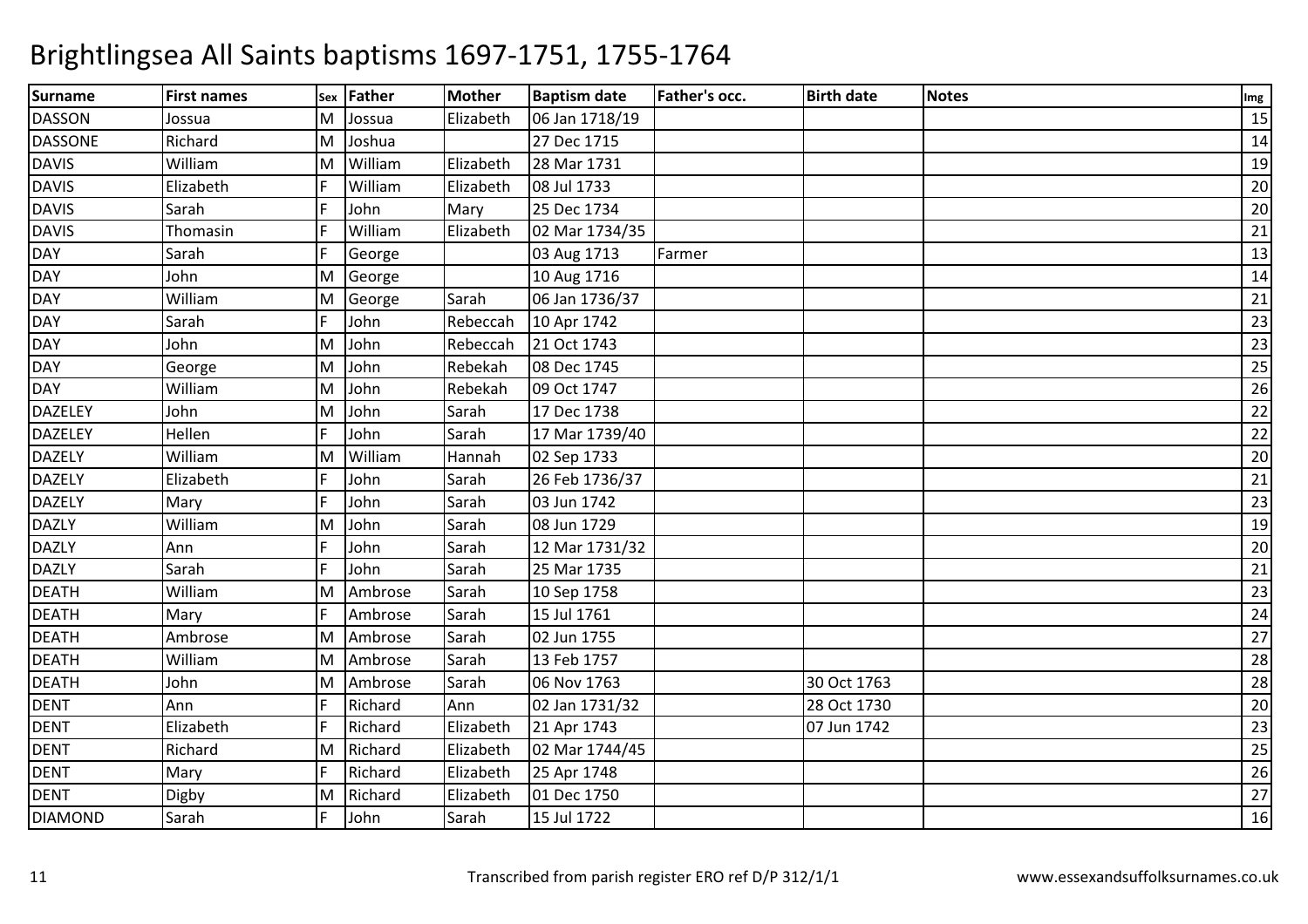| <b>Surname</b>  | <b>First names</b> |   | sex Father | <b>Mother</b> | <b>Baptism date</b> | <b>Father's occ.</b> | <b>Birth date</b> | <b>Notes</b>                                 | Img |
|-----------------|--------------------|---|------------|---------------|---------------------|----------------------|-------------------|----------------------------------------------|-----|
| <b>DIAMOND</b>  | William            | M | John       | Sarah         | 31 Jan 1723/24      |                      |                   |                                              | 17  |
|                 |                    |   |            |               |                     |                      |                   | Parents' names not in register. Aged 25 on   |     |
| <b>DIAMOND</b>  | John               |   |            |               | 07 Aug 1725         |                      | 10 Oct 1699       | 10 Oct 1724                                  | 18  |
| <b>DIAMOND</b>  | John               | м | John       | Sarah         | 27 Feb 1725/26      |                      |                   |                                              | 18  |
| <b>DIAMOND</b>  | Mary               |   | John       | Sarah         | 09 Sep 1728         |                      |                   |                                              | 19  |
| <b>DIAMOND</b>  | Dinah              |   | John       | Sarah         | 05 Jul 1730         |                      |                   |                                              | 19  |
| <b>DIAMOND</b>  | Martha             |   | John       | Sarah         | 20 Jun 1736         |                      |                   |                                              | 21  |
| <b>DISNY</b>    | Abraham            |   | Abraham    | Elizabeth     | 16 Nov 1735         |                      |                   |                                              | 21  |
| <b>DISNY</b>    | Mary               |   | Abraham    | Elizabeth     | 17 Dec 1737         |                      |                   |                                              | 21  |
| <b>DISNY</b>    | John               | M | Abraham    | Mary          | 25 Dec 1739         |                      |                   |                                              | 22  |
| <b>DISNY</b>    | Mary               |   | Abraham    | Mary          | 23 Mar 1741/42      |                      |                   |                                              | 22  |
| <b>DISNY</b>    | Abraham            | M | Abraham    | Mary          | 05 Jun 1747         |                      |                   |                                              | 26  |
| <b>DOBETTER</b> | Samuel             | M | Sam.       | Sarah         | 21 Sep 1740         |                      |                   |                                              | 22  |
| <b>DOBETTO</b>  | Mary               |   | Samuel     |               | 25 May 1712         | Farmer               |                   |                                              | 13  |
| <b>DOBETTO</b>  | Samuel             | м | Samuel     |               | 29 Jan 1716/17      |                      |                   |                                              | 14  |
| <b>DOBITER</b>  | Elizabeth          |   | Samuel     | Mary          | 09 Apr 1721         |                      |                   |                                              | 16  |
| <b>DOD</b>      | John               | M | Elias      |               | 16 Sep 1705         |                      |                   |                                              | 10  |
| <b>DOD</b>      | Mary               |   | Walduck    | Mary          | 25 Dec 1726         |                      |                   |                                              | 18  |
| <b>DOD</b>      | Hannah?            |   | Walduck    | Mary          | 25 Dec 1728         |                      |                   | Child's name has faded, hard to read.        | 19  |
| DOD             | Sarah              |   | Walduck    | Mary          | 25 Dec 1730         |                      |                   |                                              | 19  |
| <b>DOD</b>      | Walduck            | M | Walduck    | Mary          | 07 Nov 1731         |                      |                   |                                              | 20  |
| <b>DOD</b>      | Walduck            | M | Walduck    | Mary          | 25 Dec 1732         |                      |                   |                                              | 20  |
| <b>DOD</b>      | Sarah              |   | Walduck    | Mary          | 23 Mar 1734/35      |                      |                   |                                              | 21  |
| <b>DOD</b>      | John               | M | Walduck    | Mary          | 06 Mar 1736/37      |                      |                   |                                              | 21  |
|                 |                    |   |            |               |                     |                      |                   | Parents' names not in register. Aged 24 on   |     |
| <b>DODD</b>     | Wallduck           |   |            |               | 20 Nov 1724         |                      | 17 Jul 1700       | 17 July 1724.                                | 18  |
|                 |                    |   |            |               |                     |                      |                   | Parents' names not in register. Aged 18 on 9 |     |
| <b>DODD</b>     | Elizabeth          |   |            |               | 20 Nov 1724         |                      | 09 Nov 1706       | <b>Nov 1724</b>                              | 18  |
|                 |                    |   |            |               |                     |                      |                   | Parents' names not in register. Aged 15 on   |     |
| <b>DODD</b>     | Ann                |   |            |               | 20 Nov 1724         |                      | 15 Dec 1708       | 15 Dec 1723                                  | 18  |
|                 |                    |   |            |               |                     |                      |                   | Parents' names not in register. Aged 9 on 24 |     |
| <b>DODD</b>     | Joseph             |   |            |               | 20 Nov 1724         |                      | 24 Apr 1715       | Apr 1724                                     | 18  |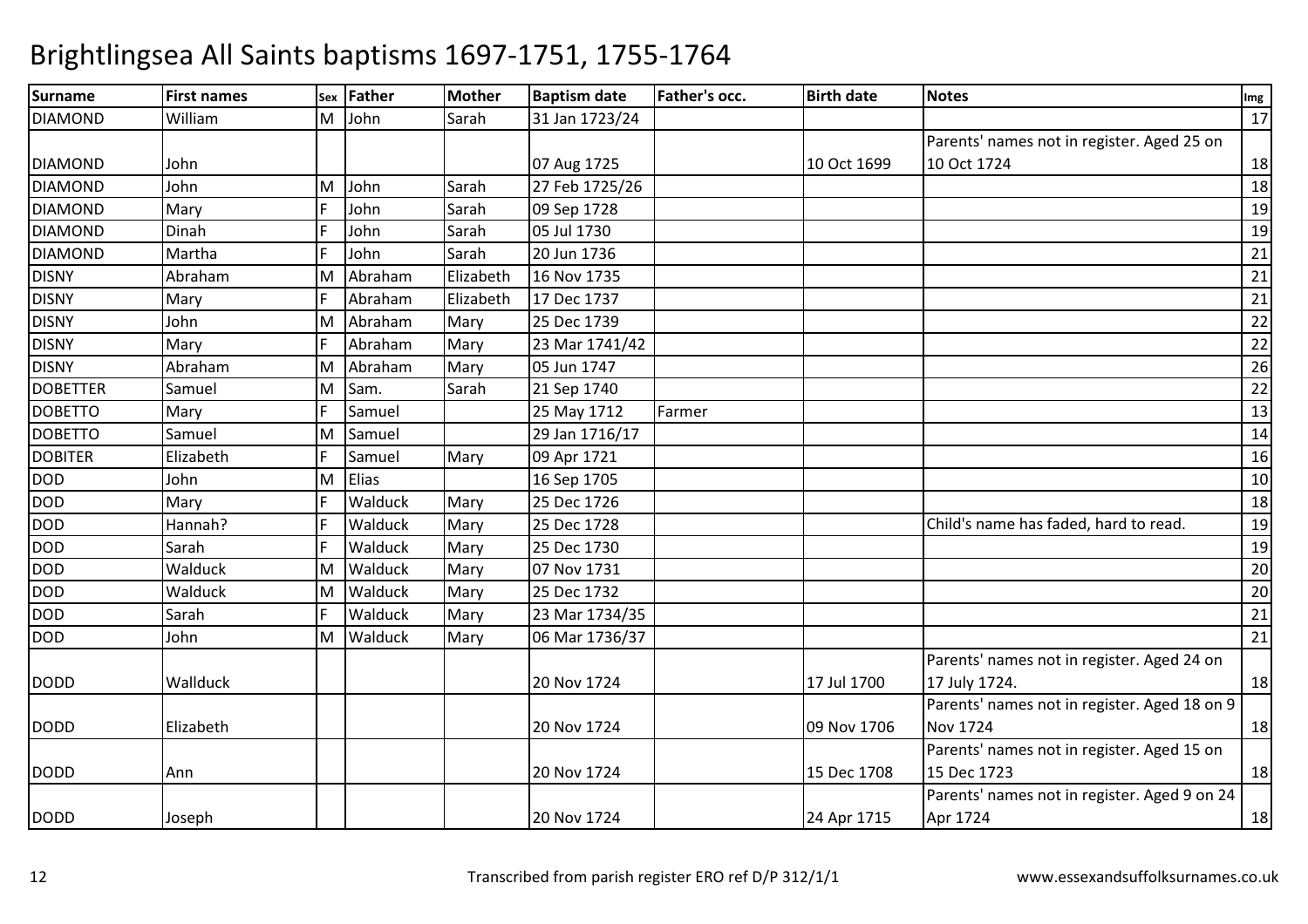| <b>Surname</b>  | <b>First names</b> |    | sex Father | <b>Mother</b> | <b>Baptism date</b> | Father's occ. | <b>Birth date</b> | <b>Notes</b>                              | Img |
|-----------------|--------------------|----|------------|---------------|---------------------|---------------|-------------------|-------------------------------------------|-----|
|                 |                    |    |            |               |                     |               |                   | Ye base born child of Eliz. Wright & John |     |
| <b>DOWNING</b>  | Elizabeth          | M  | John       | Eliz.         | 06 Apr 1725         |               |                   | Downing ye supposed father.               | 18  |
| <b>DOWNING</b>  | John               | M  | John       | Mary          | 11 Jul 1726         |               |                   |                                           | 18  |
| <b>DOWNING</b>  | George             | M  | John       | Mary          | 17 Sep 1727         |               |                   |                                           | 18  |
| <b>DOWNING</b>  | Mary               |    | John       | Mary          | 17 Feb 1728/29      |               |                   |                                           | 19  |
| <b>DOWNING</b>  | Rachel             |    | John       | Mary          | 26 Oct 1730         |               |                   |                                           | 19  |
| <b>DOWNING</b>  | Ann                |    | John       | Mary          | 21 Apr 1732         |               |                   |                                           | 20  |
| <b>DOWNING</b>  | Ann                |    | John       | Mary          | 22 Apr 1733         |               |                   |                                           | 20  |
| <b>DRAKE</b>    | Mary               |    |            | Mary          | 08 Dec 1734         |               |                   | A base born child                         | 20  |
| <b>DRAKE</b>    | Martha             |    | John       | Ann           | 20 Apr 1758         |               |                   |                                           | 23  |
| <b>DRAKE</b>    | John               | M  | John       | Ann           | 17 Feb 1760         |               |                   |                                           | 24  |
| <b>DRAKE</b>    | Peter              | M  | John       | Ann           | 02 May 1762         |               |                   |                                           | 25  |
| <b>DRAKE</b>    | Ann                |    | John       | Mary          | 19 Nov 1755         |               |                   |                                           | 27  |
| <b>DRAKE</b>    | Ann                |    | John       | Ann           | 22 Oct 1756         |               |                   |                                           | 28  |
| <b>DUNNING</b>  | Mary               |    | John       | Ann           | 12 Aug 1758         |               |                   | Daughter of Ann Dunning & John Layit      | 23  |
| <b>DUNNING</b>  | Christopher        | M  | John       | Ann           | 23 Mar 1745/46      |               |                   |                                           | 25  |
| <b>DUNNING</b>  | Ann                |    | John       | An            | 17 Jan 1747/48      |               |                   |                                           | 26  |
| <b>DUNNING</b>  | John               | M  | John       | Ann           | 10 Feb 1750/51      |               |                   |                                           | 27  |
| <b>DUNNINGS</b> | John               | M  | John       |               | 11 Jan 1716/17      |               |                   |                                           | 14  |
| <b>DUNNINGS</b> | John               | M  | John       | Sarah         | 06 Aug 1738         |               |                   |                                           | 21  |
| <b>DUNSTED</b>  | Susanna            |    | Joshua     | Hannah        | 18 Oct 1724         |               |                   |                                           | 18  |
| <b>DUNSTED</b>  | Mary               |    | Aaron      | Elizabeth     | 19 Jan 1724/25      |               |                   |                                           | 18  |
| <b>DUNSTIL</b>  | Susanna            |    | Joshua     | Hannah        | 18 Feb 1728/29      |               |                   |                                           | 19  |
| <b>DUNSTIL</b>  | Joshua             | M  | Aaron      | Elizabeth     | 06 Jul 1729         |               |                   |                                           | 19  |
| <b>DUNSTIL</b>  | Sarah              |    | Joshua     | Hannah        | 20 Feb 1731/32      |               |                   |                                           | 20  |
| <b>DUNSTIL</b>  | Ann                |    | Joshua     | Hannah        | 02 Jun 1733         |               |                   |                                           | 20  |
| <b>DUNSTIL</b>  | Joshua             | M  | Joshua     | Hannah        | 09 Jul 1736         |               |                   |                                           | 21  |
| <b>DUNSTILL</b> | Elizabeth          |    | Aaron      | Elizabeth     | 05 Mar 1726/27      |               |                   |                                           | 18  |
| <b>DUNSTILL</b> | Martha             |    | Joshua     | Hannah        | 23 Jan 1734/35      |               |                   |                                           | 20  |
| <b>DUNSTILL</b> | Martha             |    | Joshua     | Hannah        | 02 Jul 1738         |               |                   |                                           | 21  |
| <b>DUNSTON</b>  | William            | ΙM | Aaron      | Elizabeth     | 14 May 1721         |               |                   |                                           | 16  |
| <b>DUNSTON</b>  | Anne               |    | Joshua     | Hannah        | 15 Jan 1721/22      |               |                   |                                           | 16  |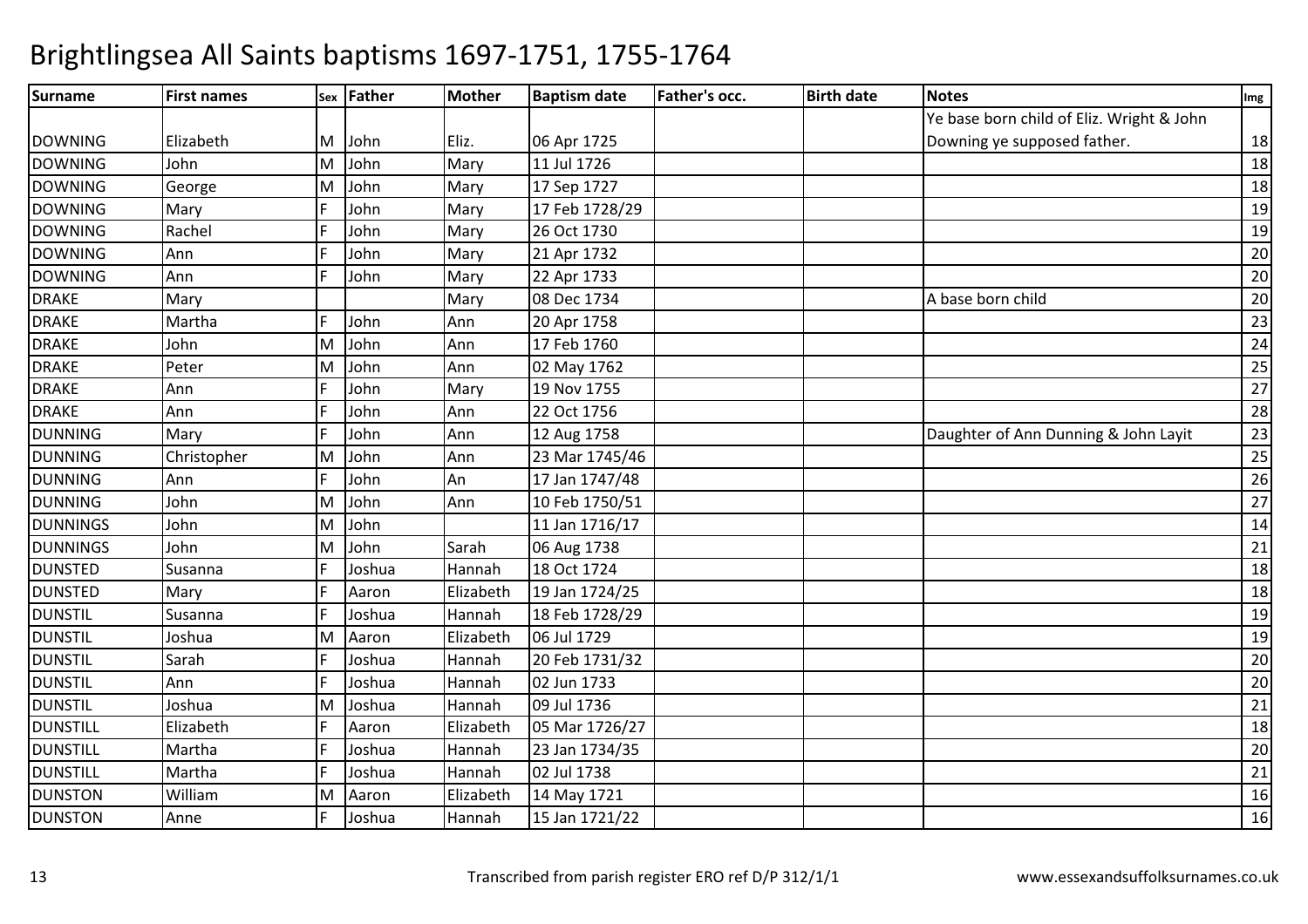| <b>Surname</b>    | <b>First names</b>   |   | sex Father | <b>Mother</b> | <b>Baptism date</b> | Father's occ.    | <b>Birth date</b> | <b>Notes</b>                             | Img |
|-------------------|----------------------|---|------------|---------------|---------------------|------------------|-------------------|------------------------------------------|-----|
| <b>DURRINGTON</b> | Mary                 |   | Saml.      | Mary          | 06 Nov 1763         |                  | 01 Nov 1763       |                                          | 28  |
| <b>DURRINGTON</b> | Sarah                |   | Samuel     | Mary          | 09 Dec 1764         |                  |                   |                                          | 29  |
| <b>EDUARDS</b>    |                      |   |            |               | 18 Jan 1708/9       | Dredger & seaman |                   |                                          | 12  |
| <b>ELLIS</b>      | Sarah                |   | John       | Hannah        | 03 Jan 1759         |                  |                   |                                          | 23  |
| <b>ELLIS</b>      | Mary                 |   | John       | Hannah        | 03 Aug 1760         |                  |                   |                                          | 24  |
| <b>ELLIS</b>      | Jemimah              |   | John       | Hannah        | 28 Mar 1762         |                  |                   |                                          | 24  |
| <b>ELLIS</b>      | John                 | M | John       | Hannah        | 12 Feb 1764         |                  |                   |                                          | 28  |
| <b>EMSDEN</b>     | Mary                 |   | Samuel     | Mary          | 05 Dec 1736         |                  |                   |                                          | 21  |
| <b>EMSDEN</b>     | Esther               |   | Samuel     | Mary          | 16 Nov 1738         |                  |                   |                                          | 22  |
| <b>EMSDEN</b>     | Susanna              |   | Samuel     | Mary          | 19 Mar 1748/49      |                  |                   |                                          | 26  |
| <b>EVERARD</b>    | Mary                 |   | Thomas     | Mary          | 01 Dec 1740         |                  |                   |                                          | 22  |
| <b>EVERARD</b>    | Thomas               |   | Thomas     | Mary          | 09 Mar 1748/49      |                  |                   |                                          | 26  |
| <b>EVERARD</b>    | <b>Thomas Potter</b> | M | Thomas     | Mary          | 03 Nov 1751         |                  |                   |                                          | 27  |
| <b>EVERARD</b>    | Elizabeth            |   | Thomas     | Mary          | 06 Jun 1755         |                  |                   |                                          | 27  |
|                   |                      |   |            |               |                     |                  |                   | Ye base born of Elizabeth Seiston & John |     |
| <b>EXER</b>       | Elizabeth            |   | John       | Elizabeth     | 10 Apr 1745         |                  |                   | Exer her supposed father                 | 25  |
| <b>FEAST</b>      | William              | M | Edward     | Lydia         | 08 Mar 1720/21      |                  |                   |                                          | 16  |
| <b>FEAST</b>      | Francis              | M | Edward     | Lydia         | 31 Jan 1724/25      |                  |                   |                                          | 18  |
| <b>FEAST</b>      | Robert               | M | Edward     | Lydia         | 22 Feb 1727/28      |                  |                   |                                          | 19  |
| <b>FEAST</b>      | Susan                |   | Edward     | Martha        | 22 Apr 1733         |                  |                   |                                          | 20  |
| <b>FEAST</b>      | Francis              | M | Edward     | Martha        | 02 Oct 1736         |                  |                   |                                          | 21  |
| <b>FEILD</b>      | Mary                 |   | Richard    |               | 08 Apr 1716         |                  |                   |                                          | 14  |
| <b>FEILD</b>      |                      | M | Richard    | Mary          | 10 Oct 1717         |                  |                   | First name not in register.              | 14  |
| <b>FEILD</b>      | Ratchel              |   | Richard    | Mary          | 27 Oct 1723         |                  |                   |                                          | 17  |
| <b>FENN</b>       | Samuel               | м | John       | Sarah         | 21 Apr 1758         |                  |                   |                                          | 23  |
| <b>FENN</b>       | Martha               |   | John       | Sarah         | 14 Feb 1762         |                  |                   |                                          | 24  |
| <b>FENN</b>       | John                 | M | John       | Mary          | 07 Sep 1746         |                  |                   |                                          | 26  |
| <b>FENN</b>       | Mary                 |   | John       | Mary          | 17 Sep 1748         |                  |                   |                                          | 26  |
| <b>FENN</b>       | Mary                 |   | John       | Mary          | 17 Mar 1750/51      |                  |                   |                                          | 27  |
| <b>FENN</b>       | George               | M | John       | Sarah         | 25 Nov 1756         |                  |                   |                                          | 28  |
| <b>FENN</b>       | William              | М | George     | Sarah         | 17 Jun 1763         |                  | 16 Jun 1763       |                                          | 28  |
| <b>FIELD</b>      | Elizabeth            |   | Richard    | Mary          | 24 Aug 1721         |                  |                   |                                          | 16  |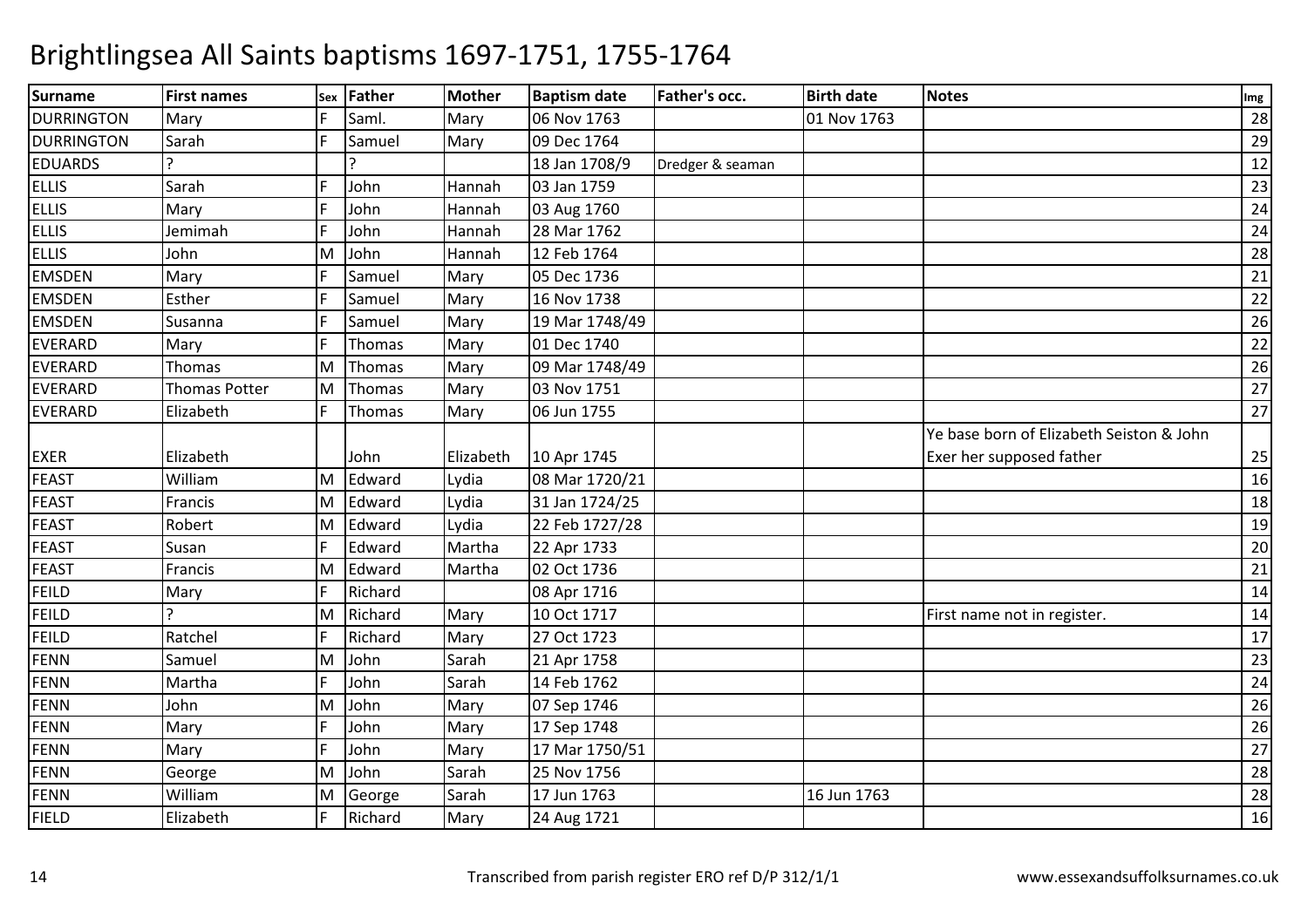| <b>Surname</b> | <b>First names</b> |    | sex Father    | <b>Mother</b> | <b>Baptism date</b> | <b>Father's occ.</b> | <b>Birth date</b> | <b>Notes</b>                               | Img |
|----------------|--------------------|----|---------------|---------------|---------------------|----------------------|-------------------|--------------------------------------------|-----|
| <b>FIELD</b>   | Richard            | M  | Richard       | Mary          | 15 May 1726         |                      |                   |                                            | 18  |
| <b>FIELD</b>   | Sarah              |    | Richard       | Mary          | 25 Apr 1730         |                      |                   |                                            | 19  |
| <b>FINER</b>   | William            | M  | John          | Sarah         | 22 Sep 1758         |                      |                   |                                            | 23  |
| <b>FINER</b>   | James              | M  | John          | Sarah         | 30 Oct 1760         |                      |                   |                                            | 24  |
|                |                    |    |               |               |                     |                      |                   | Base born son of Sarah May & John Finer ye |     |
| <b>FINER</b>   | John               | M  | John          | Sarah         | 09 Apr 1747         |                      |                   | supposed father                            | 26  |
| <b>FINER</b>   | Philip             | M  | John          | Sarah         | 22 Jun 1749         |                      |                   |                                            | 26  |
| <b>FINER</b>   | Sarah              |    | John          | Sarah         | 18 Oct 1751         |                      |                   |                                            | 27  |
| <b>FINER</b>   | Ann                |    | John          | Sarah         | 19 Aug 1756         |                      |                   |                                            | 28  |
| <b>FISHER</b>  | Mary               |    | <b>Thomas</b> | Mary          | 04 Nov 1741         |                      |                   | Daughter of Thomas Abbott and Mary Fisher  | 22  |
| <b>FLOUER</b>  | Elizabeth          |    | Richard       |               | 23 Sep 1711         | Workman              |                   |                                            | 13  |
| <b>FLOUERS</b> | John               |    |               |               | 15 Nov 1713         |                      |                   | No parents' names.                         | 13  |
| <b>FLOWER</b>  | John               | М  | John          | Mary          | 08 Mar 1761         |                      |                   |                                            | 24  |
| <b>FLOWER</b>  | Mary               |    | John          | Mary          | 11 Jun 1764         |                      |                   |                                            | 29  |
| <b>FRANCES</b> | Wm.                | M  | John          |               | 16 Aug 1716         |                      |                   |                                            | 14  |
| <b>FRANCES</b> | John               | M  | James         | Mary          | 22 Mar 1717/18      |                      |                   |                                            | 15  |
|                |                    |    |               |               |                     |                      |                   | Ye base son of James Francis by Eliz.      |     |
| <b>FRANCIS</b> | James              | м  | James         | Eliz.         | 26 Jul 1719         |                      |                   | Glascock                                   | 15  |
| <b>FRANCIS</b> | Mary               |    | James         | Mary          | 08 Jan 1719/20      |                      |                   |                                            | 15  |
| <b>FRANCIS</b> | Mary               |    | James         | Mary          | 08 Jan 1720/21      |                      |                   |                                            | 15  |
| <b>FROST</b>   | John               | M  | John          | Sarah         | 01 Jul 1733         |                      |                   |                                            | 20  |
| <b>FROST</b>   | John               | M  | Stephen       | Hannah        | 22 Oct 1758         |                      |                   |                                            | 23  |
| <b>FROST</b>   | Elizabeth          |    | Stephen       | Hannah        | 10 Jan 1762         |                      |                   |                                            | 24  |
| <b>FROST</b>   | Martha             |    | James         | Martha        | 28 Aug 1750         |                      |                   |                                            | 27  |
| <b>FROST</b>   | James              | M  | James         | Martha        | 12 Oct 1755         |                      |                   |                                            | 27  |
| <b>FROST</b>   | Stephen            | M  | Stephen       | Hannah        | 12 Dec 1756         |                      |                   |                                            | 28  |
| GAGE           | Mary               | I۴ | Thomas        | Mary          | 01 May 1728         |                      |                   |                                            | 19  |
| GAGE           | Thomas             | M  | Thomas        | Mary          | 28 Feb 1730/31      |                      |                   |                                            | 19  |
| GAGE           | John               | M  | Thomas        | Mary          | 06 Oct 1733         |                      |                   |                                            | 20  |
| GAGE           | Joseph             | M  | Thomas        | Mary          | 16 Aug 1736         |                      |                   |                                            | 21  |
| GAGE           | Samuel             | M  | Thomas        | Mary          | 08 Dec 1737         |                      |                   |                                            | 21  |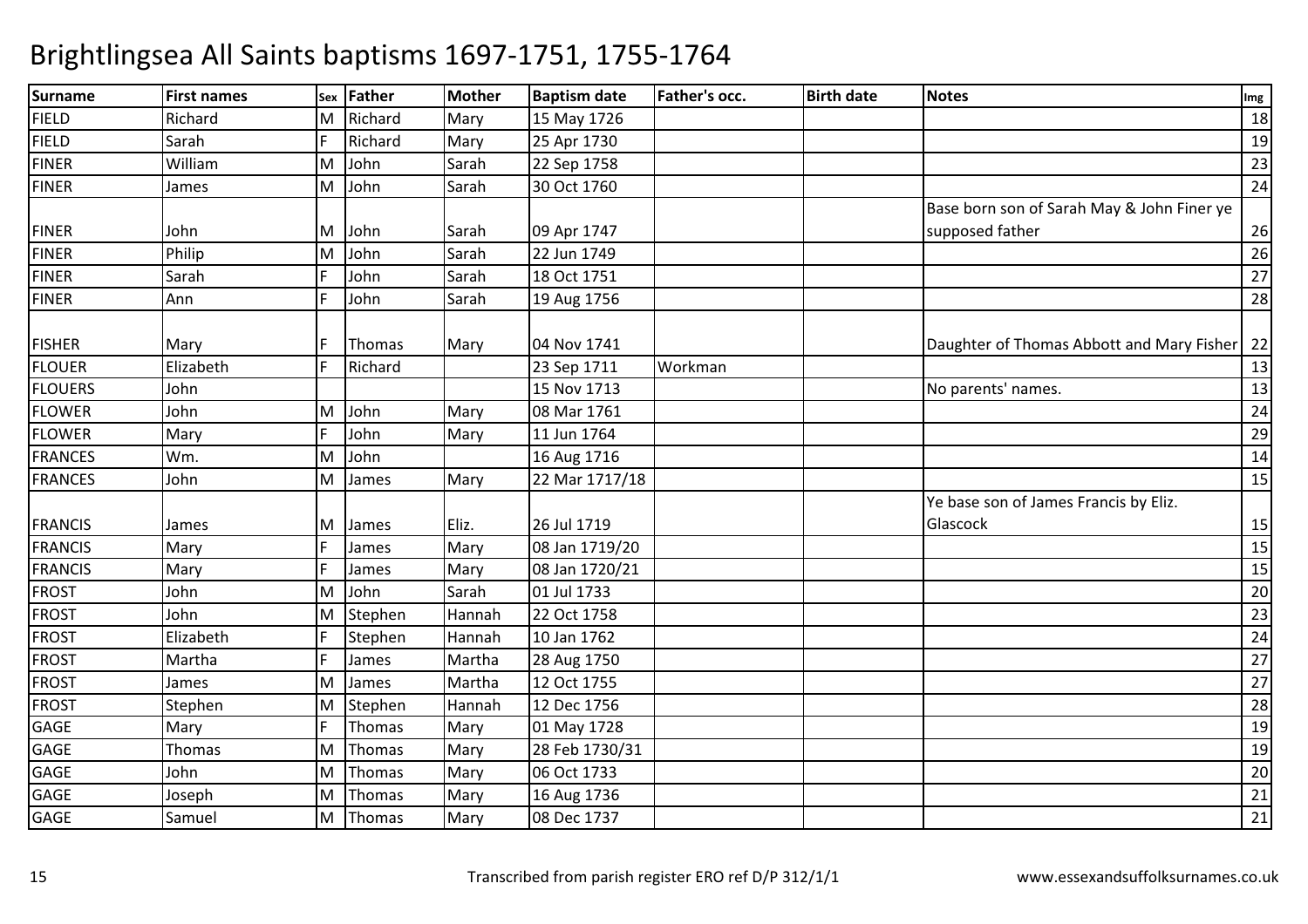| Surname          | <b>First names</b> |    | sex Father | Mother   | <b>Baptism date</b> | <b>Father's occ.</b> | <b>Birth date</b> | <b>Notes</b>                               | Img |
|------------------|--------------------|----|------------|----------|---------------------|----------------------|-------------------|--------------------------------------------|-----|
| <b>GALE</b>      | Sally              |    | Wm.        | Sarah    | 11 Oct 1761         |                      |                   |                                            | 24  |
| <b>GALE</b>      | Jemima             |    | William    | Sarah    | 09 Jul 1757         |                      |                   |                                            | 28  |
|                  |                    |    |            |          |                     |                      |                   | Daughter of Sarah Gale, widow, by William  |     |
| <b>GALE</b>      | Mary               |    | William    | Sarah    | 17 Aug 1763         |                      |                   | her husband, deceased.                     | 28  |
| <b>GARDINER</b>  | Elizabeth          |    | Francis    |          | 09 Mar 1697/98      |                      |                   |                                            | 9   |
| <b>GARDINER</b>  | John               | M  | John       | Francis  | 16 Mar 1700/1       |                      |                   |                                            | 10  |
|                  |                    |    |            |          |                     |                      |                   | Son of Sarah Pannock & Henry Gardiner      |     |
| <b>GARDINER</b>  | Henry              | ΙM | Henry      | Sarah    | 01 Apr 1739         |                      |                   | (supposd Father)                           | 22  |
| <b>GARDNER</b>   | Sarah              |    | Thomas     | Sarah    | 25 Dec 1718         |                      |                   |                                            | 15  |
|                  |                    |    |            |          |                     |                      |                   | Daughter of Thomas Garnham deceased and    |     |
| <b>GARNHAM</b>   | Sarah              |    | Thomas     | Sarah    | 23 Apr 1720         |                      |                   | Sarah his widow                            | 15  |
|                  |                    |    |            |          |                     |                      |                   | Parents' names not in register. Aged 23 on |     |
| <b>GENNINGS</b>  | Mary               |    |            |          | 07 Aug 1725         |                      | 17 Feb 1702       | 17 Feb 1725                                | 18  |
| <b>GIBS</b>      | Judith             |    | William    | Judith   | 27 Sep 1750         |                      |                   |                                            | 27  |
| <b>GILES</b>     | James              | M  | James      | Mary     | 19 Aug 1739         |                      |                   |                                            | 22  |
| <b>GILES</b>     | Mary               |    | James      | Mary     | 11 Mar 1743/44      |                      |                   |                                            | 23  |
|                  |                    |    |            |          |                     |                      |                   | Son of Rose Giles & Francis Sherman ye     |     |
| <b>GILES</b>     | Francis            |    | M Francis  | Rose     | 20 Jan 1761         |                      |                   | supposed father                            | 24  |
| <b>GILES</b>     | John               | M  | James      | Mary     | 10 Mar 1745/46      |                      |                   |                                            | 25  |
| <b>GILES</b>     | Mary               |    | James      | Mary     | 11 Dec 1748         |                      |                   |                                            | 26  |
| <b>GIPSON</b>    | Mary               |    | Peter      | Mary     | 30 Mar 1758         |                      |                   |                                            | 23  |
| <b>GIPSON</b>    | Sarah              |    | Peter      | Mary     | 18 Mar 1760         |                      |                   |                                            | 24  |
| <b>GIPSON</b>    | Mary               |    | Peter      | Mary     | 12 Nov 1756         |                      |                   |                                            | 28  |
|                  |                    |    |            |          |                     |                      |                   | Ye base son of James Francis by Eliz.      |     |
| <b>GLASCOCK</b>  | James              | ΙM | James      | Eliz.    | 26 Jul 1719         |                      |                   | Glascock                                   | 15  |
| <b>GLASSCOCK</b> | Elizabeth          |    | John       | *e       | 14 Apr 1699         |                      |                   | Entry squeezed in, hard to read            | 9   |
| <b>GLASSCOCK</b> | John               | M  | John       |          | 20 Nov 1701         |                      |                   |                                            | 10  |
| <b>GOBBET</b>    | Robert             | M  | Thomas     | Margaret | 26 Feb 1737/38      |                      |                   |                                            | 21  |
| <b>GOODCHILD</b> | Mary               |    | Robert     | Mary     | 02 Mar 1734/35      |                      |                   |                                            | 21  |
| <b>GOODCHILD</b> | Robert             | M  | Robert     | Mary     | 29 Jul 1738         |                      |                   |                                            | 21  |
| <b>GOODCHILD</b> | John Pidgeon       | M  | Robert     | Mary     | 01 Mar 1740/41      |                      |                   |                                            | 22  |
| <b>GOODCHILD</b> | Edward             | M  | Robert     | Mary     | 25 Mar 1750         |                      |                   |                                            | 26  |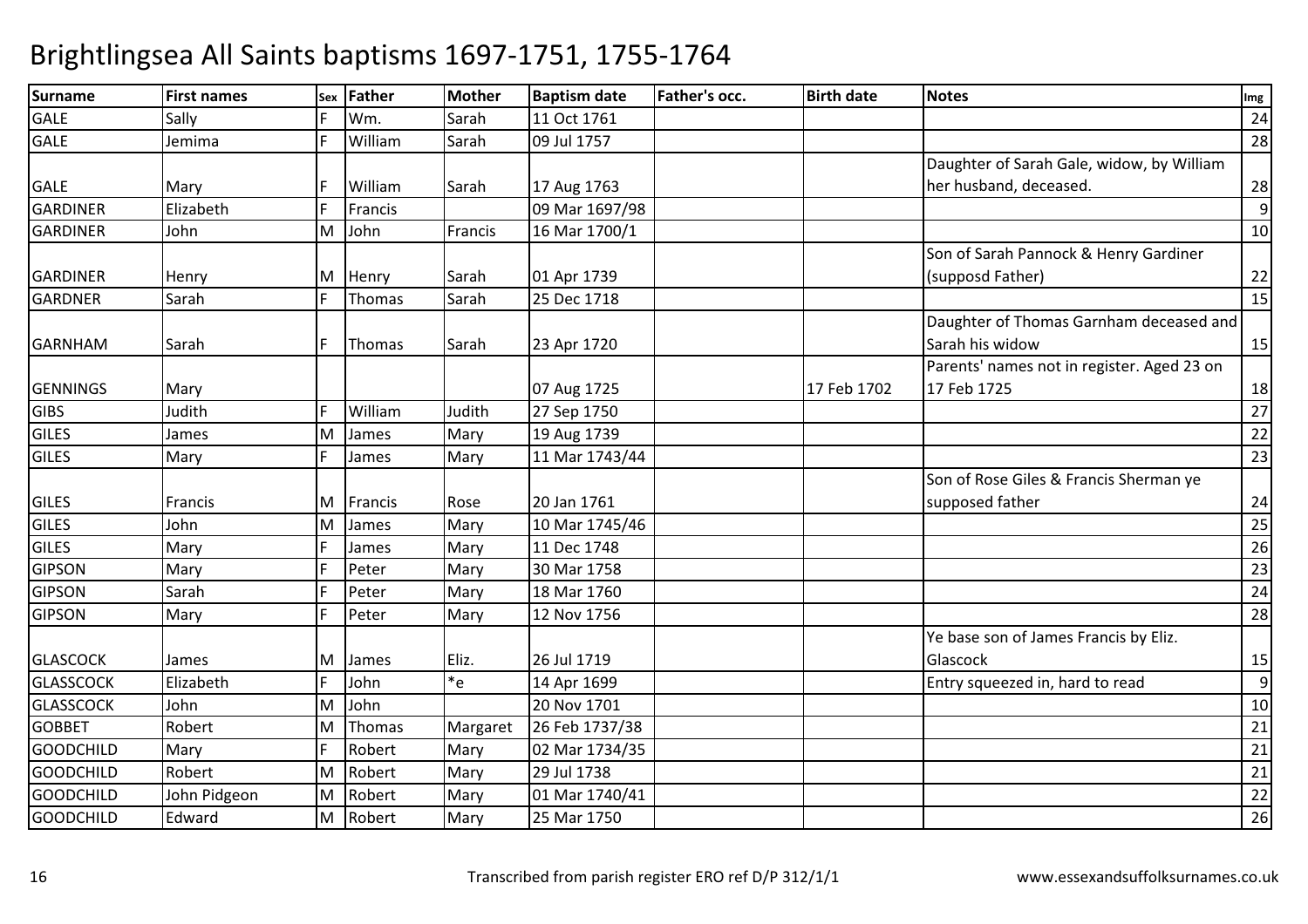| <b>Surname</b>    | <b>First names</b> |   | sex Father | <b>Mother</b> | <b>Baptism date</b> | Father's occ. | <b>Birth date</b> | Notes                                       | Img |
|-------------------|--------------------|---|------------|---------------|---------------------|---------------|-------------------|---------------------------------------------|-----|
| <b>GOODGIDE</b>   | Elizabet           |   | Robt.      | Ann           | 28 Apr 1706         |               |                   |                                             | 11  |
|                   |                    |   |            |               |                     |               |                   | A child. Dead. (parents' names not in       |     |
| <b>GOODGIER</b>   | Robt.              |   |            |               | $* * 1700/1$        |               | 20 Mar 1700/1     | register, or the child is Robert's?)        | 10  |
| <b>GOODGIER</b>   | Robert             | M | Robert     |               | 09 Apr 1703         |               |                   |                                             | 10  |
| <b>GOODING</b>    | Mary               |   | John       | Mary          | 30 Mar 1759         |               |                   |                                             | 24  |
| <b>GOODING</b>    | Mary               |   | John       | Mary          | 01 Jun 1755         |               |                   |                                             | 27  |
| <b>GOODING</b>    | Sarah              |   | John       | Mary          | 27 Feb 1757         |               |                   |                                             | 28  |
| <b>GOODWIN</b>    | William            | М | John       | Sarah         | 30 Dec 1724         |               |                   |                                             | 18  |
| <b>GOODWIN</b>    | William            | M | John       | Sarah         | 20 Feb 1726/27      |               |                   |                                             | 18  |
| <b>GOODWIN</b>    | Ann                |   | William    | Mary          | 14 Aug 1763         |               | 08 Aug 1763       |                                             | 28  |
| <b>GOODWIN</b>    | Samuel             | M | William    | Mary          | 16 Sep 1764         |               |                   |                                             | 29  |
| <b>GOODWOOD</b>   | Mary               |   | William    | Mary          | 10 Jan 1762         |               |                   |                                             | 24  |
| <b>GRAY</b>       |                    |   |            |               | $* * 1713$          |               |                   | No date, no first names.                    | 13  |
| <b>GRIMES</b>     | David              | м | Phoebin    | Hannah        | 03 Mar 1725/26      |               |                   |                                             | 18  |
| <b>GRIMES</b>     | John               | M | David      | Ann           | 03 Aug 1760         |               |                   |                                             | 24  |
| <b>GRIMES</b>     | Elizabeth Ann      |   | David      | Ann           | 20 Jun 1762         |               |                   |                                             | 25  |
| <b>GRIMES</b>     | James              | м | David      | Ann           | 03 Oct 1756         |               |                   |                                             | 28  |
| <b>GUDGER</b>     | Robert             | M | Robert     |               | 14 Apr 1710         | Dredger       |                   |                                             | 12  |
| <b>GUNN</b>       | Sarah              |   | Maurice    | Rebeccah      | 28 Jul 1751         |               |                   |                                             | 27  |
| <b>GUNNER</b>     | Mary               |   | Francis    | Susanna       | 09 Dec 1758         |               |                   |                                             | 23  |
| <b>GUNNER</b>     | Jemima             |   | Francis    | Susanna       | 13 Nov 1755         |               |                   |                                             | 27  |
| <b>GURTON</b>     | Samuel             | M | Daniel     | Ann           | 29 Dec 1698         |               |                   |                                             | 9   |
| <b>GURTON</b>     | Thomas             | М | Daniell    | Elizabeth     | 18 Mar 1704/5       |               |                   |                                             | 10  |
| <b>GURTON</b>     | Hannah             |   | Daniel     | Eliz.         | 01 Apr 1706         |               |                   |                                             | 11  |
|                   |                    |   |            |               |                     |               |                   | First letter of surname unclear. Nackfaring |     |
| <b>HACKFARING</b> | John               | M | John       | Elizabeth     | 22 Dec 1739         |               |                   | or Hackfaring?                              | 22  |
| <b>HALSEY</b>     | Elizabeth Hannah   |   | Richard    | Ann           | 04 Jan 1760         |               |                   |                                             | 24  |
| <b>HALSEY</b>     | Joseph             |   | M Richard  | Ann           | 17 Jul 1746         |               |                   |                                             | 26  |
| <b>HALSEY</b>     | Sarah              |   | Richard    | Ann           | 20 Dec 1749         |               |                   |                                             | 26  |
| <b>HALSEY</b>     | Samuel             | M | Richard    | Ann           | 04 Dec 1750         |               |                   |                                             | 27  |
| <b>HALSEY</b>     | Sarah              |   | Richard    | Ann           | 07 Mar 1755         |               |                   |                                             | 27  |
| <b>HALSEY</b>     | Charles            | M | Richard    | Ann           | 19 Sep 1757         |               |                   |                                             | 28  |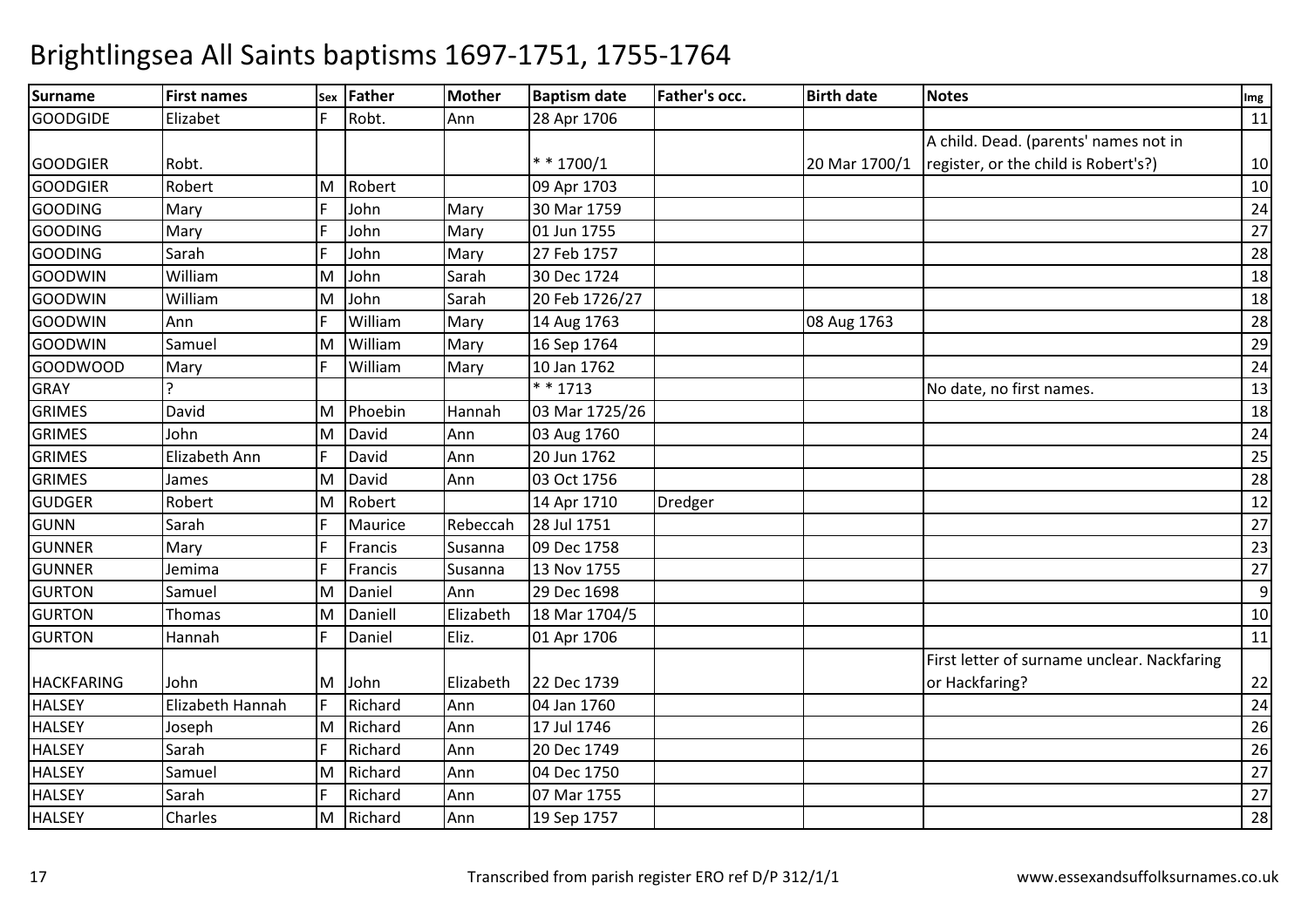| <b>Surname</b> | <b>First names</b> | Sex | Father    | <b>Mother</b> | <b>Baptism date</b> | <b>Father's occ.</b> | <b>Birth date</b>               | <b>Notes</b>                                 | Img |
|----------------|--------------------|-----|-----------|---------------|---------------------|----------------------|---------------------------------|----------------------------------------------|-----|
| <b>HAMMOND</b> | John               | M   | James     | Eliz.         | 09 Feb 1706/7       |                      |                                 |                                              | 11  |
| <b>HAMMOND</b> | Susannah           |     | John      | Mary          | 01 Feb 1740/41      |                      |                                 |                                              | 22  |
| <b>HANTON</b>  | Johnathan          | M   | Johnathan |               | 25 Feb 1710/11      | <b>Dredger</b>       |                                 |                                              | 13  |
|                |                    |     |           |               |                     |                      |                                 | No baptism date - baptized about a fortnight |     |
| <b>HANTON</b>  | Adam               | M   | Jonathan  | Mary          | * * 1713/4          |                      | 25 Jan 1713/14 after his birth. |                                              | 13  |
| <b>HANTON</b>  | Mary               |     | Johnathan |               | 22 Apr 1716         |                      |                                 |                                              | 14  |
| <b>HANTON</b>  | Francis            | M   | Jonathan  | Mary          | 25 May 1721         |                      |                                 |                                              | 16  |
| <b>HANTONE</b> | John               | M   | Johnathan | Mary          | 20 May 1717         |                      |                                 |                                              | 14  |
| <b>HARBIN</b>  | Hannah             |     | George    | Hannah        | 27 Jul 1735         |                      |                                 |                                              | 21  |
| <b>HARBIN</b>  | Martha             |     | George    | Hannah        | 27 Nov 1737         |                      |                                 |                                              | 21  |
| <b>HARBIN</b>  | George             | M   | George    | Hannah        | 19 Aug 1739         |                      |                                 |                                              | 22  |
| <b>HARBIN</b>  | John               | M   | George    | Hannah        | 30 Dec 1741         |                      |                                 | John & James, sons of                        | 22  |
| <b>HARBIN</b>  | James              | M   | George    | Hannah        | 30 Dec 1741         |                      |                                 | John & James, sons of                        | 22  |
| <b>HARRIS</b>  | Elizabeth          |     | William   | Mary          | 11 May 1746         |                      |                                 |                                              | 26  |
| <b>HARROD</b>  | Edmund             | M   | Edmund    | Sarah         | 13 Sep 1724         |                      |                                 |                                              | 18  |
| <b>HARROLD</b> | Sarah              |     | Edmund    | Sarah         | 06 Nov 1726         |                      |                                 |                                              | 18  |
| <b>HARROLD</b> | Hannah             |     | William   | Mary          | 26 Dec 1728         |                      |                                 |                                              | 19  |
| <b>HARROLD</b> | Hannah             |     | Edmund    | Sarah         | 11 May 1729         |                      |                                 |                                              | 19  |
| <b>HARROLD</b> | Mary               |     | Edmund    | Sarah         | 22 Aug 1731         |                      |                                 |                                              | 20  |
| <b>HARROLD</b> | William            | M   | William   | Sarah         | 30 Apr 1732         |                      |                                 |                                              | 20  |
| <b>HARROLD</b> | Sarah              |     | William   | Sarah         | 02 Sep 1733         |                      |                                 |                                              | 20  |
| <b>HARROLD</b> | Isaac              | M   | Edmund    | Sarah         | 25 Dec 1733         |                      |                                 |                                              | 20  |
| <b>HARROLD</b> | Mary               |     | William   | Sarah         | 26 May 1735         |                      |                                 |                                              | 21  |
| <b>HARVEY</b>  | Phoebe             |     | William   |               | 16 Mar 1697/98      |                      |                                 |                                              | 9   |
| <b>HARVEY</b>  | Mary               |     | George    | Mary          | 23 Jun 1700         |                      |                                 |                                              | 9   |
| <b>HARVEY</b>  |                    | M   | George    |               | 31 Aug 1701         |                      |                                 |                                              | 10  |
| <b>HARVEY</b>  | Mary               |     | Nathaniel | Alice         | 21 Apr 1728         |                      |                                 |                                              | 19  |
| <b>HARVEY</b>  | John               | M   | John      | Hannah        | 10 Jul 1733         |                      |                                 |                                              | 20  |
| <b>HARVEY</b>  | Ann                |     | George    | Ann           | 06 Jan 1733/34      |                      |                                 |                                              | 20  |
| <b>HARVEY</b>  | Nathanael          | M   | Nathanael | Susan         | 31 Mar 1734         |                      |                                 |                                              | 20  |
| <b>HARVEY</b>  | Sarah              |     | George    | Sarah         | 10 Jan 1735/36      |                      |                                 |                                              | 21  |
| <b>HARVEY</b>  | Daniel             | M   | Nathanael | Susan         | 18 Jan 1735/36      |                      |                                 |                                              | 21  |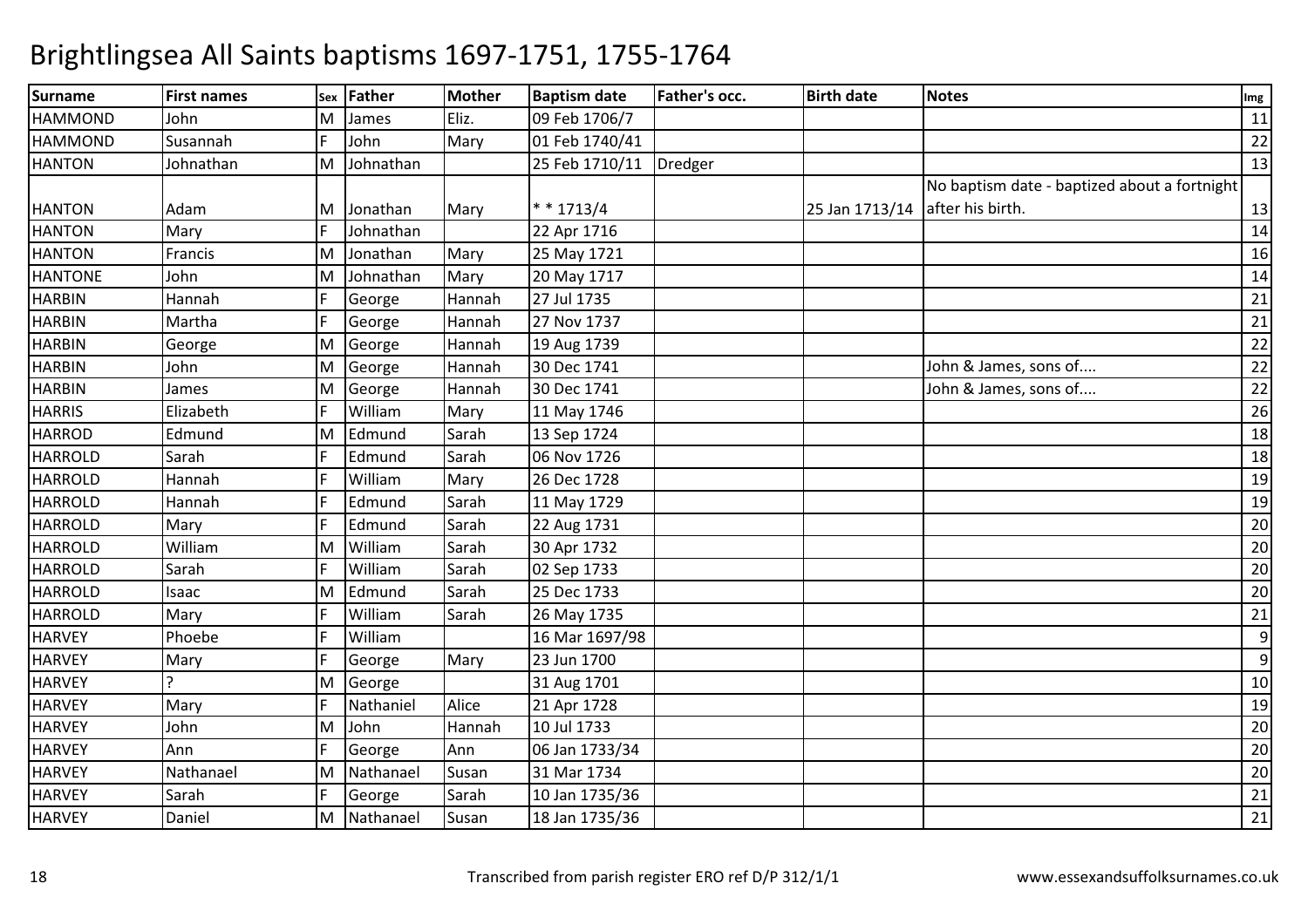| <b>Surname</b> | <b>First names</b> | Sex | <b>Father</b> | <b>Mother</b> | <b>Baptism date</b> | Father's occ. | <b>Birth date</b> | <b>Notes</b>                             | Img |
|----------------|--------------------|-----|---------------|---------------|---------------------|---------------|-------------------|------------------------------------------|-----|
| <b>HARVEY</b>  | Hannah             |     | John          | Hannah        | 15 Feb 1735/36      |               |                   |                                          | 21  |
| <b>HARVEY</b>  | Susannah           |     | Nahanael      | Susannah      | 29 Jan 1736/37      |               |                   |                                          | 21  |
| <b>HARVEY</b>  | Sarah              |     | Nathanael     | Susannah      | 04 Jul 1738         |               |                   |                                          | 21  |
| <b>HARVEY</b>  | Mary               |     | George        | Sarah         | 15 Oct 1738         |               |                   |                                          | 21  |
| <b>HARVEY</b>  | Mary               |     | Nathanael     | Susannah      | 30 Mar 1740         |               |                   |                                          | 22  |
| <b>HARVEY</b>  | Woodgate           | M   | Nathanael     | Susannah      | 28 Jun 1741         |               |                   |                                          | 22  |
| <b>HARVEY</b>  | George             | M   | George        | Sarah         | 11 Oct 1741         |               |                   |                                          | 22  |
| <b>HARVEY</b>  | John               | M   | George        | Sarah         | 18 Feb 1743/44      |               |                   |                                          | 23  |
| <b>HARVEY</b>  | George             | M   | Nathaniel     | Mary          | 18 Mar 1759         |               |                   |                                          | 23  |
|                |                    |     |               |               |                     |               |                   | John son of Mary Harvey & John Simons ye |     |
| <b>HARVEY</b>  | John               | M   | John          | Mary          | 04 Jan 1760         |               |                   | supposed father                          | 24  |
| <b>HARVEY</b>  | Sarah              |     | Nathaniel     | Mary          | 14 Dec 1760         |               |                   |                                          | 24  |
| <b>HARVEY</b>  | Jacob              | M   | Nathaniel     | Susannah      | 02 Mar 1745/46      |               |                   |                                          | 25  |
| <b>HARVEY</b>  | Nathaniel          | M   | George        | Sarah         | 03 Sep 1746         |               |                   |                                          | 26  |
| <b>HARVEY</b>  | Nathaniel          | M   | George        | Sarah         | 10 Jul 1748         |               |                   |                                          | 26  |
| <b>HARVEY</b>  | Sarah              | E   | John          | Elizabeth     | 03 Jan 1749/50      |               |                   |                                          | 26  |
|                |                    |     |               |               |                     |               |                   | Daughter of Susanna Harvey, widow. Base  |     |
| <b>HARVEY</b>  | Susanna            |     |               | Susanna       | 27 Jan 1749/50      |               |                   | born.                                    | 26  |
| <b>HARVEY</b>  | William            | M   | George        | Sarah         | 11 Aug 1750         |               |                   |                                          | 27  |
| <b>HARVEY</b>  | Joseph             | M   | George        | Sarah         | 17 Jan 1755         |               |                   |                                          | 27  |
| <b>HARVEY</b>  | Nathanael          | M   | Nathanael     | Mary          | 02 Feb 1755         |               |                   |                                          | 27  |
| <b>HARVEY</b>  | Mary               | E   | Nathaniel     | Mary          | 11 Sep 1757         |               |                   |                                          | 28  |
| <b>HARVEY</b>  | Robert             | M   | Nathaniel     | Mary          | 28 Aug 1763         |               | 22 Aug 1763       |                                          | 28  |
| <b>HARVIE</b>  |                    | F   | I٦            |               | 10 Jan 1708/9       | Day labourer  |                   | First names not in register.             | 12  |
| <b>HARVIE</b>  | $\mathbf{D}$       | M   | George        |               | 02 Dec 1711         | Workman       |                   | First name not in register               | 13  |
| <b>HARVIE</b>  | Ann                | E   | George        |               | 10 Apr 1715         |               |                   |                                          | 14  |
| <b>HARWOD</b>  | Isaac              | M   | Thomas        | Mary          | 29 Nov 1724         |               |                   |                                          | 18  |
| <b>HARWOOD</b> | Rebecca            | E   | Wm.           | Mary          | 19 Nov 1727         |               |                   |                                          | 19  |
| <b>HARWOOD</b> | Susan              |     | Edmund        | Sarah         | 10 Oct 1736         |               |                   |                                          | 21  |
| <b>HARWOOD</b> | Susannah           |     | Edmund        | Sarah         | 05 Feb 1737/38      |               |                   |                                          | 21  |
| <b>HARWOOD</b> | Susannah           | E   | Edmund        | Sarah         | 04 Mar 1738/39      |               |                   |                                          | 22  |
| <b>HARWOOD</b> | Sarah              | E   | William       | Sarah         | 16 Nov 1739         |               |                   |                                          | 22  |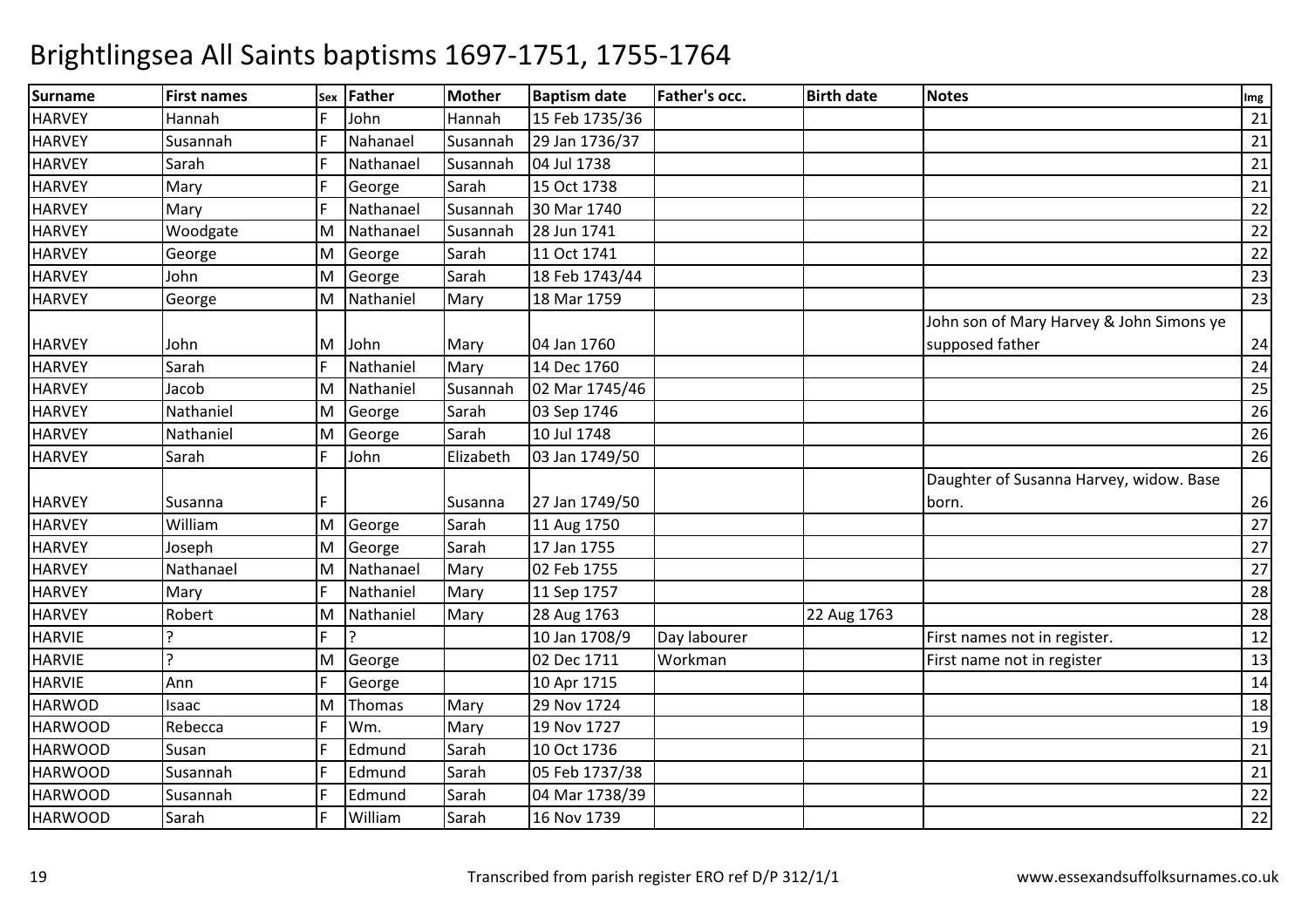| <b>Surname</b> | <b>First names</b> | <b>Sex</b> | Father       | Mother    | <b>Baptism date</b> | <b>Father's occ.</b> | <b>Birth date</b> | <b>Notes</b>                                 | Img |
|----------------|--------------------|------------|--------------|-----------|---------------------|----------------------|-------------------|----------------------------------------------|-----|
| <b>HARWOOD</b> | Mary               |            | Isaac        | Mary      | 01 Jan 1742/43      |                      |                   |                                              | 23  |
| <b>HARWOOD</b> | Edmund             | M          | Edmund       | Mary      | 23 Sep 1757         |                      |                   |                                              | 23  |
| <b>HARWOOD</b> | Elizabeth Shipman  |            | Isaac        | Elizabeth | 20 Jan 1760         |                      |                   |                                              | 24  |
| <b>HARWOOD</b> | Mary Elizabeth     |            | Edmund       | Mary      | 16 Nov 1755         |                      |                   |                                              | 27  |
|                |                    |            |              |           |                     |                      |                   | Ye supposed child of John Monfeild by?       |     |
|                |                    |            |              |           |                     |                      |                   | Hawsone (mother's first name not in          |     |
| <b>HAWSONE</b> | William            |            | John         | ?         | 11 Jan 1718/19      |                      |                   | register).                                   | 15  |
|                |                    |            |              |           |                     |                      |                   |                                              |     |
|                |                    |            |              |           |                     |                      |                   | Mr. George Haynes, Cap of a Cornship, aged   |     |
| <b>HAYNES</b>  | George             |            |              |           | 26 Dec 1738         |                      |                   | 32 years. (Parents' names not in register)   | 22  |
| <b>HEIFER</b>  | Elizabeth          |            | Samuel       | Frances   | 11 Aug 1750         |                      |                   |                                              | 27  |
| <b>HILL</b>    | George             | M          | George       | Jane      | 07 Apr 1735         |                      |                   |                                              | 21  |
| <b>HILL</b>    | George             | M          | George       | Jane      | 24 Feb 1739/40      |                      |                   |                                              | 22  |
| <b>HILL</b>    | Mary               |            | John         | Mary      | 20 May 1758         |                      |                   |                                              | 23  |
| <b>HILLS</b>   | Joshua             | M          | George       | Jane      | 28 Feb 1736/37      |                      |                   |                                              | 21  |
| <b>HILLS</b>   | Jane               |            | George       | Jane      | 29 Jun 1742         |                      |                   |                                              | 23  |
| <b>HOBART</b>  | Sarah              |            | <b>Miles</b> | Mary      | 09 May 1731         |                      |                   |                                              | 20  |
| <b>HOBART</b>  | <b>Miles</b>       | M          | <b>Miles</b> | Mary      | 23 Sep 1739         |                      |                   |                                              | 22  |
| <b>HOBART</b>  | Rachel             |            | John         | Elizabeth | 29 Mar 1740         |                      |                   |                                              | 22  |
| <b>HOBART</b>  | Sarah              |            | <b>Miles</b> | Mary      | 19 Apr 1741         |                      |                   |                                              | 22  |
| <b>HOBART</b>  | Rachel             |            | <b>Miles</b> | Mary      | 27 Feb 1742/43      |                      |                   |                                              | 23  |
| <b>HOBERT</b>  | Mary               |            | <b>Miles</b> | Mary      | 05 Oct 1729         |                      |                   |                                              | 19  |
| <b>HOFFER</b>  | John               | M          | John         | Elizabeth | 01 Jul 1764         |                      |                   |                                              | 29  |
| <b>HOLDER</b>  | Sarah              |            | William      | Sarah     | 04 Jan 1758         |                      |                   |                                              | 23  |
| <b>HOLDER</b>  | George             | M          | William      | Sarah     | 06 Apr 1760         |                      |                   |                                              | 24  |
| <b>HOLDER</b>  | William            | M          | William      | Sarah     | 10 Jan 1762         |                      |                   |                                              | 24  |
| <b>HOLDER</b>  | Hannah             |            | Thos.        | Hannah    | 29 Jan 1763         |                      |                   |                                              | 25  |
|                |                    |            |              |           |                     |                      |                   | Day of birth not in register, month and year |     |
| <b>HOLDER</b>  | Thomas             | M          | William      | Sarah     | 28 Jun 1763         |                      | * Jun 1763        | only.                                        | 28  |
| <b>HOLDER</b>  | Thos.              | M          | Thomas       | Hannah    | 29 Jan 1764         |                      |                   |                                              | 28  |
| HOLDER         | George             | M          | George       | Elizabeth | 18 Nov 1764         |                      |                   |                                              | 29  |
| <b>HOMES</b>   | William            | M          | William      | Mary      | 17 Jan 1701/2       |                      |                   |                                              | 10  |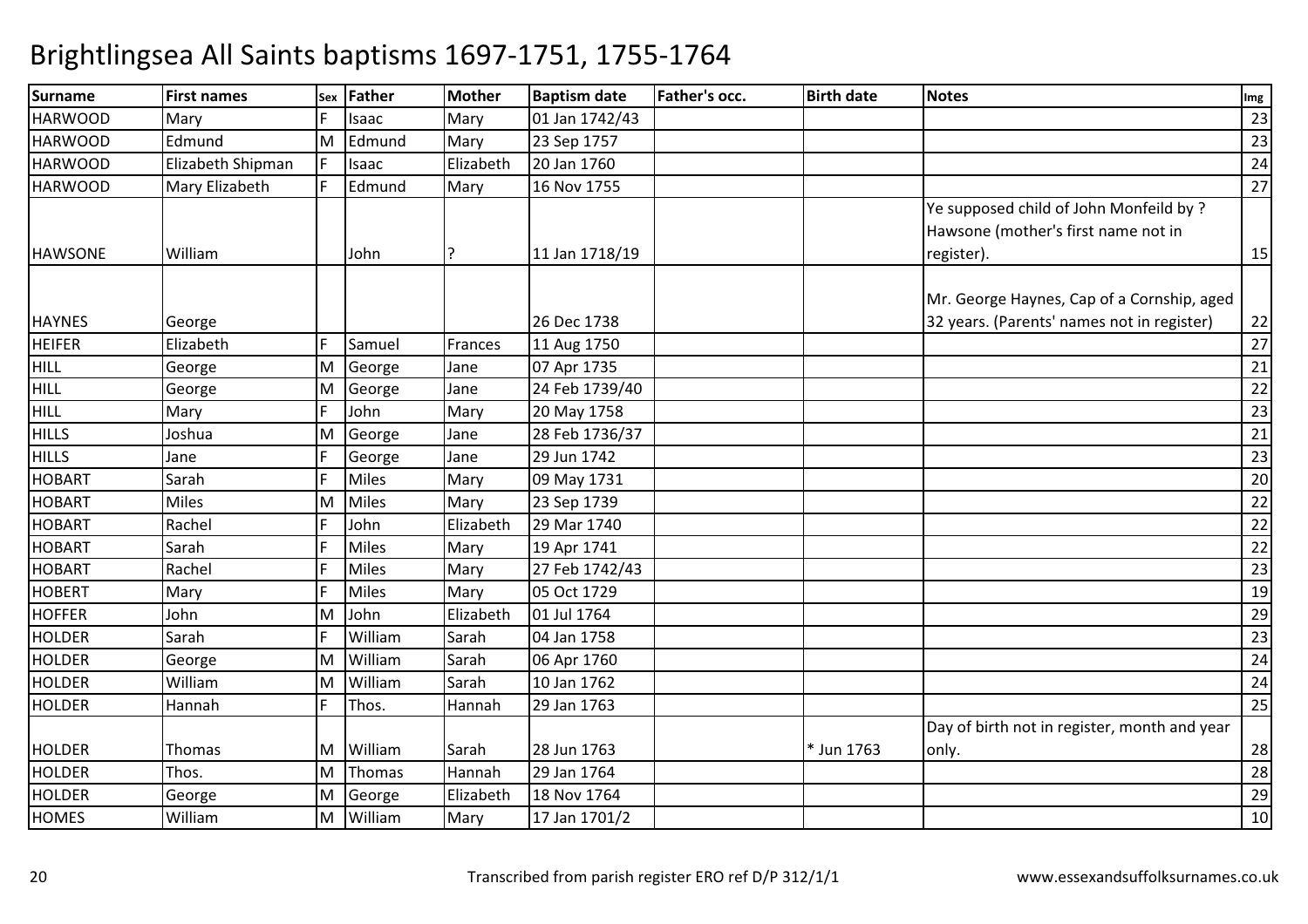| <b>Surname</b>   | <b>First names</b> | Sex | Father   | <b>Mother</b> | <b>Baptism date</b> | <b>Father's occ.</b> | <b>Birth date</b> | <b>Notes</b>                        | Img |
|------------------|--------------------|-----|----------|---------------|---------------------|----------------------|-------------------|-------------------------------------|-----|
| <b>HOPKINS</b>   | John               | M   | John     | Mary          | 10 Nov 1726         |                      |                   |                                     | 18  |
| <b>HOPKINS</b>   | Mary               |     | John     | Mary          | 16 Jul 1732         |                      |                   |                                     | 20  |
| <b>HOPKINS</b>   | Mary               |     | John     | Mary          | 30 Sep 1733         |                      |                   |                                     | 20  |
| <b>HOPKINS</b>   | Jonathan           | M   | John     | Mary          | 10 Oct 1736         |                      |                   |                                     | 21  |
| <b>HOPKINS</b>   | Elizabeth          |     | John     | Mary          | 25 Mar 1739         |                      |                   |                                     | 22  |
| <b>HORN</b>      | George             | M   | George   | Bridget       | 11 Nov 1744         |                      |                   |                                     | 25  |
| <b>HORN</b>      | Ann                |     | John     | Mary          | 15 May 1756         |                      |                   |                                     | 27  |
| <b>HOUGHTON</b>  | Abraham            | M   | Abraham  | Mary          | 01 Nov 1750         |                      |                   |                                     | 27  |
| <b>HOUGHTON</b>  | Martha             |     | Abraham  | Mary          | 10 Mar 1755         |                      |                   |                                     | 27  |
| <b>HOWARD</b>    | Richard            | M   | Richard  | Susanna       | 17 Dec 1746         |                      |                   | Richard son & Elizabeth daughter of | 26  |
| <b>HOWARD</b>    | Elizabeth          |     | Richard  | Susanna       | 17 Dec 1746         |                      |                   | Richard son & Elizabeth daughter of | 26  |
| <b>HOY</b>       | John               | M   | John     |               | 20 Aug 1698         |                      |                   |                                     | 9   |
| HOY              | Elizabeth          |     | Crispine |               | 06 Mar 1715/16      |                      |                   |                                     | 14  |
| HOY              | William            | M   | Crispine | Mary          | 21 Sep 1718         |                      |                   |                                     | 15  |
| HOY              | John               | M   | Crispin  | Rebekkah      | 23 Aug 1724         |                      |                   |                                     | 18  |
| <b>HOY</b>       | William            | M   | John     | Rebekah       | 09 May 1725         |                      | 01 May 1725       |                                     | 18  |
| HOY              | Rebeccah           |     | John     | Mary          | 20 Nov 1726         |                      |                   |                                     | 18  |
| HOY              | Christopher        | M   | Crisin   | Rebecca       | 27 Aug 1727         |                      |                   |                                     | 18  |
| HOY              | Mary               |     | John     | Mary          | 07 Jun 1730         |                      |                   |                                     | 19  |
| <b>HOY</b>       | Chrispin           | M   | Chrispin | Rebeccah      | 10 Jan 1730/31      |                      |                   |                                     | 19  |
| <b>HOY</b>       | Elizabeth          |     | John     | Mary          | 03 Jun 1733         |                      |                   |                                     | 20  |
| <b>HOY</b>       | John               | M   | John     | Mary          | 31 Mar 1739         |                      |                   |                                     | 22  |
| <b>HOY</b>       | John               | M   | John     | Ann           | 31 Mar 1747         |                      |                   |                                     | 26  |
| <b>HOY</b>       | Roger              | M   | Roger    | Elizabeth     | 16 Dec 1747         |                      |                   |                                     | 26  |
| HOY              | Ann                |     | John     | Ann           | 26 Nov 1749         |                      |                   |                                     | 26  |
| HOY              | Ann                |     | John     | Ann           | 17 Feb 1750/51      |                      |                   |                                     | 27  |
| <b>HULL</b>      | Mark               | M   | Mark     | Ann           | 06 Oct 1751         |                      |                   |                                     | 27  |
| <b>HULL</b>      | Benjamin           | M   | Mark     | Ann           | 02 Oct 1756         |                      |                   |                                     | 28  |
| <b>HUM</b>       | William            | M   | Jonathan | Mary          | 21 Mar 1735/36      |                      |                   |                                     | 21  |
| <b>HUMM</b>      | John               | M   | Jonathan | Mary          | 03 Mar 1733/34      |                      |                   |                                     | 20  |
| <b>HURRILL</b>   | William            | M   | Thomas   | Ann           | 27 Aug 1706         |                      |                   |                                     | 11  |
| <b>HUTCHFORD</b> | Ellen              | I۵  | William  | Mary          | 12 Aug 1700         |                      |                   |                                     | 9   |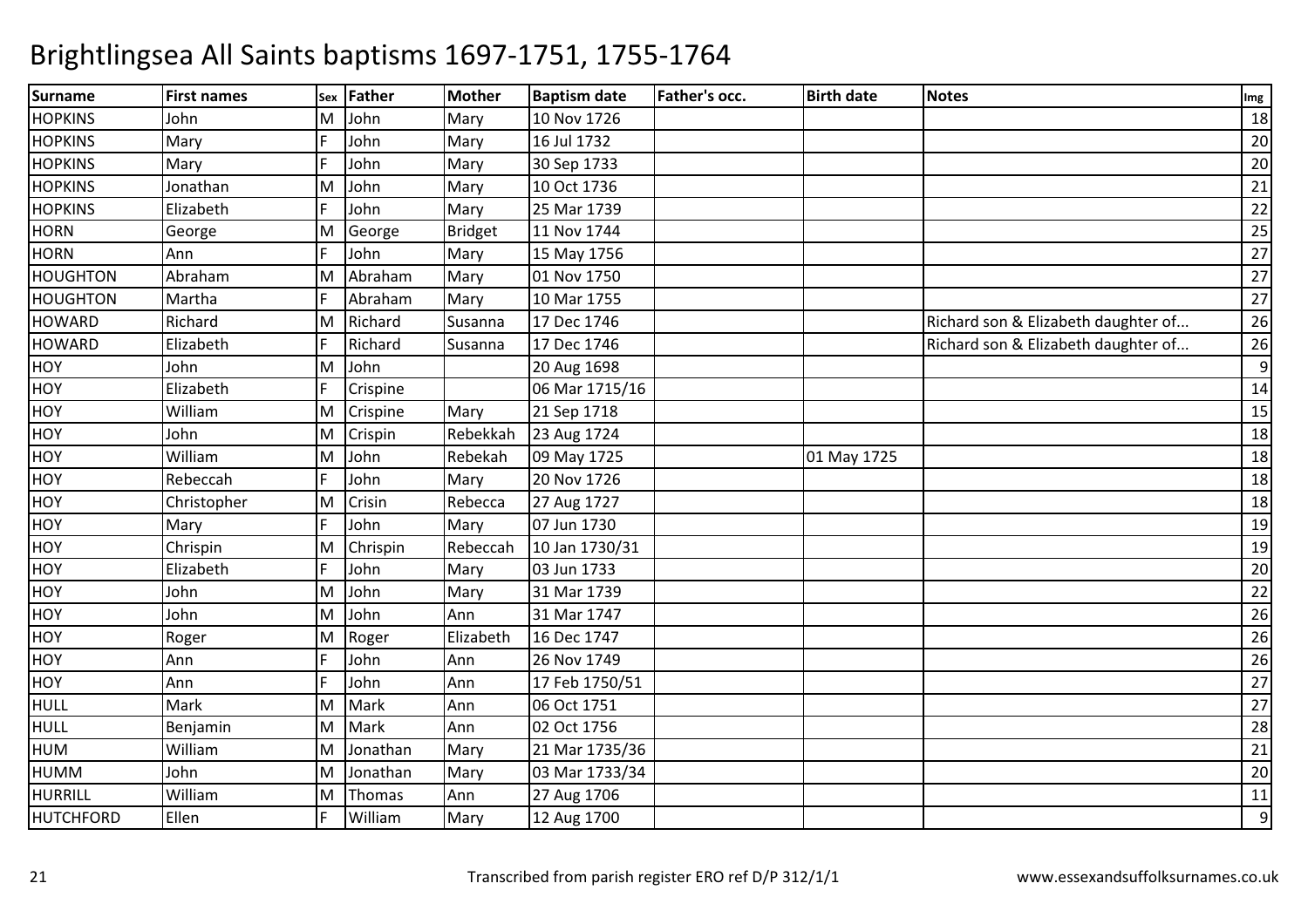| <b>Surname</b>   | <b>First names</b> | <b>Sex</b> | Father        | Mother  | <b>Baptism date</b> | Father's occ. | <b>Birth date</b> | <b>Notes</b>                                                                                                                                           | Img |
|------------------|--------------------|------------|---------------|---------|---------------------|---------------|-------------------|--------------------------------------------------------------------------------------------------------------------------------------------------------|-----|
| <b>HUTCHFORD</b> | Mary               |            | William       |         | 01 Jun 1701         |               |                   |                                                                                                                                                        | 10  |
| <b>INGATE</b>    | Frances            |            | Paul          | Sarah   | 09 Apr 1762         |               |                   |                                                                                                                                                        | 25  |
| <b>INGATE</b>    | Anthony?           | M          | Paul          | Sarah   | 04 Mar 1764         |               |                   | Child's name faded                                                                                                                                     | 29  |
| <b>INGET</b>     | Mary               |            | Paul          | Sarah   | 29 Jul 1759         |               |                   |                                                                                                                                                        | 24  |
| <b>INGET</b>     | Frances            |            | Paul          | Sarah   | 27 Feb 1761         |               |                   |                                                                                                                                                        | 24  |
| <b>INGET</b>     | John               | M          | Paul          | Sarah   | 30 Nov 1755         |               |                   |                                                                                                                                                        | 27  |
| <b>INGET</b>     | Martha             |            | Paul          | Sarah   | 05 Jan 1757         |               |                   |                                                                                                                                                        | 28  |
| <b>INMAN</b>     | Dunstill           | M          | William       | Hannah  | 03 Feb 1741/42      |               |                   |                                                                                                                                                        | 22  |
| <b>IRON</b>      | Daniel             | M          | William       | Susan   | 10 Oct 1762         |               |                   |                                                                                                                                                        | 25  |
| <b>ISLAND</b>    | Island             | M          | $\mathsf{P}$  | Susanna | 28 Jul 1761         |               |                   | Son of Susanna & Island ye supposed father.<br>Mother's surname and father's first name<br>not in register (assuming Island/Ireland is his<br>surname) | 24  |
|                  |                    |            |               |         |                     |               |                   | Ye base born child of Sarah Pannock &                                                                                                                  |     |
| <b>IVES</b>      | William            |            | Daniel        | Sarah   | 08 Jun 1735         |               |                   | Daniel Ives ye supposed father                                                                                                                         | 21  |
| <b>JACOBS</b>    | Thomas             | M          | Thomas        | Anne    | 26 Apr 1764         |               |                   |                                                                                                                                                        | 29  |
| <b>JARVIS</b>    | George             | M          | <b>Thomas</b> | Mary    | 30 Jun 1717         |               |                   |                                                                                                                                                        | 14  |
| <b>JARVIS</b>    | Mary               | E          | John          | Mary    | 21 Jan 1722/23      |               |                   |                                                                                                                                                        | 16  |
| <b>JARVIS</b>    | Thomas             | M          | John          | Mary    | 14 Jan 1727/28      |               |                   |                                                                                                                                                        | 19  |
| <b>JARVIS</b>    | John               | M          | John          | Judith  | 30 Sep 1748         |               |                   |                                                                                                                                                        | 26  |
| <b>JARVIS</b>    | Mary               |            | John          | Judith  | 14 Sep 1750         |               |                   |                                                                                                                                                        | 27  |
| <b>JARVIS</b>    | Mary               | D          | John          | Judith  | 05 Feb 1756         |               |                   |                                                                                                                                                        | 27  |
| <b>JARVISE</b>   | John               | M          | John          | Mary    | 10 Jan 1724/25      |               |                   |                                                                                                                                                        | 18  |
| <b>JARVISE</b>   | Thomas             | M          | Thomas        | Alice   | 23 May 1725         |               |                   |                                                                                                                                                        | 18  |
| <b>JENNINGS</b>  | Joseph             | M          | William       | Sarah   | 03 Oct 1725         |               |                   |                                                                                                                                                        | 18  |
| <b>JENNINGS</b>  | John               | M          | William       | Sarah   | 08 Nov 1727         |               |                   |                                                                                                                                                        | 19  |
| <b>JENNINGS</b>  | Samuel             | M          | William       | Sarah   | 07 Mar 1729/30      |               |                   |                                                                                                                                                        | 19  |
| <b>JENNINGS</b>  | John               | M          | William       | Sarah   | 27 Mar 1732         |               |                   |                                                                                                                                                        | 20  |
| <b>JENNINGS</b>  | Richard            | M          | William       | Sarah   | 10 Feb 1733/34      |               |                   |                                                                                                                                                        | 20  |
| <b>JERVIS</b>    | John               | M          | Thomas        |         | 29 Apr 1716         |               |                   |                                                                                                                                                        | 14  |
| <b>JESOP</b>     | Rebekah            | D          | John          | Rebekah | 13 May 1746         |               |                   |                                                                                                                                                        | 26  |
| <b>JOHNSON</b>   | Benjamin           | M          | Micheall      | Susan   | 16 Mar 1706/7       |               |                   |                                                                                                                                                        | 11  |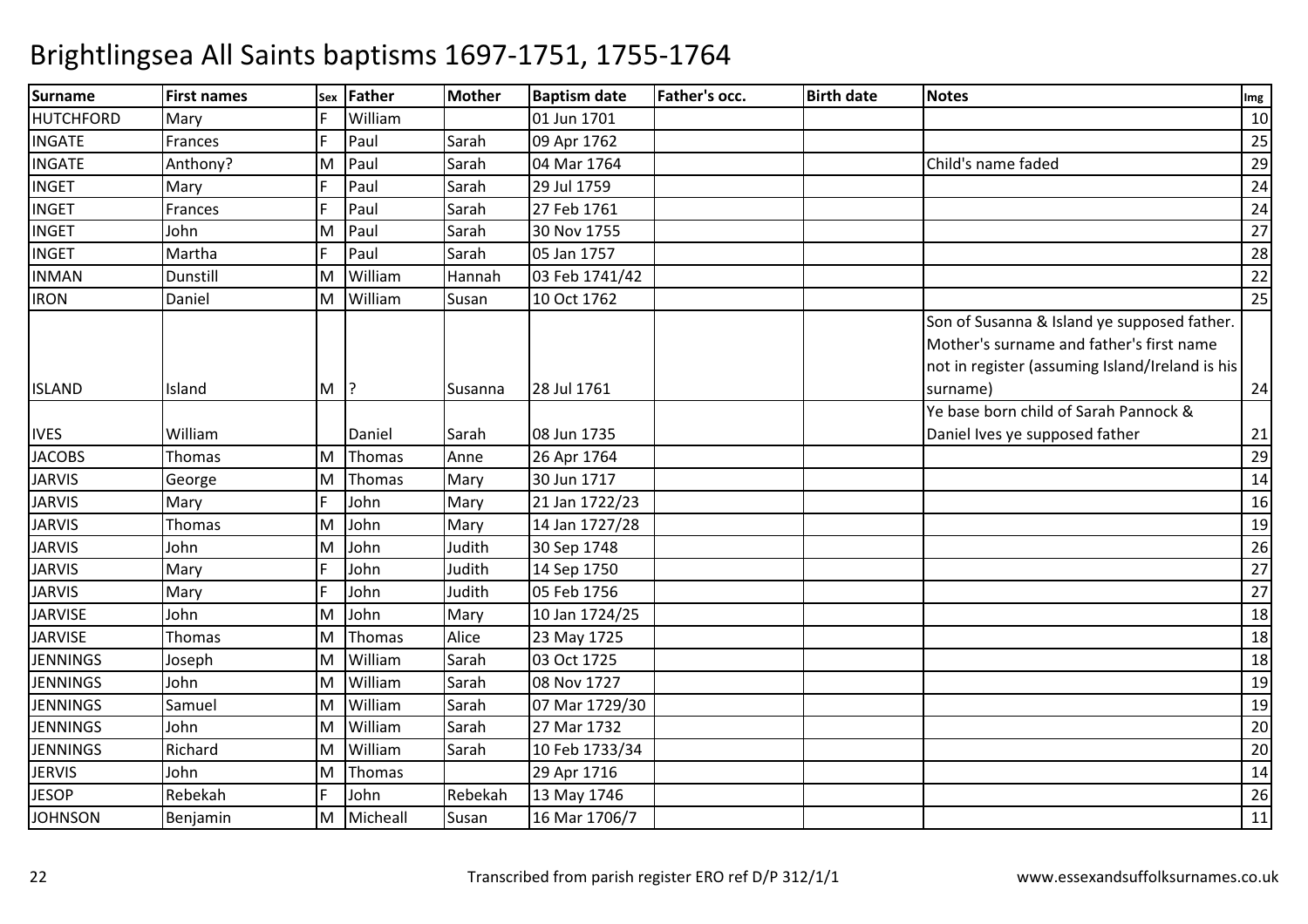| <b>Surname</b> | <b>First names</b> | Sex | <b>Father</b> | <b>Mother</b> | <b>Baptism date</b> | <b>Father's occ.</b> | <b>Birth date</b> | <b>Notes</b>                                 | Img              |
|----------------|--------------------|-----|---------------|---------------|---------------------|----------------------|-------------------|----------------------------------------------|------------------|
| <b>JOHNSON</b> | Susan              |     | Micheall      | Susan         | 04 Apr 1708         |                      |                   |                                              | 11               |
| <b>JOHNSON</b> | Edward             | M   | Edward        | Elizabeth     | 22 Dec 1727         |                      |                   |                                              | 19               |
| <b>JOHNSON</b> | Thomas             | M   | Edward        | Mary          | 02 Mar 1731/32      |                      |                   |                                              | 20               |
| <b>JOHNSON</b> | Mary               |     | Edward        | Mary          | 14 Feb 1733/34      |                      |                   |                                              | 20               |
| <b>JOLLEY</b>  | Sukey              |     | William       | Susanna       | 04 Jun 1749         |                      |                   |                                              | 26               |
| <b>JOLLY</b>   | Susannah           | E   | William       | Susannah      | 05 Dec 1739         |                      |                   |                                              | 22               |
| <b>JOLLY</b>   | Ann                |     | William       | Susanna       | 01 Feb 1740/41      |                      |                   |                                              | 22               |
| <b>JOLLY</b>   | Susannah           |     | William       | Susannah      | 10 Nov 1742         |                      |                   |                                              | 23               |
| <b>JOLLY</b>   | Martha             |     | William       | Susannah      | 15 Nov 1743         |                      |                   |                                              | 23               |
| <b>JOLLY</b>   | John               | M   | William       | Susannah      | 05 Mar 1745/46      |                      |                   |                                              | 25               |
| <b>JOLLY</b>   | William            | M   | William       | Susannah      | 17 Apr 1748         |                      |                   |                                              | 26               |
| <b>JOLLY</b>   | Ann                | E   | William       | Susanna       | 07 Apr 1751         |                      |                   |                                              | 27               |
| <b>KERIDGE</b> | Daniel             | M   | Daniel        | Sarah         | 04 Jun 1732         |                      |                   |                                              | 20               |
| KILDALE        | ς                  | E   | William       |               | 05 Mar 1698/99      |                      |                   | First name not in register                   | $\boldsymbol{9}$ |
| KILDALE        | $\overline{a}$     |     | William       |               | 04 Mar 1700/1       |                      |                   | Dead. First name not in register.            | 10               |
| KILDALE        | Mary               | E   | Wm.           | Mary          | 11 Mar 1704/5       |                      |                   |                                              | 10               |
| KILDELL        | Rose               |     | Willm.        |               | 20 Jan 1697/98      |                      |                   |                                              | 9                |
| <b>KING</b>    | Martha             | E   | John          | Martha        | 26 Jan 1728/29      |                      |                   |                                              | 19               |
| <b>KING</b>    | Thomas             | M   | John          | Martha        | 03 Apr 1730         |                      |                   |                                              | 19               |
|                |                    |     |               |               |                     |                      |                   | An adult person ages about 30 years.         |                  |
|                |                    |     |               |               |                     |                      |                   | (parents' names not in register, and unclear |                  |
|                |                    |     |               |               |                     |                      |                   | if married or single, so surname might be    |                  |
|                |                    |     |               |               |                     |                      |                   | parents' or husband's. Year of birth         |                  |
| <b>KING</b>    | Martha             |     |               |               | 14 Apr 1731         |                      | $* * 1701$        | estimated)                                   | 19               |
| <b>KING</b>    | John               | M   | John          | Martha        | 31 Jul 1731         |                      |                   |                                              | 20               |
|                |                    |     |               |               |                     |                      |                   | Aged 17 years on 1 April (parents' names     |                  |
| <b>KING</b>    | Hannah             |     |               |               | 25 Apr 1733         |                      | 17 Apr 1716       | not in register)                             | 20               |
|                |                    |     |               |               |                     |                      |                   | Ye base born daughter of Hannah King &       |                  |
| <b>KING</b>    | Hannah             |     | James         | Hannah        | 21 May 1737         |                      |                   | James Osbond ye supposed father.             | 21               |
| <b>KING</b>    | Mary               | F   | John          | Elizabeth     | 02 Feb 1738/39      |                      |                   |                                              | 22               |
| <b>KING</b>    | John               | M   | John          | Alice         | 20 Jun 1761         |                      |                   |                                              | 24               |
| <b>KING</b>    | John               | M   | John          | Alice         | 06 Feb 1763         |                      |                   |                                              | 25               |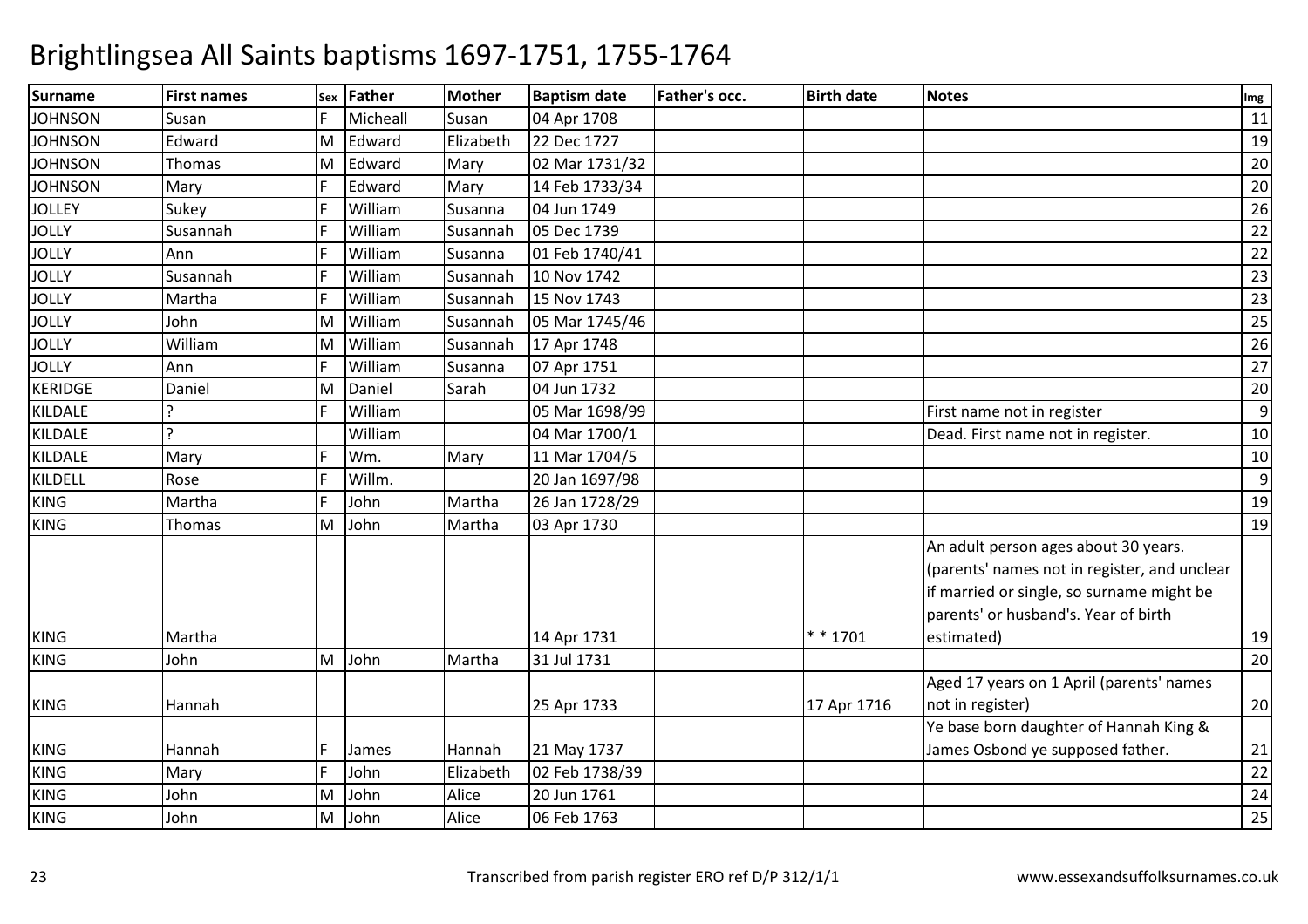| <b>Surname</b>   | <b>First names</b> |   | sex Father | <b>Mother</b> | <b>Baptism date</b> | Father's occ. | <b>Birth date</b> | <b>Notes</b>                         | Img |
|------------------|--------------------|---|------------|---------------|---------------------|---------------|-------------------|--------------------------------------|-----|
| <b>KING</b>      | James              | M | James      |               | 05 Nov 1755         |               |                   |                                      | 27  |
| <b>KING</b>      | Samuel             | M | Samuel     | Sarah         | 28 Jan 1757         |               |                   |                                      | 28  |
| <b>KINGSBURY</b> | Sarah              |   | Thomas     | Mary          | 20 Aug 1735         |               |                   |                                      | 21  |
| <b>KINGSBURY</b> | Thomas             | M | Thomas     | Mary          | 19 Jun 1740         |               |                   |                                      | 22  |
| <b>KINGSBURY</b> | John               | M | Thomas     | Mary          | 04 Jun 1744         |               |                   |                                      | 25  |
| <b>KINGSBURY</b> | Mary               |   | Thomas     | Mary          | 29 Mar 1747         |               |                   |                                      | 26  |
| <b>KINGSBURY</b> | James              | M | Thomas     | Mary          | 19 Dec 1750         |               |                   |                                      | 27  |
| <b>KINGSBURY</b> | Elizabeth          |   | Robert     | Elizabeth     | 29 Apr 1764         |               |                   |                                      | 29  |
| <b>KOPSE</b>     |                    | M | 12         |               | 24 Jan 1701/2       |               |                   | First names not in register          | 10  |
| <b>KOPSE</b>     | Richard            | M | James      | Sarah         | 04 May 1703         |               |                   |                                      | 10  |
| LAMBERT          | John               | M | John       | Ann           | 04 Feb 1750/51      |               |                   |                                      | 27  |
| LANE             | Henry              | M | Henry      | Mary          | 12 Apr 1746         |               |                   |                                      | 25  |
| LAST             | Elizabeth          |   | Thomas     | Mary          | 22 Nov 1741         |               |                   |                                      | 22  |
| LAST             | Mary               |   | Thomas     | Mary          | 01 Jan 1743/44      |               |                   |                                      | 23  |
| LAST             | Thomas             | M | Thomas     | Mary          | 30 Mar 1746         |               |                   |                                      | 25  |
| <b>LAURANCE</b>  | Elizabeth          |   | William    | Grace         | * Sep 1700          |               |                   | Day of month faded.                  | 9   |
| <b>LAURANCE</b>  | Grace              |   | Wm.        | Grace         | 16 Feb 1706/7       |               |                   |                                      | 11  |
| <b>LAURENCE</b>  | Edward             | M | Edward     | Mary          | 02 Mar 1704/5       |               |                   |                                      | 10  |
| LAURENCE         | Ann                |   | Wm.        |               | 04 Mar 1710/11      | Workman       |                   |                                      | 13  |
| LAYIT            | Mary               |   | John       | Ann           | 12 Aug 1758         |               |                   | Daughter of Ann Dunning & John Layit | 23  |
| LEWES            | Jacob              | M | Jacob      | Anne          | 02 Apr 1721         |               |                   |                                      | 16  |
| <b>LEWES</b>     | John               | M | Jacob      | Ann           | 03 Oct 1725         |               |                   |                                      | 18  |
| <b>LEWIS</b>     | Elizabeth          |   | Jacob      | Elizabeth     | 06 Feb 1742/43      |               |                   |                                      | 23  |
| LEWIS            | Sarah              |   | Jacob      | Jane          | 23 Jul 1758         |               |                   |                                      | 23  |
| LEWIS            | Sarah              |   | John       | Elizabeth     | 05 Nov 1758         |               |                   |                                      | 23  |
| LEWIS            | Anthony            | M | Anthony    | Mary          | 19 May 1759         |               |                   |                                      | 24  |
| LEWIS            | Jacob              | M | Jacob      | Jane          | 12 Apr 1761         |               |                   |                                      | 24  |
| LEWIS            | Anthony            | M | Anthony    | Mary          | 02 May 1762         |               |                   |                                      | 25  |
| LEWIS            | Ann                |   | Jacob      | Elizabeth     | 20 Mar 1744/45      |               |                   |                                      | 25  |
| LEWIS            | Elizabeth          |   | Edward     | Mary          | 03 Jun 1745         |               |                   |                                      | 25  |
| LEWIS            | Mary               |   | Edward     | Mary          | 13 May 1747         |               |                   |                                      | 26  |
| LEWIS            | Edward             | M | Edward     | Mary          | 13 Nov 1748         |               |                   |                                      | 26  |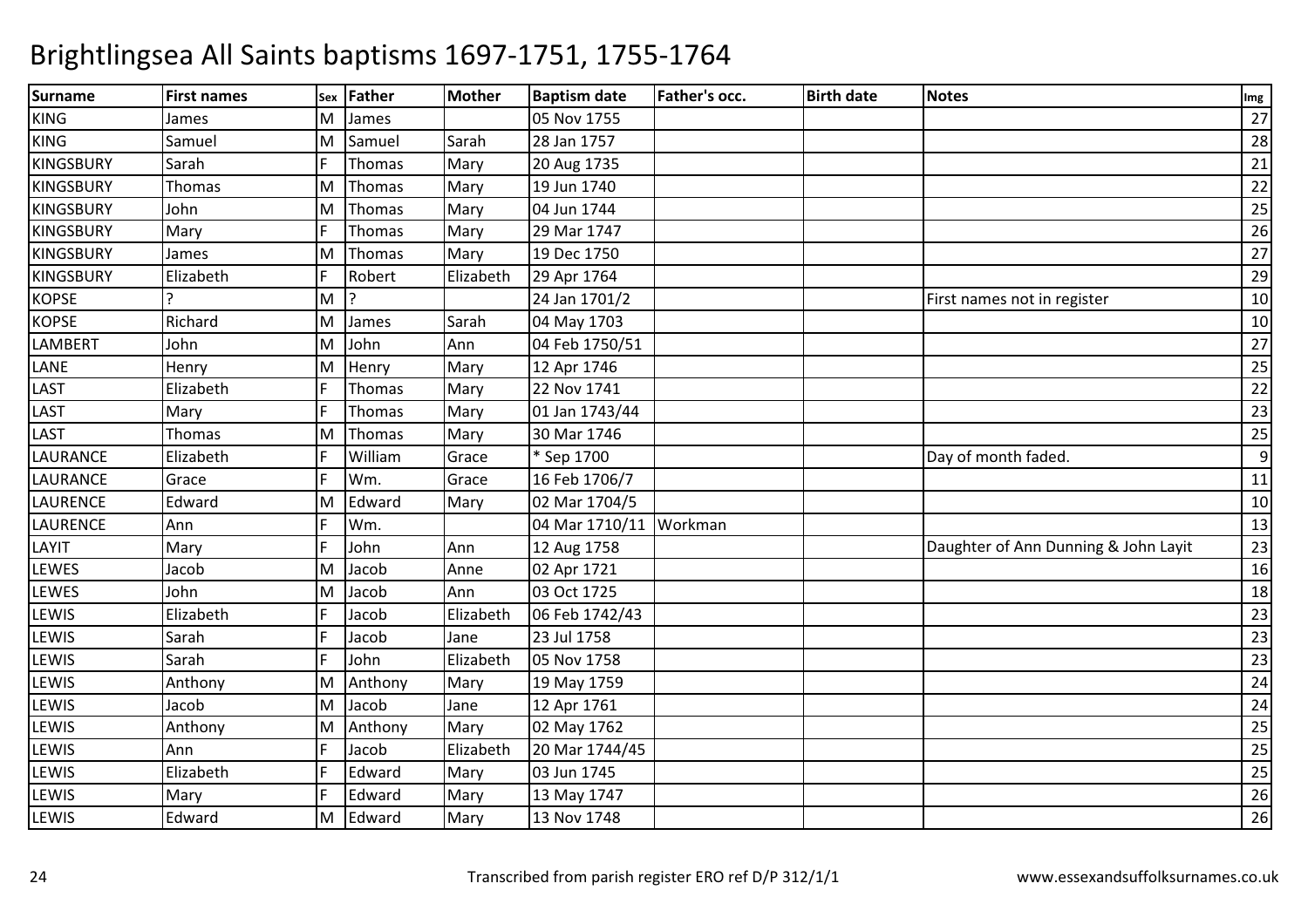| <b>Surname</b> | <b>First names</b> | Sex | Father  | <b>Mother</b> | <b>Baptism date</b> | Father's occ.      | <b>Birth date</b> | <b>Notes</b>                    | Img |
|----------------|--------------------|-----|---------|---------------|---------------------|--------------------|-------------------|---------------------------------|-----|
| LEWIS          | Jacob              | м   | Jacob   | Ann           | 15 Mar 1748/49      |                    |                   |                                 | 26  |
| LEWIS          | Jane               |     | Jacob   | Jane          | 31 Mar 1756         |                    |                   |                                 | 27  |
| LEWIS          | John               | M   | John    | Elizabeth     | 08 Apr 1756         |                    |                   |                                 | 27  |
| LOT            | Sarah              |     | Isaac   | Sarah         | 02 Aug 1730         |                    |                   |                                 | 19  |
| LOT            | Isaac              | M   | Isaac   | Sarah         | 04 Apr 1732         |                    |                   |                                 | 20  |
| <b>LUCAS</b>   | Susanna            |     | Thomas  | Mary          | 25 Jun 1732         |                    |                   |                                 | 20  |
| <b>MAN</b>     | Ann                |     | John    | Deborah       | 25 Apr 1736         |                    |                   |                                 | 21  |
| <b>MAN</b>     | John               | M   | John    | Deborah       | 22 Jan 1737/38      |                    |                   |                                 | 21  |
| MAN            | Benjamin           | M   | John    | Deborah       | 18 Feb 1739/40      |                    |                   |                                 | 22  |
| <b>MAN</b>     | Edward             | M   | John    | Deborah       | 07 Nov 1741         |                    |                   |                                 | 22  |
| <b>MANNING</b> | Elizabeth          |     | John    | Mary          | 20 Aug 1703         |                    |                   |                                 | 10  |
| <b>MANNING</b> | Ann                |     | John    |               | 13 Feb 1708/9       | Publickhousekeeper |                   | Att ye Swan                     | 12  |
| <b>MAPES</b>   | William            | M   | James   | Sarah         | 08 Jan 1720/21      |                    |                   |                                 | 16  |
| <b>MAPES</b>   | James              | M   | James   | Sarah         | 12 Aug 1725         |                    |                   |                                 | 18  |
| <b>MAPES</b>   | Sarah              |     | James   | Sarah         | 23 Oct 1726         |                    |                   |                                 | 18  |
| <b>MAPES</b>   | Mary               |     | James   | Sarah         | 02 Feb 1728/29      |                    |                   |                                 | 19  |
| <b>MAPES</b>   | Martha             |     | James   | Sarah         | 25 Dec 1730         |                    |                   |                                 | 19  |
| <b>MAPIES</b>  | Hannah             |     | Thomas  | Hannah        | 16 Aug 1761         |                    |                   |                                 | 24  |
| <b>MAPLES</b>  | Thomas             | M   | Thomas  | Hannah        | 25 Nov 1756         |                    |                   |                                 | 28  |
| <b>MARLOW</b>  | William            | M   | Richard | Mary          | 20 Aug 1723         |                    |                   |                                 | 17  |
| <b>MARTIN</b>  | Daniel             | M   | John    | Sarah         | 26 Nov 1758         |                    |                   |                                 | 23  |
| <b>MARTIN</b>  | Susanna            |     | John    | Susanna       | 04 Mar 1759         |                    |                   |                                 | 23  |
| <b>MARTIN</b>  | John               | M   | John    | Sarah         | 26 Oct 1760         |                    |                   |                                 | 24  |
| <b>MARTIN</b>  | Hannah             |     | John    | Susanna       | 14 Dec 1760         |                    |                   |                                 | 24  |
| <b>MARTIN</b>  | Anna Maria         |     | John    | Sarah         | 06 Aug 1762         |                    |                   |                                 | 25  |
| <b>MARTIN</b>  | Sarah              |     | John    | Sarah         | 04 Feb 1748/49      |                    |                   |                                 | 26  |
| <b>MARTIN</b>  | Sarah              |     | John    | Sarah         | 25 Mar 1750         |                    |                   |                                 | 26  |
| <b>MARTIN</b>  | William            | M   | Joseph  | Susanna       | 02 Apr 1755         |                    |                   |                                 | 27  |
| <b>MARTIN</b>  | Elizabeth          | E   | John    | Susanna       | 17 Mar 1756         |                    |                   |                                 | 27  |
| <b>MARTIN</b>  | John               | M   | John    | Sarah         | 02 May 1756         |                    |                   |                                 | 27  |
| <b>MARTIN</b>  | James              | M   | John    | Susanna       | 02 Jan 1757         |                    |                   |                                 | 28  |
| <b>MARTIN</b>  | Sarah              |     | John    | Susan         | 31 May 1763         |                    | 31 May 1763       | Sarah & Rose, twin daughters of | 28  |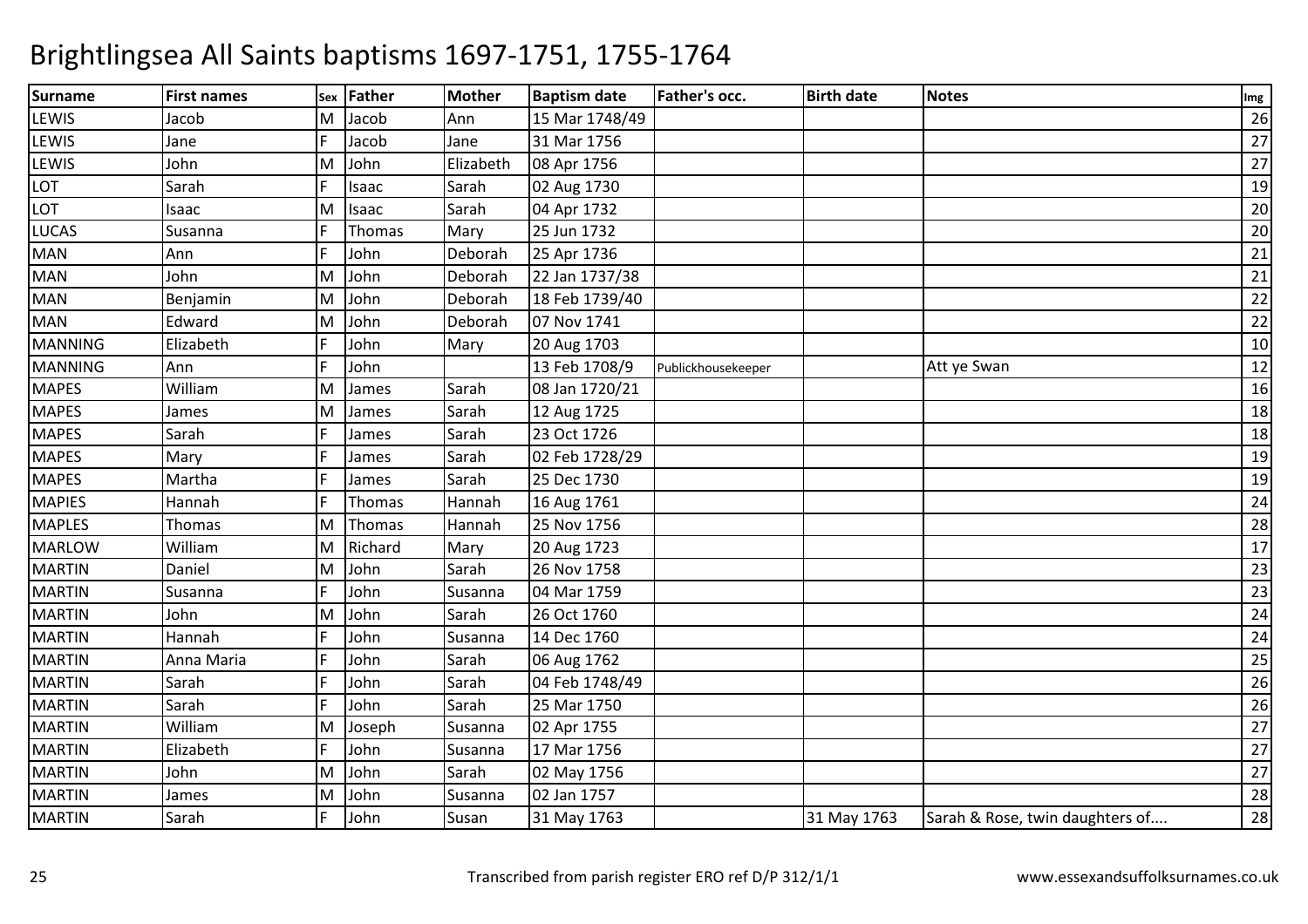| <b>Surname</b>   | <b>First names</b> | Sex | <b>Father</b> | <b>Mother</b> | <b>Baptism date</b> | Father's occ. | <b>Birth date</b> | <b>Notes</b>                                                  | Img |
|------------------|--------------------|-----|---------------|---------------|---------------------|---------------|-------------------|---------------------------------------------------------------|-----|
| <b>MARTIN</b>    | Rose               |     | John          | Susan         | 31 May 1763         |               | 31 May 1763       | Sarah & Rose, twin daughters of                               | 28  |
| <b>MAY</b>       | Mary               |     | Henry         | Mary          | 15 Dec 1706         |               |                   |                                                               | 11  |
| <b>MAY</b>       | Hannah             |     | Henry         |               | 10 Feb 1708/9       | Farmer        |                   |                                                               | 12  |
| MAY              | Rebecca            |     | Henrie        |               | 06 Mar 1716/17      |               |                   |                                                               | 14  |
| <b>MAY</b>       | Samuel             | M   | Samuel        | Thamar        | 22 Feb 1723/24      |               |                   |                                                               | 17  |
| <b>MAY</b>       | Thamar             |     | Samuel        | Thamar        | 31 Jul 1726         |               |                   |                                                               | 18  |
| MAY              | John               | M   | John          | Sarah         | 09 Apr 1747         |               |                   | Base born son of Sarah May & John Finer ye<br>supposed father | 26  |
| <b>MAY</b>       | Mary               | E   | George        | Martha        | 27 May 1750         |               |                   |                                                               | 27  |
| <b>MAYES</b>     | William            | M   | William       | Susan         | 12 Jul 1762         |               |                   |                                                               | 25  |
| <b>MAYES</b>     | Ann                | E   | William       | Susan         | 30 Sep 1764         |               |                   |                                                               | 29  |
| <b>MAYHEW</b>    | Elizabeth          |     | William       | Elizabeth     | 28 Aug 1763         |               | 22 Aug 1763       |                                                               | 28  |
| <b>MAYS</b>      | Sarah              | E   | Samuel        | Thamar        | 09 Mar 1728/29      |               |                   |                                                               | 19  |
| <b>MAYS</b>      | William            | M   | Samuel        | Thamar        | 25 Jul 1731         |               |                   |                                                               | 20  |
| <b>MAYS</b>      | Susan              |     | William       | Susan         | 17 Oct 1760         |               |                   |                                                               | 24  |
| <b>MEERS</b>     | Thomas             | M   | Thomas        | Ann           | 13 Sep 1747         |               |                   |                                                               | 26  |
| <b>MEERS</b>     | John               | M   | Thomas        | Ann           | 31 Dec 1749         |               |                   |                                                               | 26  |
| <b>MEPS</b>      | James              | M   | James         |               | 21 Apr 1717         |               |                   |                                                               | 14  |
| <b>MERTINE</b>   | Beteshazar         | М   | Belteshazar   |               | * Oct 1716          |               |                   | Day of month not in register.                                 | 14  |
|                  |                    |     |               |               |                     |               |                   | Ye base born child of Mary B[e_]ll & John                     |     |
| <b>MESSING</b>   | John               |     | John          | Mary          | 20 May 1756         |               |                   | <b>Messing</b>                                                | 27  |
| <b>MEWIS</b>     | Mary               |     | John          | Eliz.         | 25 Jun 1727         |               |                   |                                                               | 18  |
| <b>MIDDLETON</b> | Thomas             | M   | Thomas        | Mary          | 17 Dec 1727         |               |                   |                                                               | 19  |
| <b>MIDDLETON</b> | John               | M   | Thomas        | Mary          | 02 Aug 1730         |               |                   |                                                               | 19  |
| <b>MIDDLETON</b> | Nathanael          | M   | Thomas        | Mary          | 25 Feb 1732/33      |               |                   |                                                               | 20  |
| <b>MIDDLETON</b> | George             | M   | Thomas        | Mary          | 02 Nov 1735         |               |                   |                                                               | 21  |
| <b>MIDDLETON</b> | John               | M   | Thomas        | Mary          | 11 Mar 1738/39      |               |                   |                                                               | 22  |
|                  |                    |     |               |               |                     |               |                   |                                                               |     |
| <b>MIDDLETON</b> | Nathaniel          | M   | Nathaniel     | Mary          | 30 Dec 1758         |               |                   | Son of Mary Osborn & Nathaniel Middleton                      | 23  |
| <b>MIDDLETON</b> | Nathaniel          | M   | Nathaniel     | Mary          | 18 Nov 1759         |               |                   |                                                               | 24  |
| <b>MILLAR</b>    | William            | M   | Richard       | Elizabeth     | 02 Sep 1762         |               |                   |                                                               | 25  |
| MILLER           | Mary               | E   | John          | Jane          | 19 Feb 1758         |               |                   |                                                               | 23  |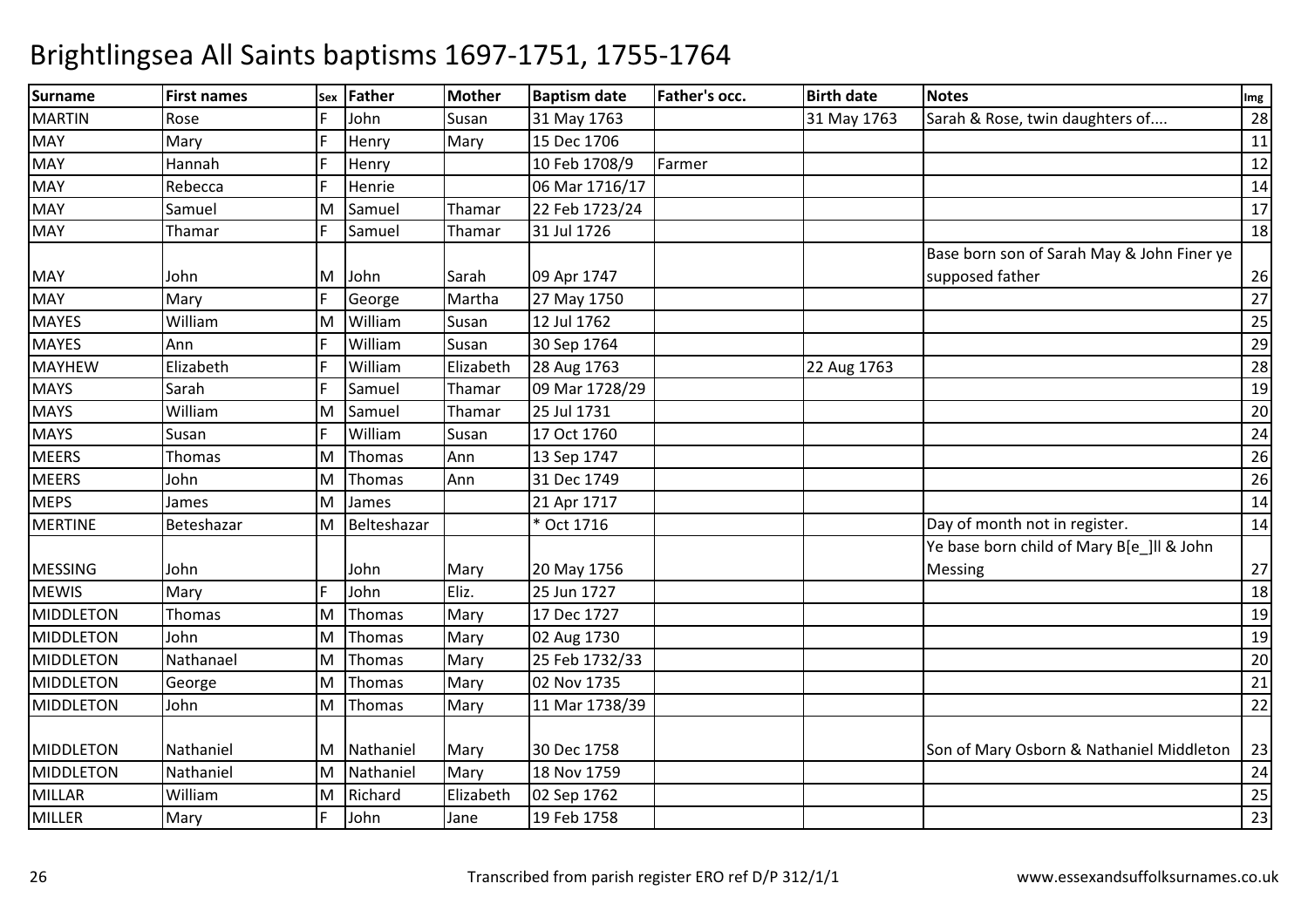| <b>Surname</b>    | <b>First names</b>   |   | sex Father | <b>Mother</b> | <b>Baptism date</b> | <b>Father's occ.</b> | <b>Birth date</b> | <b>Notes</b>                                | Img |
|-------------------|----------------------|---|------------|---------------|---------------------|----------------------|-------------------|---------------------------------------------|-----|
| <b>MILLER</b>     | John                 | М | Richard    | Elizabeth     | 25 Jun 1758         |                      |                   |                                             | 23  |
| <b>MILLER</b>     | William              | M | John       | Jane          | 20 Jun 1759         |                      |                   |                                             | 24  |
| <b>MILLER</b>     | Elizabeth            |   | Thomas     | Sarah         | 28 Oct 1759         |                      |                   |                                             | 24  |
| MILLER            | John                 | M | Richard    | Elizabeth     | 20 Jan 1760         |                      |                   |                                             | 24  |
| <b>MILLER</b>     | Sarah                |   | John       | Sarah         | 11 Oct 1761         |                      |                   |                                             | 24  |
| <b>MILLER</b>     | Elizabeth            |   | Richard    | Elizabeth     | 25 Nov 1744         |                      |                   |                                             | 25  |
| <b>MILLER</b>     | Mary                 |   | Richard    | Elizabeth     | 22 Jun 1746         |                      |                   |                                             | 26  |
| MILLER            | Rachel               |   | Richard    | Elizabeth     | 29 Jan 1747/48      |                      |                   |                                             | 26  |
| <b>MILLER</b>     | Richard              | M | Richard    | Elizabeth     | 23 Jul 1749         |                      |                   |                                             | 26  |
| <b>MILLER</b>     | Sarah                |   | Richard    | Elizabeth     | 03 Dec 1750         |                      |                   |                                             | 27  |
| <b>MILLER</b>     | Sarah                |   | Thomas     | Sarah         | 24 Nov 1751         |                      |                   |                                             | 27  |
| MILLER            | <b>Richard Field</b> | M | Richard    | Elizabeth     | 12 Jan 1755         |                      |                   |                                             | 27  |
| <b>MILLER</b>     | John                 | M | John       | Martha        | 24 Jul 1755         |                      |                   |                                             | 27  |
| <b>MILLER</b>     | John                 | M | John       | Jane          | 20 Aug 1755         |                      |                   |                                             | 27  |
| <b>MILLER</b>     | Ann                  |   | Richard    | Elizabeth     | 23 Jan 1757         |                      |                   |                                             | 28  |
| <b>MILLER</b>     | Martha               |   | John       | Martha        | 18 Jul 1757         |                      |                   |                                             | 28  |
| <b>MILLER</b>     | William              | M | John       | Jane          | 21 Oct 1764         |                      |                   |                                             | 29  |
|                   |                      |   |            |               |                     |                      |                   | Ye supposed child of John Monfeild by ?     |     |
|                   |                      |   |            |               |                     |                      |                   | Hawsone (mother's first name not in         |     |
| <b>MONFEILD</b>   | William              |   | John       |               | 11 Jan 1718/19      |                      |                   | register).                                  | 15  |
| <b>MORE</b>       | Deborah              |   | Richard    | Deborah       | 09 Jul 1699         |                      |                   |                                             | 9   |
| <b>MORE</b>       | Susan                | E | Rich.      | Debora        | 16 Feb 1706/7       |                      |                   |                                             | 11  |
| <b>MORE</b>       | Richard              | M | Richard    |               | 03 Apr 1709         | Day labourer         |                   |                                             | 12  |
|                   |                      |   |            |               |                     |                      |                   | First letter of surname unclear. Nackfaring |     |
| <b>NACKFARING</b> | John                 |   | M John     | Elizabeth     | 22 Dec 1739         |                      |                   | or Hackfaring?                              | 22  |
|                   |                      |   |            |               |                     |                      |                   | Base child of Jane Noller & Abram. Rivers   |     |
| <b>NOLLER</b>     | Sarah                |   | Abram.     | Jane          | 01 Feb 1763         |                      |                   | supposed father                             | 25  |
| <b>NORMAN</b>     | Jonathan             | M | Johnathan  | Elizabeth     | 12 Jul 1762         |                      |                   |                                             | 25  |
| <b>NUNN</b>       | John                 | M | Joshua     | Sarah         | 18 Mar 1759         |                      |                   |                                             | 23  |
| <b>NUNN</b>       | Sarah                |   | Joshua     | Sarah         | 31 Mar 1761         |                      |                   |                                             | 24  |
| <b>NUNN</b>       | Sarah                |   | Joshua     | Sarah         | 11 Sep 1757         |                      |                   |                                             | 28  |
| <b>NURSE</b>      | Thomas               | M | Thomas     | Grace         | 17 May 1741         |                      |                   |                                             | 22  |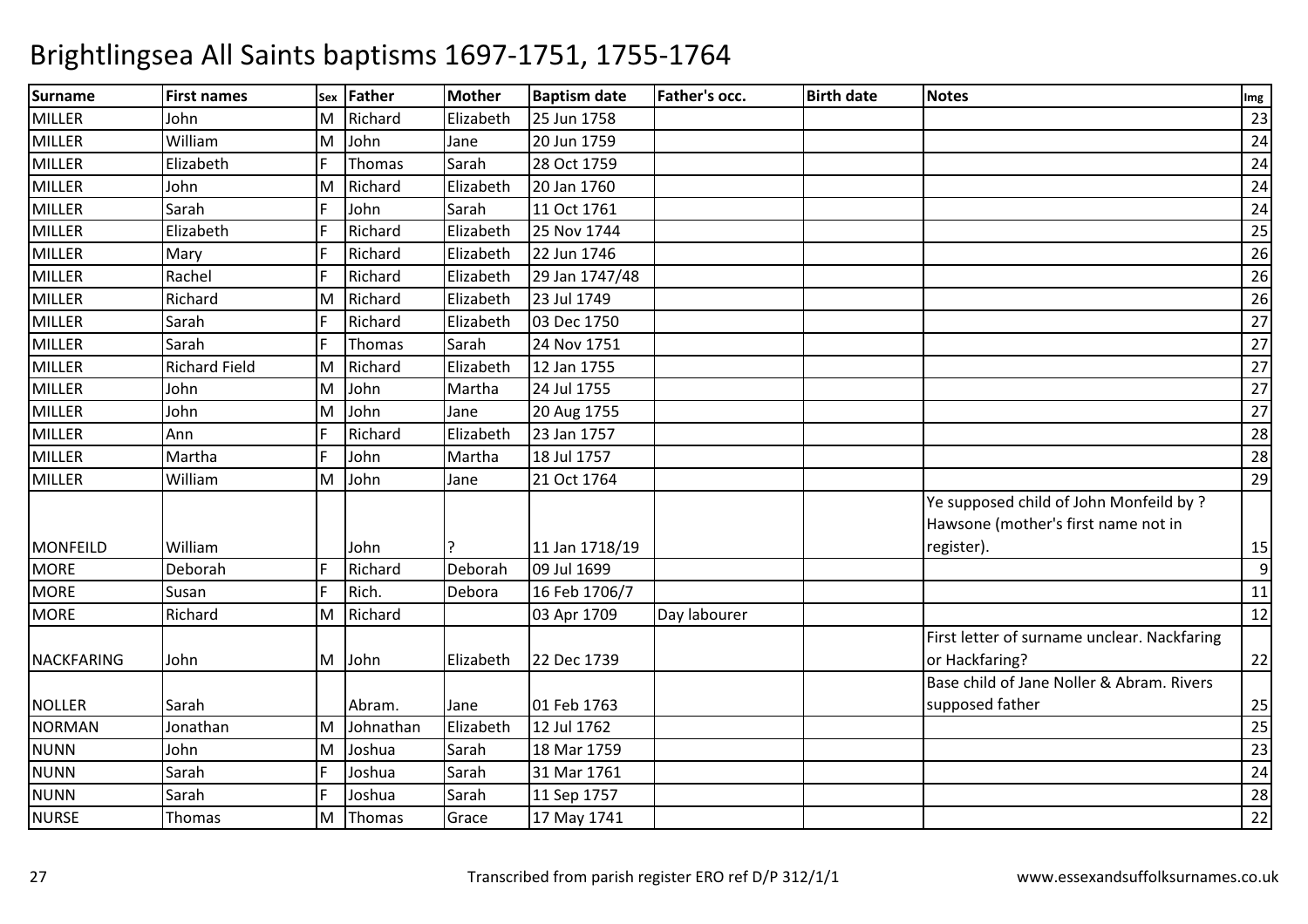| <b>Surname</b>  | <b>First names</b> |   | sex Father | <b>Mother</b> | <b>Baptism date</b> | <b>Father's occ.</b> | <b>Birth date</b> | <b>Notes</b>                             | Img |
|-----------------|--------------------|---|------------|---------------|---------------------|----------------------|-------------------|------------------------------------------|-----|
| <b>NURSE</b>    | John               | м | Thomas     | Grace         | 25 Dec 1744         |                      |                   |                                          | 25  |
| <b>OMAY</b>     | Henry              | M | Henry      |               | 15 Jun 1712         | Farmer               |                   |                                          | 13  |
| <b>OMAY</b>     |                    |   |            |               | $* * 1713$          |                      |                   | No date, no first names.                 | 13  |
| <b>OMAY</b>     | George             | M | Henry      |               | 31 Dec 1715         |                      |                   |                                          | 14  |
| ORVALL          | Mary               |   | Thomas     |               | 06 Aug 1710         | Smith                |                   |                                          | 13  |
| <b>ORVELL</b>   | Elizabeth          |   | Thomas     |               | 30 Dec 1712         | Blacksmith           |                   |                                          | 13  |
| <b>ORVIS</b>    | Robert             | M | Robert     | Mary          | 22 Feb 1740/41      |                      |                   |                                          | 22  |
| <b>ORVIS</b>    | Hester             |   | Robert     | Hester        | 02 Mar 1745/46      |                      |                   |                                          | 25  |
| <b>ORVIS</b>    | Robert             | M | Robert     | Hester        | 15 Jul 1750         |                      |                   |                                          | 27  |
| <b>ORVIS</b>    | Rebekah            |   | Robert     | Hester        | 28 Apr 1756         |                      |                   |                                          | 27  |
|                 |                    |   |            |               |                     |                      |                   | Ye base born daughter of Hannah King &   |     |
| <b>OSBOND</b>   | Hannah             |   | James      | Hannah        | 21 May 1737         |                      |                   | James Osbond ye supposed father.         | 21  |
| <b>OSBORN</b>   | Nathaniel          | M | Nathaniel  | Mary          | 30 Dec 1758         |                      |                   | Son of Mary Osborn & Nathaniel Middleton | 23  |
| <b>OTANE</b>    | Francis            | M | Eduard     |               | 09 Dec 1716         |                      |                   |                                          | 14  |
| <b>OTTOWAY</b>  | George             | M | George     | Sarah         | 21 May 1703         |                      |                   |                                          | 10  |
| <b>PALMER</b>   | William            | M | John       |               | 04 Apr 1698         |                      |                   |                                          | 9   |
| <b>PALMER</b>   | William            | M | William    | Rebekkah      | 23 Dec 1724         |                      |                   |                                          | 18  |
| <b>PAMENTER</b> | Isaac              | M | Isaac      | Mary          | 09 Jun 1734         |                      |                   |                                          | 20  |
| <b>PAMENTER</b> | George             | M | Isaac      | Mary          | 18 Mar 1735/36      |                      |                   |                                          | 21  |
| <b>PAMENTER</b> | Mary               |   | Isaac      | Mary          | 28 Jan 1738/39      |                      |                   |                                          | 22  |
| <b>PAMENTER</b> | Thomas             | M | Thomas     | Elizabeth     | 15 Nov 1741         |                      |                   |                                          | 22  |
| <b>PAMENTER</b> | Robert             | M | Thomas     | Elizabeth     | 03 Jun 1744         |                      |                   |                                          | 25  |
|                 |                    |   |            |               |                     |                      |                   | Ye base born child of Sarah Pannock &    |     |
| <b>PANNOCK</b>  | William            |   | Daniel     | Sarah         | 08 Jun 1735         |                      |                   | Daniel Ives ye supposed father           | 21  |
|                 |                    |   |            |               |                     |                      |                   | Son of Sarah Pannock & Henry Gardiner    |     |
| <b>PANNOCK</b>  | Henry              | M | Henry      | Sarah         | 01 Apr 1739         |                      |                   | (supposd Father)                         | 22  |
| <b>PARKER</b>   | Robt.              | M | Henery     |               | 26 Mar 1700         |                      |                   |                                          | 9   |
| <b>PARSEY</b>   | Elizabeth          |   | John       | Margaret      | 19 Sep 1736         |                      |                   |                                          | 21  |
| <b>PARSONS</b>  | Sarah              |   | Samuel     | Susanna       | 04 Mar 1759         |                      |                   |                                          | 23  |
| <b>PARSONS</b>  | Samuel             | M | Samuel     | Susanna       | 12 Feb 1749/50      |                      |                   |                                          | 26  |
| <b>PARSONS</b>  | Susanna            |   | Samuel     | Susanna       | 22 Sep 1751         |                      |                   |                                          | 27  |
|                 |                    |   |            |               |                     |                      |                   |                                          |     |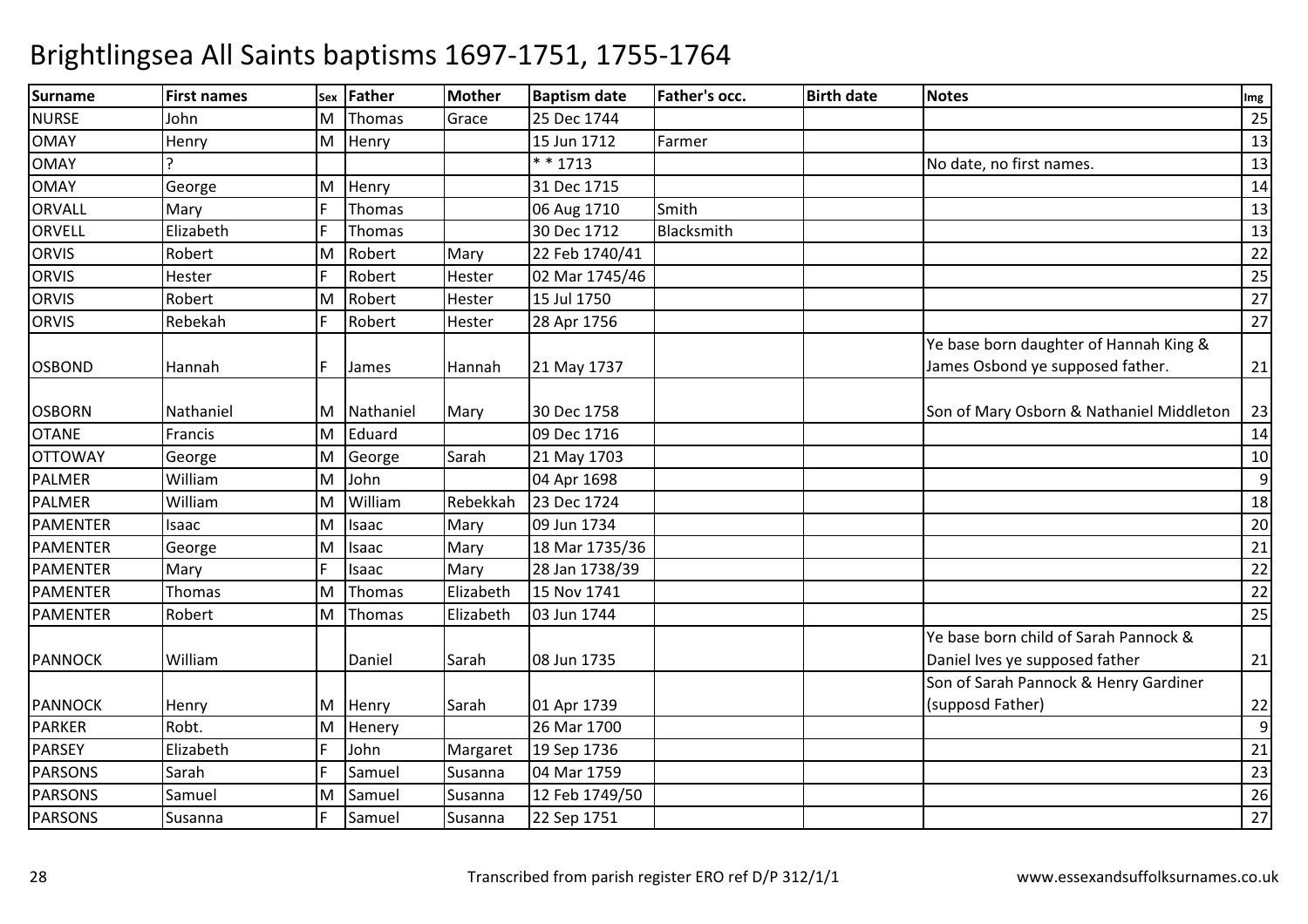| <b>Surname</b> | <b>First names</b> | <b>Sex</b> | Father   | <b>Mother</b> | <b>Baptism date</b> | Father's occ. | <b>Birth date</b> | <b>Notes</b>                               | Img |
|----------------|--------------------|------------|----------|---------------|---------------------|---------------|-------------------|--------------------------------------------|-----|
| PASCALL        | Martha?            |            | Henry    | Martha        | 20 Nov 1743         |               |                   | First name faded, hard to read.            | 23  |
| <b>PEARSON</b> | Edward             | M          | Edward   | Elizabeth     | 23 Feb 1738/39      |               |                   |                                            | 22  |
| <b>PEARSON</b> | John               | M          | Edward   | Elizabeth     | 05 May 1742         |               |                   |                                            | 23  |
| PERRYMAN       | Sarah              |            | Benjamin | Mary          | 06 Jan 1760         |               |                   |                                            | 24  |
| <b>PETTO</b>   | William            | M          | William  |               | 15 Nov 1701         |               |                   |                                            | 10  |
| <b>PHILIPS</b> | Joseph             | M          | John     | Elizabeth     | 05 May 1728         |               |                   |                                            | 19  |
| <b>PHILIPS</b> | John               | M          | John     | Martha        | 11 Feb 1738/39      |               |                   |                                            | 22  |
| <b>PHILIPS</b> | Robert             | M          | John     | Martha        | 03 Jul 1743         |               |                   | Robert & James, sons of                    | 23  |
| <b>PHILIPS</b> | James              | M          | John     | Martha        | 03 Jul 1743         |               |                   | Robert & James, sons of                    | 23  |
| <b>PHILIPS</b> | Sarah              | F          | John     | Martha        | 09 Mar 1745/46      |               |                   |                                            | 25  |
| <b>PHILIPS</b> | Sarah              |            | Robert   | Hannah        | 30 Nov 1756         |               |                   | Sarah & Susanna, twin children of          | 28  |
| <b>PHILIPS</b> | Susanna            |            | Robert   | Hannah        | 30 Nov 1756         |               |                   | Sarah & Susanna, twin children of          | 28  |
| <b>PIDGEON</b> | Mary               |            | John     |               | 05 Jan 1698/99      |               |                   |                                            | 9   |
| PIDGEON        | John               | ΙM         | John     |               | 21 Sep 1701         |               |                   |                                            | 10  |
| PILBOROUGH     | Philip             | M          | Philip   | Susan         | 28 Mar 1762         |               |                   |                                            | 24  |
| <b>PLUM</b>    | John               | M          | William  | Mary          | 25 Mar 1737         |               |                   |                                            | 21  |
| <b>POSFORD</b> | John               | M          | John     |               | 29 Jul 1716         |               |                   |                                            | 14  |
| <b>POST</b>    | James              | ΙM         | James    | Eliz.         | 18 Mar 1707/8       |               |                   |                                            | 11  |
| <b>POST</b>    | Thomas             | M          | James    |               | 06 Dec 1715         |               |                   |                                            | 14  |
| <b>POST</b>    | Elizabeth          |            | Thomas   | Elizabeth     | 24 Aug 1729         |               |                   |                                            | 19  |
| <b>POST</b>    | Sarah              |            | Thomas   | Elizabeth     | 24 Feb 1730/31      |               |                   |                                            | 19  |
| <b>POST</b>    | Peter              | M          | Thomas   | Elizabeth     | 09 Mar 1732/33      |               |                   |                                            | 20  |
| PRESNY         | John               | M          | John     | Margaret      | 06 Oct 1728         |               |                   |                                            | 19  |
| PRIGG          | Samuel             | M          | Samuel   | Sarah         | 11 May 1743         |               |                   |                                            | 23  |
| PRIGG          | John               | ΙM         | Samuel   | Sarah         | 07 Jun 1745         |               |                   |                                            | 25  |
| PRIGG          | George             | M          | Thomas   | Mary          | 12 Oct 1745         |               |                   |                                            | 25  |
| PRIGG          | Sarah              | F          | Samuel   | Sarah         | 13 Aug 1746         |               |                   |                                            | 26  |
|                |                    |            |          |               |                     |               |                   | Parents' names not in register. Aged 30 on |     |
| <b>PRISNEY</b> | Margaret           |            |          |               | 24 Mar 1727/28      |               | 17 Apr 1697       | 17 April 1727.                             | 19  |
| <b>PURCHAS</b> | Mary               | F          | Sam.     | Margeritt     | 28 Dec 1707         |               |                   |                                            | 11  |
| RANSOM         | Elizabeth          |            | William  | Sarah         | 28 Dec 1757         |               |                   |                                            | 23  |
| <b>RANSOM</b>  | Thomasin           |            | William  | Sarah         | 28 Mar 1759         |               |                   |                                            | 23  |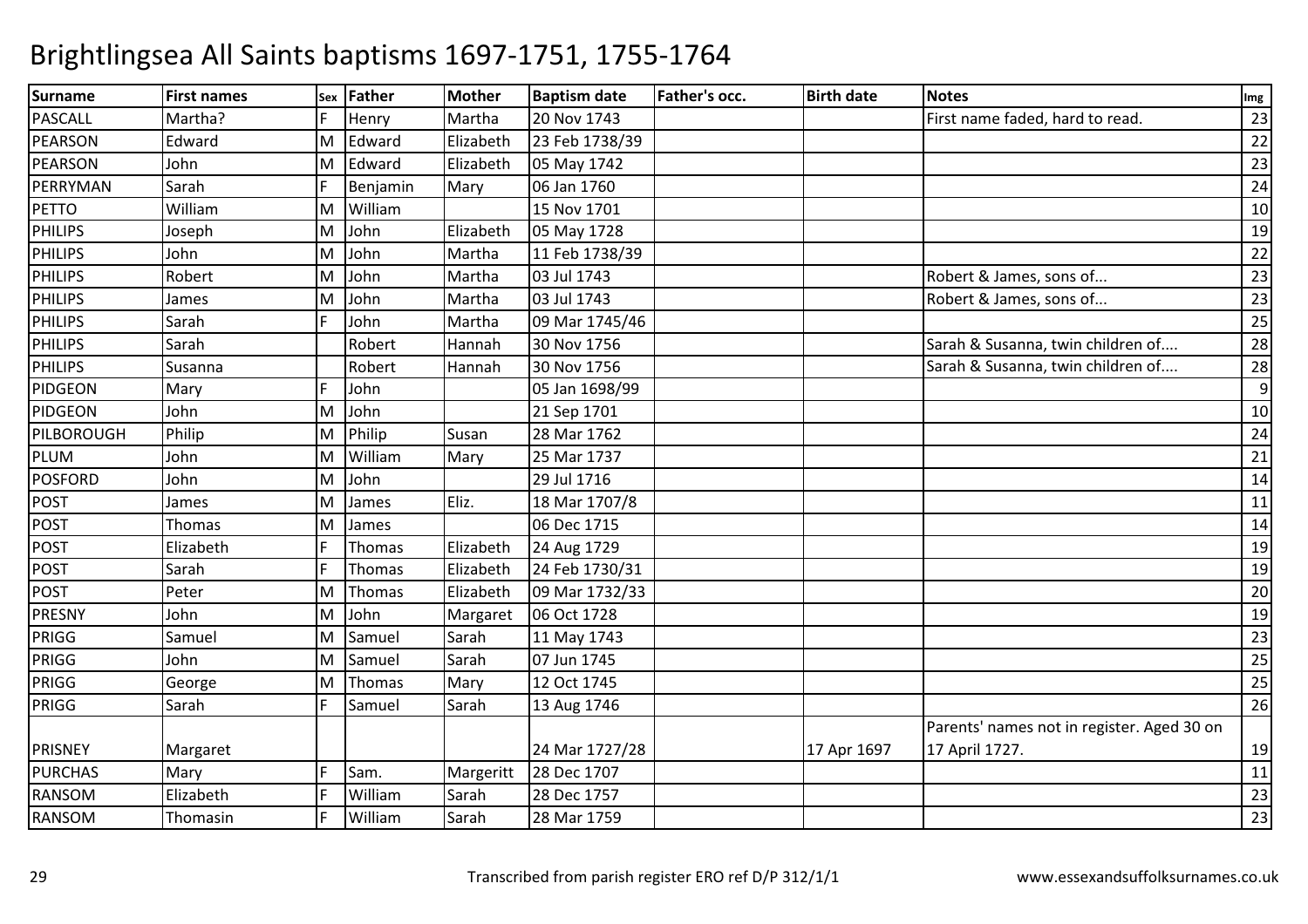| <b>Surname</b>     | <b>First names</b> | <b>Sex</b> | Father  | Mother    | <b>Baptism date</b> | Father's occ. | <b>Birth date</b> | <b>Notes</b>                              | Img |
|--------------------|--------------------|------------|---------|-----------|---------------------|---------------|-------------------|-------------------------------------------|-----|
| <b>RANSOM</b>      | Mary               |            | William | Sarah     | 28 Mar 1762         |               |                   |                                           | 24  |
| <b>RANSOM</b>      | Sally              |            | William | Sarah     | 30 Sep 1750         |               |                   |                                           | 27  |
| <b>RANSOM</b>      | Thomasin           |            | William | Sarah     | 09 Aug 1756         |               |                   |                                           | 28  |
| <b>RANSON</b>      | William            | M          | William | Sarah     | 24 Feb 1747/48      |               |                   |                                           | 26  |
| <b>RAYMENT</b>     | Edmund             | M          | John    | Sarah     | 02 Nov 1749         |               |                   |                                           | 26  |
| <b>RAYMOND</b>     | Sarah              |            | John    | Sarah     | 12 Aug 1745         |               |                   |                                           | 25  |
| <b>RAYMOND</b>     | John               | M          | John    | Sarah     | 05 Apr 1747         |               |                   |                                           | 26  |
| <b>RICHARDSON</b>  | Thomas             | M          | Thomas  | Ellen     | 12 Aug 1700         |               |                   |                                           | 9   |
| <b>RICHARDSON</b>  | William            | M          | Wm.     | Susan     | 19 Feb 1704/5       |               |                   |                                           | 10  |
| <b>RICHARDSON</b>  | William            | M          | William | Elizabeth | 17 Dec 1727         |               |                   |                                           | 19  |
| <b>RICHARDSON</b>  | William            | M          | William | Elizabeth | 14 Sep 1729         |               |                   |                                           | 19  |
| <b>RICHARDSON</b>  | Elizabeth          |            | William | Elizabeth | 05 Mar 1731/32      |               |                   |                                           | 20  |
| RICHARDSON         | Adam               | M          | William | Elizabeth | 12 Feb 1734/35      |               |                   |                                           | 20  |
| <b>RICHARDSON</b>  | Mary               |            | William | Elizabeth | 12 Feb 1734/35      |               |                   |                                           | 20  |
| <b>RICHARDSON</b>  | Mary               |            | Wm.     | Elizabeth | 17 Jul 1737         |               |                   |                                           | 21  |
| <b>RICHARDSON</b>  | Ann                |            | Wm.     | Elizabeth | 07 Oct 1739         |               |                   |                                           | 22  |
| RICHARDSON         | Thomas             | M          | William | Elizabeth | 17 Feb 1741/42      |               |                   |                                           | 22  |
| <b>RICHARDSON</b>  | Hannah             |            | William | Elizabeth | 01 Oct 1743         |               |                   |                                           | 23  |
| <b>RICHARDSON</b>  | Adam               | M          | William | Martha    | 16 Sep 1759         |               |                   |                                           | 24  |
| <b>RICHARDSON</b>  | Elizabeth          |            | William | Martha    | 25 Dec 1761         |               |                   |                                           | 24  |
| RICHARDSON         | Mary               |            | William | Martha    | 20 Nov 1756         |               |                   |                                           | 28  |
| <b>RICHARDSONE</b> | Wm.                | M          | Wm.     |           | 24 Jun 1716         |               |                   |                                           | 14  |
| <b>RICHMOND</b>    | Susanna            |            | Thomas  | Esther    | 02 Sep 1739         |               |                   |                                           | 22  |
| RICHMOND           | Thomas             | M          | Thomas  | Hester    | 01 Dec 1742         |               |                   |                                           | 23  |
| RICHMOND           | Thos.              | M          | Thos.   | Mary      | 27 Dec 1761         |               |                   |                                           | 24  |
| RICHMOND           | Esther             |            | Thos.   | Mary      | 06 Feb 1763         |               |                   |                                           | 25  |
| <b>RICHMOND</b>    | Susanna            |            | Thomas  | Esther    | 06 May 1744         |               |                   |                                           | 25  |
| RICHMOND           | Mary               |            | Thomas  | Mary      | 02 Jan 1748/49      |               |                   |                                           | 26  |
| <b>RIVERS</b>      | Ann                |            | James   | Ann       | 27 Jan 1733/34      |               |                   |                                           | 20  |
| <b>RIVERS</b>      | John               | M          | James   | Ann       | 04 Nov 1736         |               |                   |                                           | 21  |
|                    |                    |            |         |           |                     |               |                   | Base child of Jane Noller & Abram. Rivers |     |
| <b>RIVERS</b>      | Sarah              |            | Abram.  | Jane      | 01 Feb 1763         |               |                   | supposed father                           | 25  |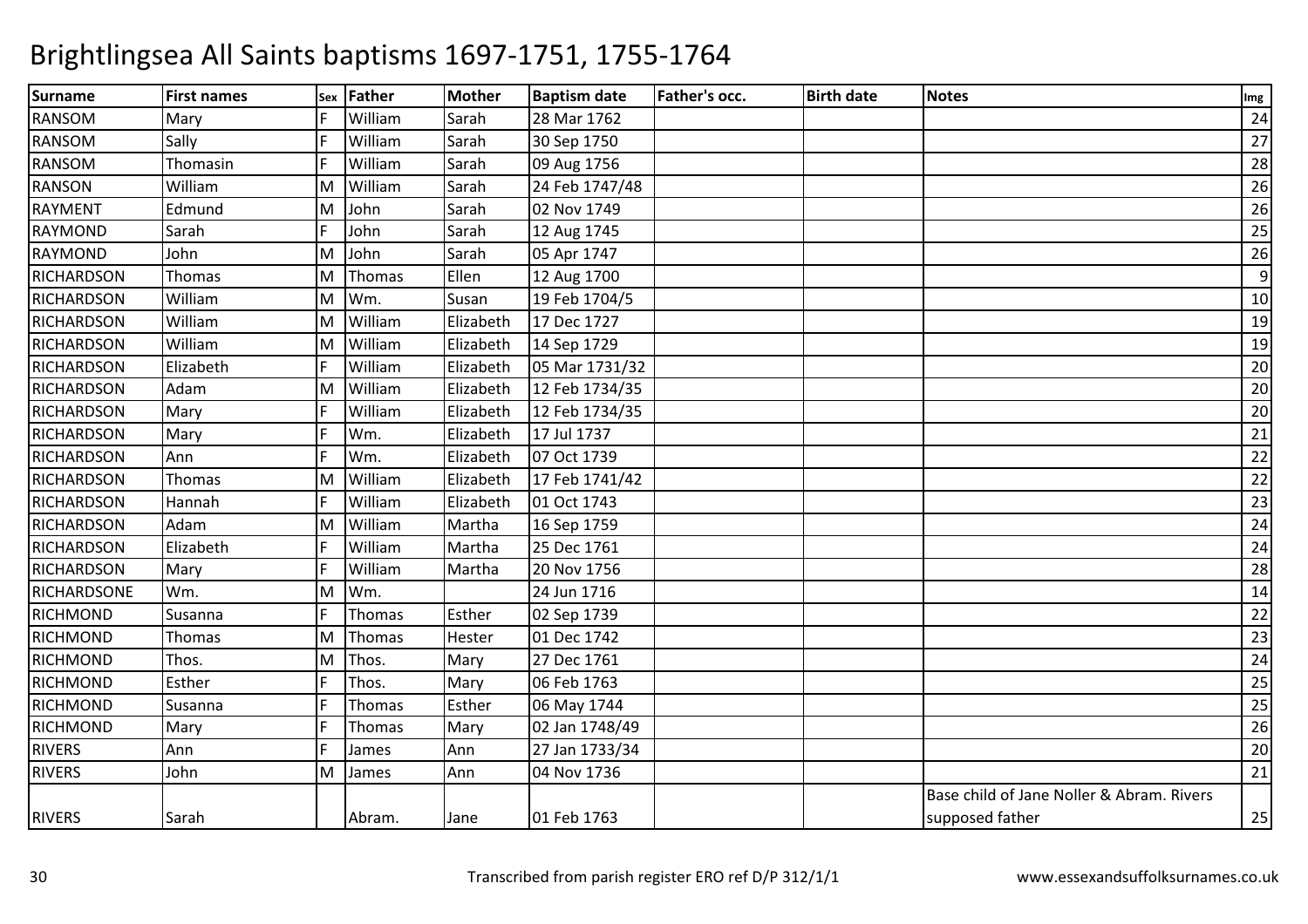| <b>Surname</b>  | <b>First names</b> | Sex | <b>Father</b> | <b>Mother</b> | <b>Baptism date</b> | Father's occ. | <b>Birth date</b> | <b>Notes</b>       | Img |
|-----------------|--------------------|-----|---------------|---------------|---------------------|---------------|-------------------|--------------------|-----|
| <b>RIVERS</b>   | Rachel Ann         |     | John          | Rachel        | 15 May 1763         |               | 10 May 1763       |                    | 28  |
| <b>RIVERS</b>   | John               | M   | John          | Rachel        | 23 Dec 1764         |               |                   |                    | 29  |
| <b>ROBERTS</b>  | Sarah              |     | Thomas        | Ann           | 08 Apr 1750         |               |                   |                    | 26  |
| <b>ROBINSON</b> | John               | M   | Abraham       | Mary          | 11 Dec 1726         |               |                   |                    | 18  |
| <b>ROSE</b>     | Elizabeth          |     | William       | Elizabeth     | 09 Sep 1733         |               |                   |                    | 20  |
| <b>ROSE</b>     | Sarah              |     | Thomas        | Eliz.         | 09 Jun 1734         |               |                   |                    | 20  |
| <b>ROSE</b>     | William            | M   | William       | Elizabeth     | 13 Feb 1734/35      |               |                   |                    | 20  |
| <b>ROSE</b>     | William            | M   | William       | Elizabeth     | 12 Nov 1738         |               |                   |                    | 22  |
| <b>ROSE</b>     | John               | ΙM  | William       | Elizabeth     | 24 Feb 1739/40      |               |                   |                    | 22  |
| <b>ROSE</b>     | Elizabeth          |     | William       | Elizabeth     | 13 Feb 1741/42      |               |                   |                    | 22  |
| <b>ROSE</b>     | George             | M   | William       | Elizabeth     | 19 Jun 1743         |               |                   |                    | 23  |
| <b>ROSE</b>     | Mary               |     | Joseph        | Mary          | 02 Sep 1757         |               |                   |                    | 23  |
| <b>ROSE</b>     | Elizabeth          | F   | Joseph        | Mary          | 05 Jan 1760         |               |                   |                    | 24  |
| <b>ROSE</b>     | Ann                | F   | Joseph        | Mary          | 06 Jan 1761         |               |                   |                    | 24  |
| <b>ROSE</b>     | Sarah              | F   | Joseph        | Mary          | 20 Feb 1763         |               |                   |                    | 25  |
| <b>ROSE</b>     | William            | M   | William       | Elizabeth     | 25 Dec 1744         |               |                   |                    | 25  |
| <b>ROSE</b>     | John               | ΙM  | William       | Elizabeth     | 08 Mar 1746/47      |               |                   |                    | 26  |
| <b>ROSE</b>     | Elizabeth          |     | Wm.           | Eliz.         | 17 Jul 1748         |               |                   |                    | 26  |
| <b>ROSE</b>     | Hannah?            |     | Joseph        | Mary          | 20 Apr 1764         |               |                   | Child's name faded | 29  |
| <b>ROSS</b>     | Andrew             | M   | Andrew        | Mary          | 05 Feb 1704/5       |               |                   |                    | 10  |
| <b>ROSS</b>     | Sarah              |     | Andrew        | Sarah         | 06 Jul 1707         |               |                   |                    | 11  |
| <b>ROUGHT</b>   | Elizabeth          |     | John          | Elizabeth     | 04 Jan 1763         |               |                   |                    | 25  |
| <b>ROW</b>      | Hannah             |     | George        | Mary          | 29 Dec 1735         |               |                   |                    | 21  |
| ROW             | George             | M   | George        | Mary          | 27 Dec 1737         |               |                   |                    | 21  |
| <b>ROW</b>      | George             | M   | George        | Mary          | 13 Jan 1739/40      |               |                   |                    | 22  |
| SADLER          | Martha             |     | David         | Martha        | 28 Feb 1762         |               |                   |                    | 24  |
| SADLER          | David              | M   | David         | Martha        | 18 Sep 1763         |               | 14 Sep 1763       |                    | 28  |
| SALMON          | Anne               |     | Thomas        | Anne          | 16 Aug 1723         |               |                   |                    | 17  |
| SALMON          | <b>Burgis</b>      | M   | Thomas        | Ann           | 07 Jun 1726         |               |                   |                    | 18  |
| SAMPSON         | Elizabeth          | E   | John          | Rose          | 11 Feb 1727/28      |               |                   |                    | 19  |
| SAMSON          | Easter             |     | William       | Ester         | 08 Sep 1728         |               | 27 Aug 1728       |                    | 19  |
| SAVEALL         | Mary               |     | James         | Elizabeth     | 11 Jul 1731         |               |                   |                    | 20  |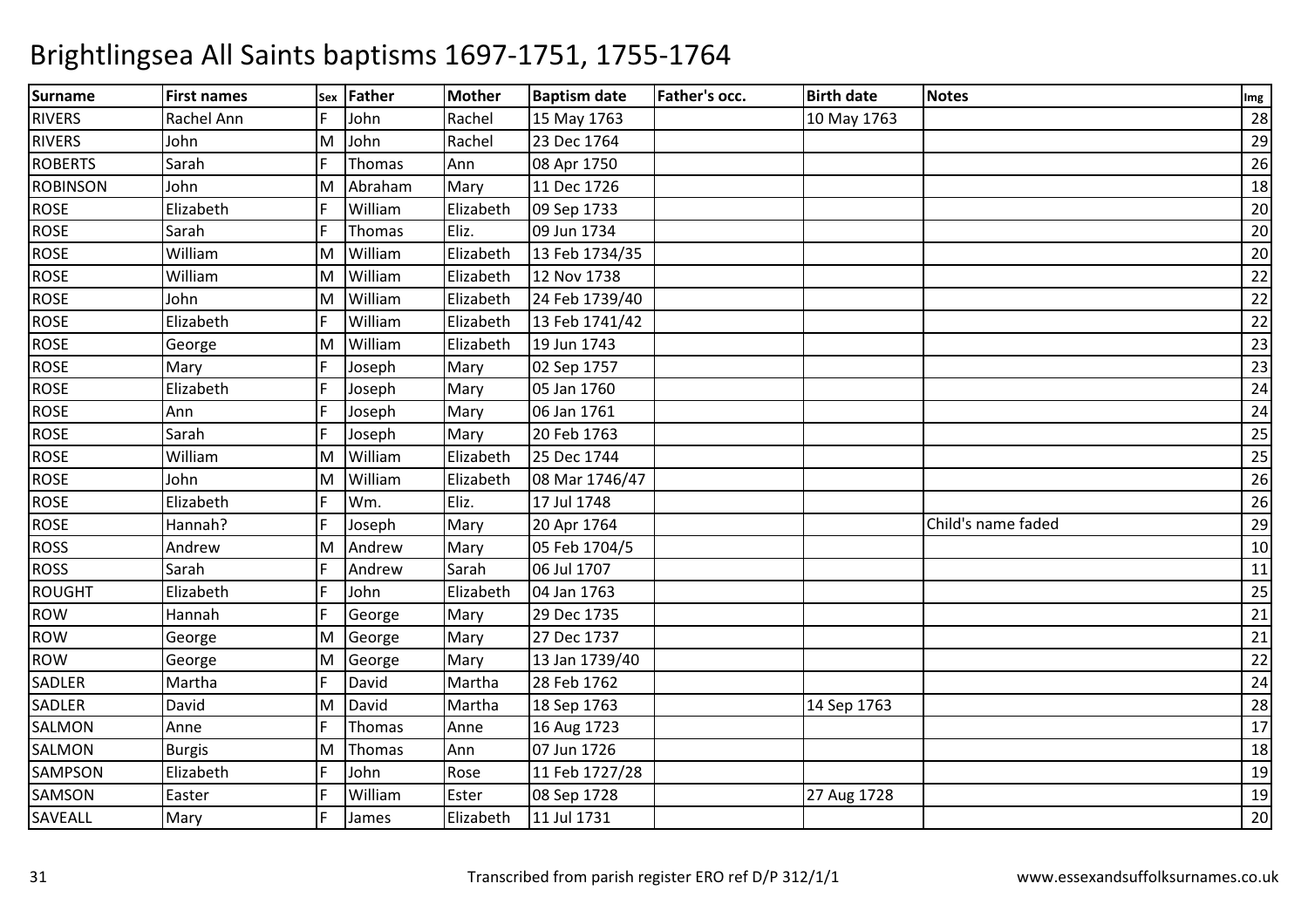| <b>Surname</b>   | <b>First names</b> | Sex | <b>Father</b> | <b>Mother</b> | <b>Baptism date</b> | Father's occ. | <b>Birth date</b> | <b>Notes</b>                             | Img |
|------------------|--------------------|-----|---------------|---------------|---------------------|---------------|-------------------|------------------------------------------|-----|
| SAVELL           | James              | М   | James         | Elizabeth     | 03 Aug 1724         |               |                   |                                          | 18  |
| SAVELL           | Sarah              | E   | James         | Elizabeth     | 17 Dec 1727         |               |                   |                                          | 19  |
| <b>SCARLET</b>   | William Hunt       | M   | Simon         | Rose          | 20 Jun 1736         |               |                   |                                          | 21  |
| <b>SCOTT</b>     | Wm.                | M   | Wm.           | Elizabet      | 10 Jun 1706         |               |                   |                                          | 11  |
| <b>SCOTT</b>     | Anthonie           | M   | Wm.           |               | 16 Sep 1711         | Farmer        |                   |                                          | 13  |
| <b>SCOTT</b>     | William            | M   | Anthony       | Martha        | 06 Nov 1737         |               |                   |                                          | 21  |
| <b>SCOTT</b>     | Mary               | E   | Anthony       | Martha        | 06 Jul 1740         |               |                   |                                          | 22  |
| <b>SCOTT</b>     | Thomas             | M   | Thomas        | Sarah         | 08 Mar 1761         |               |                   |                                          | 24  |
| <b>SCOTT</b>     | Mary               |     | Anthony       | Martha        | 14 Sep 1744         |               |                   |                                          | 25  |
| <b>SCOTT</b>     | Martha             |     | Anthony       | Martha        | 04 May 1746         |               |                   |                                          | 25  |
| <b>SCOTT</b>     | Anthony            | М   | Anthony       | Martha        | 26 Dec 1749         |               |                   |                                          | 26  |
| <b>SCRIVENER</b> | Frances            | E   | Gregory       | Ann           | 03 Sep 1733         |               |                   |                                          | 20  |
| <b>SEALES</b>    | Catharine          |     | William       | Lydia         | 15 May 1763         |               | 15 May 1763       |                                          | 28  |
| <b>SEBROOK</b>   | Mary               | E   | William       | Suzan         | 04 Dec 1728         |               |                   |                                          | 19  |
|                  |                    |     |               |               |                     |               |                   | Ye base born of Elizabeth Seiston & John |     |
| <b>SEISTON</b>   | Elizabeth          |     | John          | Elizabeth     | 10 Apr 1745         |               |                   | Exer her supposed father                 | 25  |
| SHAD             | Mary               |     | John          |               | * Oct 1716          |               |                   | Day of month not in register.            | 14  |
| SHAD             | John               | M   | Joseph        | Frances       | 03 Sep 1746         |               |                   |                                          | 26  |
| <b>SHARLOCK</b>  | William            | M   | William       |               | 20 Jan 1722/23      |               |                   |                                          | 17  |
| <b>SHED</b>      | William            | M   | John          |               | 25 Dec 1718         |               |                   |                                          | 15  |
| <b>SHED</b>      | Sarah              |     | Joseph        | Mary          | 06 Feb 1725/26      |               |                   |                                          | 18  |
| <b>SHED</b>      | Rebecca            | E   | Joseph        | Mary          | 16 Jul 1730         |               |                   |                                          | 19  |
| <b>SHED</b>      | Sarah              | E   | John          | Sarah         | 04 Nov 1733         |               |                   |                                          | 20  |
| SHED             | Joseph             | M   | Joseph        | Frances       | 30 Sep 1739         |               |                   |                                          | 22  |
| <b>SHED</b>      | Joseph             | M   | Joseph        | Frances       | 04 Jan 1740/41      |               |                   |                                          | 22  |
| <b>SHED</b>      | Sarah              | F   | Joseph        | Frances       | 11 Dec 1742         |               |                   |                                          | 23  |
| <b>SHED</b>      | Mary               |     | Joseph        | Frances       | 07 Oct 1744         |               |                   |                                          | 25  |
| <b>SHEENE</b>    | Elizabeth          | E   | John          | Elizabeth     | 22 Jan 1720/21      |               |                   |                                          | 16  |
| SHELDRACKE       | Nathaniel          | M   | Nathaniel     | Susan         | 23 Sep 1706         |               |                   |                                          | 11  |
| <b>SHELVER</b>   | Mary               | F   | Daniel        | Mary          | 01 Jan 1764         |               |                   |                                          | 28  |
| <b>SHELVER</b>   | Elizabeth          |     | Robt.         | Mary          | 25 Dec 1764         |               |                   |                                          | 29  |
| <b>SHEPHERD</b>  | William            | M   | William       | Mary          | 21 Apr 1758         |               |                   |                                          | 23  |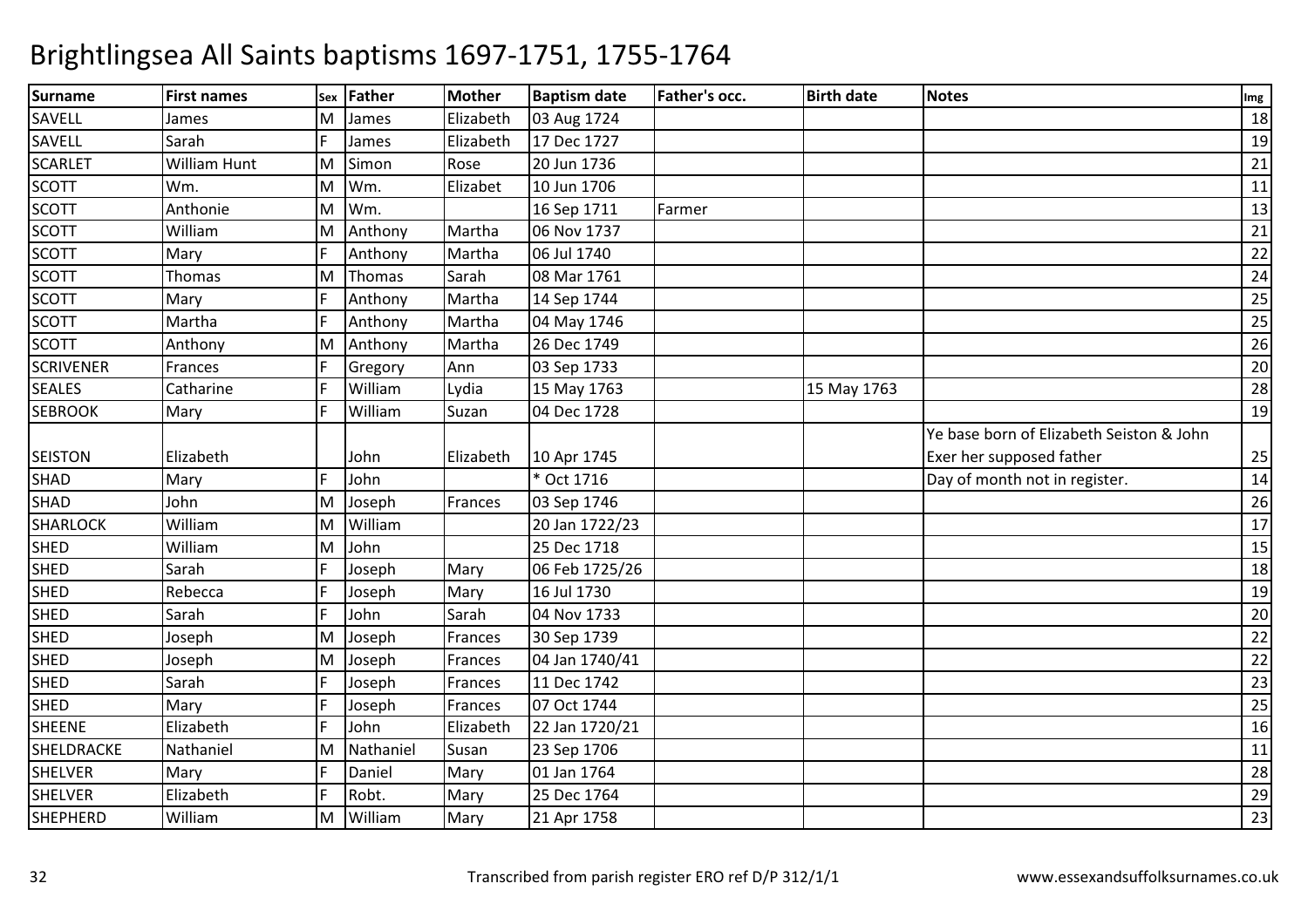| <b>Surname</b>   | <b>First names</b> | Sex | <b>Father</b> | <b>Mother</b> | <b>Baptism date</b> | <b>Father's occ.</b> | <b>Birth date</b>            | <b>Notes</b>                                  | Img |
|------------------|--------------------|-----|---------------|---------------|---------------------|----------------------|------------------------------|-----------------------------------------------|-----|
| <b>SHEPHERD</b>  | John               | м   | William       | Mary          | 22 Apr 1760         |                      |                              |                                               | 24  |
| SHEPHERD         | Mary               |     | William       | Mary          | 17 Oct 1762         |                      |                              |                                               | 25  |
| <b>SHEPHERD</b>  | William            | M   | William       | Mary          | 05 Jan 1757         |                      |                              |                                               | 28  |
| <b>SHERLOCK</b>  | Susanna            |     | William       | Sarah         | 18 Oct 1759         |                      |                              |                                               | 24  |
| <b>SHERLOCK</b>  | Mary               |     | William       | Mary          | 08 Mar 1748/49      |                      |                              | Daughter of William Sherlock jnr              | 26  |
| <b>SHERLOCK</b>  | Sarah              |     | William       | Sarah         | 01 Sep 1756         |                      |                              |                                               | 28  |
|                  |                    |     |               |               |                     |                      |                              | Son of Rose Giles & Francis Sherman ye        |     |
| SHERMAN          | Francis            | M   | Francis       | Rose          | 20 Jan 1761         |                      |                              | supposed father                               | 24  |
|                  |                    |     |               |               |                     |                      |                              | An illegitimate child. No parents' names in   |     |
|                  |                    |     |               |               |                     |                      |                              | register. Unclear if surname is that of       |     |
| <b>SHERWOOD</b>  | Richard            |     |               |               | 12 Feb 1700/1       |                      |                              | mother or father.                             | 10  |
| <b>SHILDRACK</b> | Susan              |     | Nathaniel     |               | 23 Aug 1701         |                      |                              |                                               | 10  |
| SHILDRICK        | Ann                |     | Nathaniel     | Susanna       | 09 Jul 1699         |                      |                              |                                               | 9   |
| <b>SHIN</b>      | John               | M   | John          | Eliz.         | 24 Oct 1725         |                      |                              |                                               | 18  |
| <b>SHIN</b>      | Mary               |     | John          | Elizabeth     | 28 Jan 1727/28      |                      |                              |                                               | 19  |
| <b>SHIN</b>      | Martha             |     | John          | Elizabeth     | 20 Mar 1731/32      |                      |                              |                                               | 20  |
| <b>SHIN</b>      | Samuel             | м   | John          | Elizabeth     | 02 Dec 1733         |                      |                              |                                               | 20  |
| <b>SHIN</b>      | James              | м   | John          | Elizabeth     | 29 Feb 1735/36      |                      |                              |                                               | 21  |
| <b>SHIN</b>      | Susan              |     | John          | Elizabeth     | 03 Aug 1737         |                      |                              |                                               | 21  |
| <b>SHIPMAN</b>   | Rebecka            |     | Wm.           | Eliz.         | 14 Nov 1707         |                      |                              |                                               | 11  |
| <b>SHIPMAN</b>   | Elizabeth          |     | Wm.           |               | 06 Aug 1710         | Mason                |                              |                                               | 13  |
| <b>SHIPMAN</b>   | William            | M   | Thomas        |               | 01 Jun 1718         |                      | 28 Jan 1717/18               |                                               | 15  |
| <b>SHIPMAN</b>   | <b>Thomas</b>      | М   | Thomas        | Sarah         | 10 Apr 1720         |                      |                              |                                               | 15  |
| <b>SHIPMAN</b>   | Susan              |     | Tho.          | Sarah         | 12 Aug 1724         |                      |                              |                                               | 18  |
| <b>SHIPMAN</b>   | Elizabeth          |     | Daniel        | Eliz.         | 25 Apr 1736         |                      |                              |                                               | 21  |
| <b>SHIPMAN</b>   | William            | М   | Daniel        | Elizabeth     | 21 Dec 1738         |                      |                              |                                               | 22  |
|                  |                    |     |               |               |                     |                      |                              | Aged 26 years Jan 4th 1739-40 (parents'       |     |
|                  |                    |     |               |               |                     |                      |                              | names not in register, nor is it clear if she |     |
|                  |                    |     |               |               |                     |                      |                              | was married - surname could be her            |     |
| <b>SHIPMAN</b>   | Elizabeth          |     |               |               | 17 Mar 1739/40      |                      | 04 Jan 1713/14   husband's). |                                               | 22  |
|                  |                    |     |               |               |                     |                      |                              | John son of Mary Harvey & John Simons ye      |     |
|                  | John               |     | M John        | Mary          | 04 Jan 1760         |                      |                              | supposed father                               | 24  |
| <b>SIMONS</b>    |                    |     |               |               |                     |                      |                              |                                               |     |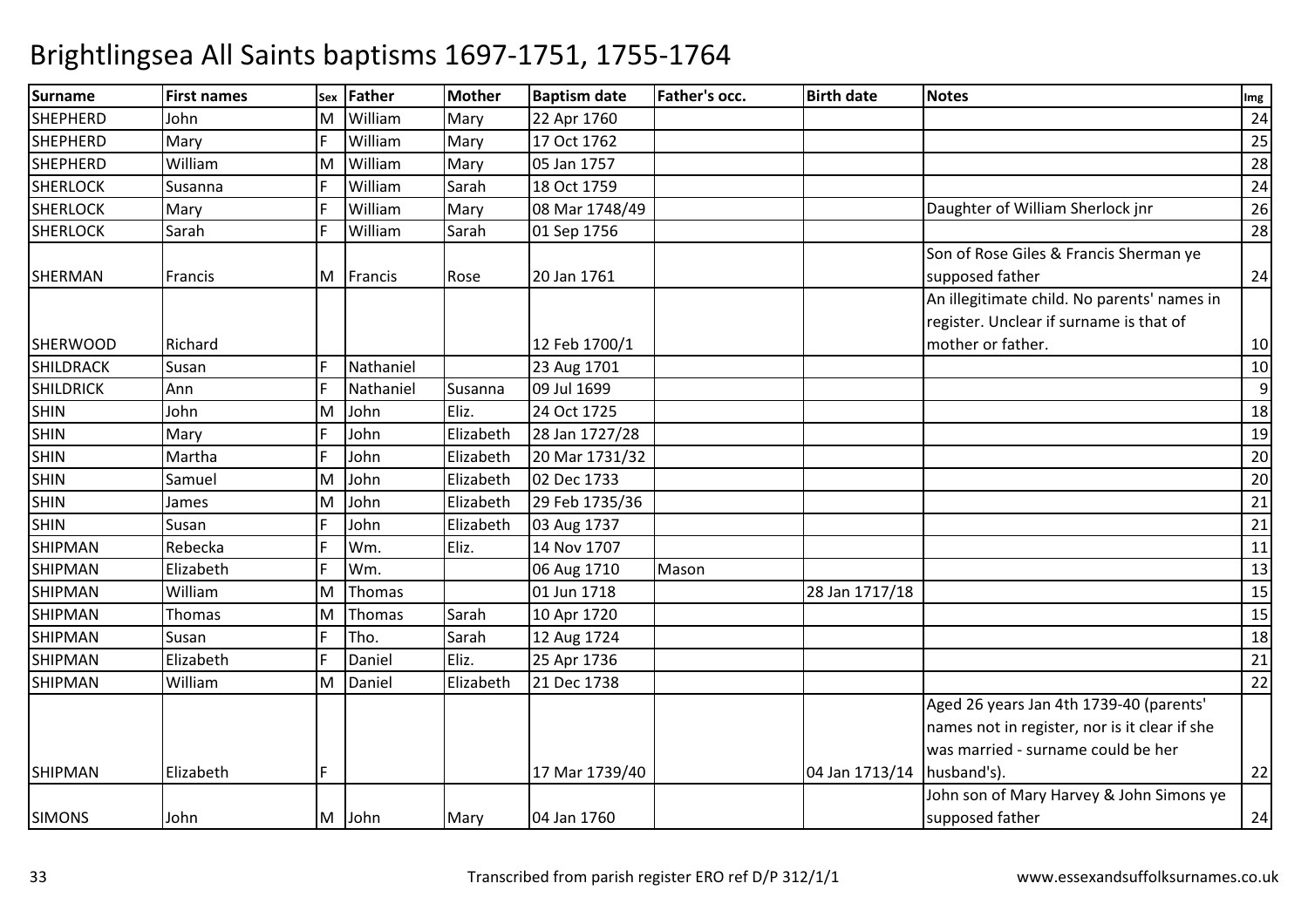| <b>Surname</b> | <b>First names</b> |   | sex Father | <b>Mother</b> | <b>Baptism date</b> | <b>Father's occ.</b> | <b>Birth date</b> | <b>Notes</b>                | Img |
|----------------|--------------------|---|------------|---------------|---------------------|----------------------|-------------------|-----------------------------|-----|
| <b>SKINNER</b> | Mary               |   | Martin     | Mary          | 15 Oct 1699         |                      |                   |                             | 9   |
| <b>SKINNER</b> | Martin             | M | Martin     | Mary          | 24 Dec 1700         |                      |                   |                             | 10  |
| <b>SKINNER</b> | John               | M | John       | Mary          | 05 Nov 1704         |                      |                   | Son of Mr. John Skinner     | 10  |
| <b>SKINNER</b> | Martin             | м | John       | Mary          | 09 Feb 1706/7       |                      |                   | Son of Mr. John Skinner     | 11  |
| <b>SKINNER</b> | John               | M | John       |               | 25 Sep 1709         | Farmer               |                   |                             | 12  |
| <b>SKINNER</b> | Mary               |   | John       |               | 02 Dec 1711         | Farmer               |                   |                             | 13  |
| <b>SKINNER</b> | Rebecca            |   |            |               | $* * 1713$          |                      |                   | No date, no parents' names. | 13  |
| <b>SKINNER</b> | Hannah             |   | John       |               | 20 Feb 1714/15      | Farmer               |                   |                             | 14  |
| SMALLAGE       | Thomas             | M | Thomas     | Mary          | 13 May 1759         |                      |                   |                             | 24  |
| SMALLAGE       | Sarah              |   | Thomas     | Mary          | 12 Sep 1756         |                      |                   |                             | 28  |
| <b>SMITH</b>   | <b>Baker</b>       | M | John       | Elizabeth     | 02 Jun 1717         |                      |                   |                             | 14  |
| <b>SMITH</b>   | John               | M | John       | Elizabeth     | 06 Jan 1718/19      |                      |                   |                             | 15  |
| <b>SMITH</b>   | Sarah              |   | John       | Elizabeth     | 27 Nov 1720         |                      |                   |                             | 15  |
| <b>SMITH</b>   | Elizabeth          |   | John       | Elizabeth     | 06 May 1722         |                      |                   |                             | 16  |
| <b>SMITH</b>   | Elizabeth          |   | John       | Elizabeth     | 09 Feb 1723/24      |                      |                   |                             | 17  |
| <b>SMITH</b>   | William            | M | John       | Elizabeth     | 14 Feb 1724/25      |                      |                   |                             | 18  |
| <b>SMITH</b>   | Phoebe             |   | Henry      | Mary          | 06 Feb 1725/26      |                      |                   |                             | 18  |
| <b>SMITH</b>   | Henry              | M | John       | Elizabeth     | 26 Mar 1727         |                      |                   |                             | 18  |
| <b>SMITH</b>   | Ann                |   | Daniel     | Elizabeth     | 07 Mar 1727/28      |                      |                   |                             | 19  |
| <b>SMITH</b>   | William            | M | Dan.       | Eliz.         | 15 Nov 1729         |                      |                   |                             | 19  |
| <b>SMITH</b>   | Abigail            |   | Henry      | Mary          | 14 Jun 1730         |                      |                   |                             | 19  |
| <b>SMITH</b>   | William            | M | William    | Elizabeth     | 04 Oct 1730         |                      |                   |                             | 19  |
| <b>SMITH</b>   | Robert             | M | Robert     | Sarah         | 07 Mar 1730/31      |                      |                   |                             | 19  |
| <b>SMITH</b>   | Sarah              |   | William    | Elizabeth     | 08 Apr 1733         |                      |                   |                             | 20  |
| <b>SMITH</b>   | Sarah              |   | Robert     | Sarah         | 29 Apr 1733         |                      |                   |                             | 20  |
| <b>SMITH</b>   | Elizabeth          |   | William    | Elizabeth     | 27 Apr 1735         |                      |                   |                             | 21  |
| <b>SMITH</b>   | Ursula             |   | Robt.      | Sarah         | 19 Oct 1735         |                      |                   |                             | 21  |
| <b>SMITH</b>   | Mary               |   | William    | Elizabeth     | 27 Jun 1736         |                      |                   |                             | 21  |
| <b>SMITH</b>   | Robert             | M | William    | Elizabeth     | 26 Mar 1738         |                      |                   |                             | 21  |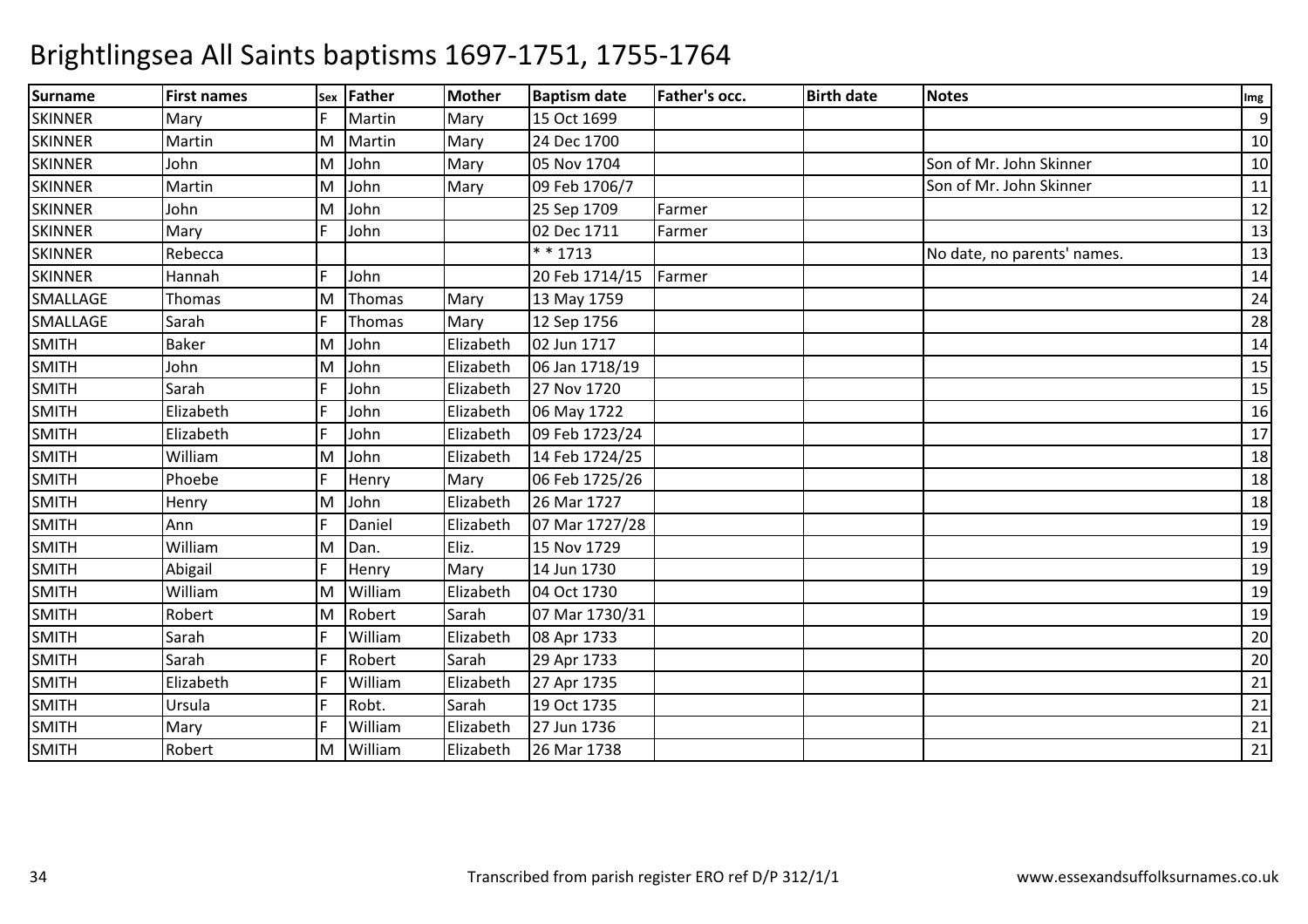| Surname         | <b>First names</b>  |    | sex Father | <b>Mother</b> | <b>Baptism date</b> | <b>Father's occ.</b> | <b>Birth date</b> | <b>Notes</b>                                     | Img             |
|-----------------|---------------------|----|------------|---------------|---------------------|----------------------|-------------------|--------------------------------------------------|-----------------|
|                 |                     |    |            |               |                     |                      |                   | Aged 23 years June ye 15th 1739 (parents'        |                 |
|                 |                     |    |            |               |                     |                      |                   | names not in register, nor is it clear if she is |                 |
|                 |                     |    |            |               |                     |                      |                   | married and hence the surname might be           |                 |
| <b>SMITH</b>    | Sarah               |    |            |               | 30 Sep 1739         |                      | 15 Jun 1716       | that of her husband)                             | 22              |
| <b>SMITH</b>    | Elizabeth           |    | William    | Elizabeth     | 07 Oct 1739         |                      |                   |                                                  | 22              |
| <b>SMITH</b>    | William             | M  | Robert     | Sarah         | 22 Nov 1741         |                      |                   |                                                  | 22              |
| <b>SMITH</b>    | Alice               |    | Robert     | Sarah         | 19 Feb 1743/44      |                      |                   |                                                  | 23              |
| SMITH           | Samuel              | M  | Robert     | Sarah         | 14 Sep 1746         |                      |                   |                                                  | 26              |
| <b>SMITH</b>    | Sarah               |    |            | Sarah         | 08 Dec 1755         |                      |                   | A base born child                                | $\overline{27}$ |
| <b>SMYTH</b>    | <b>Charles</b>      | M  | Alexander  | Rachel        | 26 Dec 1750         |                      |                   |                                                  | 27              |
| SPALL           | Elizabeth           |    | Richard    | Elizabeth     | 26 Jan 1728/29      |                      |                   |                                                  | 19              |
| <b>SPALL</b>    | Nathanael           | M  | Richard    | Elizabeth     | 14 Jan 1731/32      |                      |                   |                                                  | 20              |
| <b>SPENCER</b>  | <b>Newton Spall</b> | M  | Newton     | Elizabeth     | 30 Mar 1751         |                      |                   |                                                  | 27              |
| <b>SPICAL</b>   | Sarah               |    | John       | Sarah         | 26 Nov 1699         |                      |                   |                                                  | $\overline{9}$  |
| <b>STARLING</b> | John                | M  | John       | Martha        | 29 Mar 1750         |                      |                   |                                                  | 26              |
| <b>STOKES</b>   | William             | M  | William    | Elizabeth     | 21 Mar 1746/47      |                      |                   |                                                  | 26              |
| <b>STOKES</b>   | Susanna             |    | William    | Elizabeth     | 09 Apr 1749         |                      |                   |                                                  | 26              |
| <b>STOW</b>     | Ann                 |    | Jonathan   | Aimy          | 22 Apr 1737         |                      |                   |                                                  | 21              |
| <b>STOW</b>     | Jonathan            | M  | Jonathan   | Amy           | 29 May 1738         |                      |                   |                                                  | 21              |
| <b>STOW</b>     | Elizabeth           |    | Jonathan   | Aimy          | 01 Apr 1740         |                      |                   |                                                  | 22              |
| <b>STOW</b>     | Susanna             |    | Jonathan   | Susanna       | 06 May 1758         |                      |                   |                                                  | 23              |
| <b>STOW</b>     | Ann                 |    | Jonathan   | Susanna       | 27 Mar 1759         |                      |                   |                                                  | 23              |
| <b>STOW</b>     | Clement             | M  | Jonathan   | Susanna       | 30 Sep 1755         |                      |                   |                                                  | 27              |
| <b>STOW</b>     | Anthony             | ΙM | Jonathan   | Susanna       | 16 Aug 1756         |                      |                   |                                                  | $\overline{28}$ |
| <b>STREET</b>   | George              | M  | John       | Mary          | 07 Apr 1700         |                      |                   |                                                  | $\overline{9}$  |
| <b>STREET</b>   | Joseph              | M  | John       | Mary          | 11 Dec 1701         |                      |                   |                                                  | 10              |
| <b>STREET</b>   | George              | M  | John       | Mary          | 02 Apr 1703         |                      |                   |                                                  | $10\,$          |
| <b>STREET</b>   | Mary                |    | John       | Mary          | 18 Feb 1706/7       |                      |                   |                                                  | 11              |
| <b>STREET</b>   |                     | M  | John       |               | 26 Apr 1712         | Dredger              |                   | First name not in register                       | 13              |
| <b>STREET</b>   | Thomas              | M  | Thomas     | Martha        | 25 Apr 1725         |                      |                   |                                                  | 18              |
| <b>SWAN</b>     | Elizabeth           |    | Harvey     | Elizabeth     | 12 Oct 1740         |                      |                   |                                                  | 22              |
| TABER           | William             | M  | Mathew     |               | 07 Mar 1697/98      |                      |                   |                                                  | $\overline{9}$  |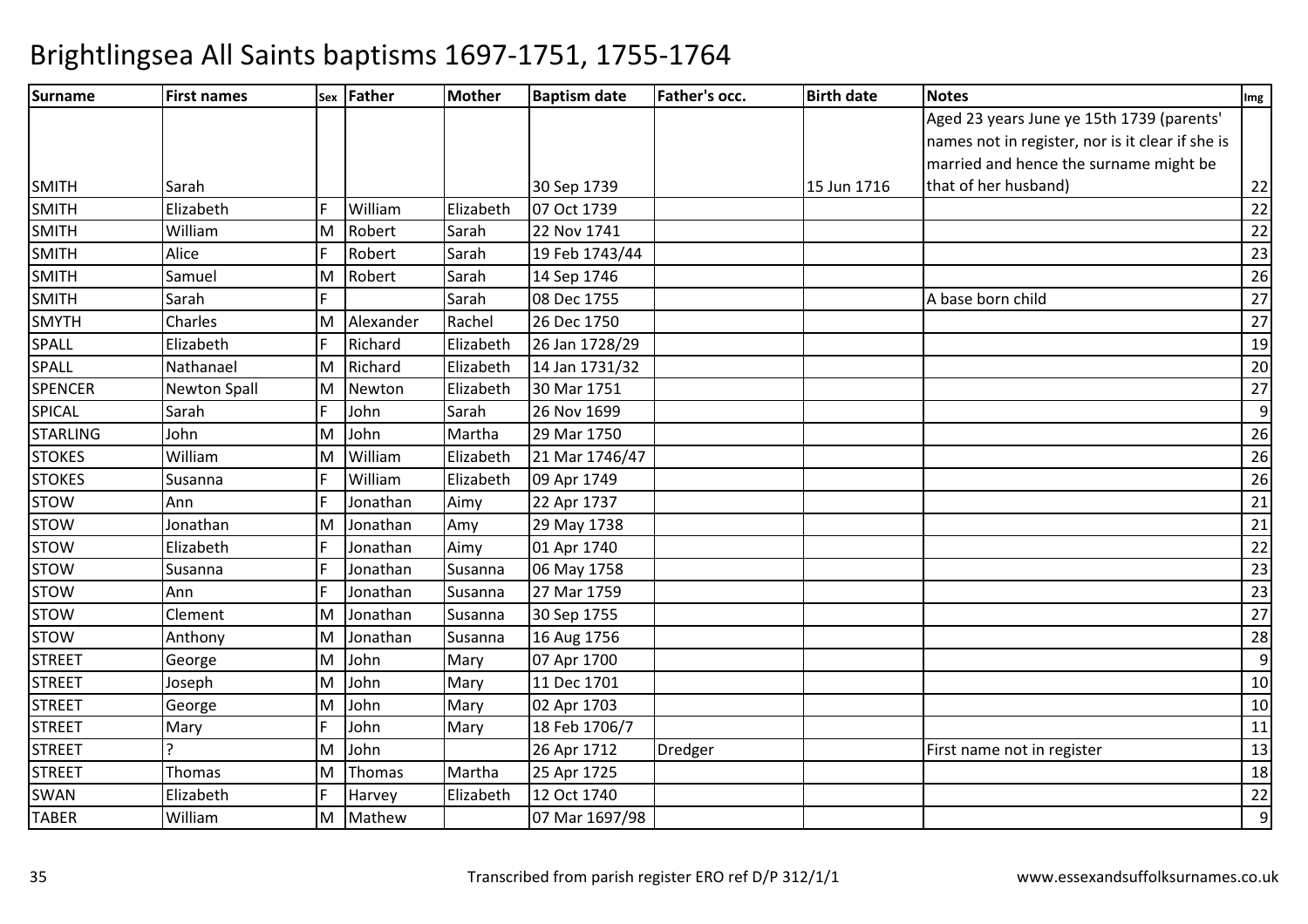| <b>Surname</b> | <b>First names</b>    | Sex | <b>Father</b> | <b>Mother</b> | <b>Baptism date</b> | <b>Father's occ.</b> | <b>Birth date</b> | <b>Notes</b>                  | Img |
|----------------|-----------------------|-----|---------------|---------------|---------------------|----------------------|-------------------|-------------------------------|-----|
| <b>TABOR</b>   | Mary                  |     | Matthew       | Susan         | 18 Aug 1700         |                      |                   |                               | 9   |
| <b>TABOR</b>   | Sarah                 |     | Mathew        | Susan         | 08 Oct 1706         |                      |                   |                               | 11  |
| <b>TABOR</b>   | John                  | M   | John          | Susann        | 15 Nov 1713         |                      |                   |                               | 13  |
| <b>TABOR</b>   | Anthonie              | M   | John          |               | 23 Oct 1715         |                      |                   |                               | 14  |
| <b>TABOR</b>   | Mathew                | M   | John          | Susann        | 14 Sep 1718         |                      |                   |                               | 15  |
| <b>TABOR</b>   | Susannah              | F   | John          | Susannah      | 11 Dec 1720         |                      |                   |                               | 15  |
| <b>TABOR</b>   | Mercy                 |     | John          | Susannah      | 09 Sep 1722         |                      |                   |                               | 16  |
| <b>TABOR</b>   | Mary                  |     | John          | Susannah      | 01 Dec 1723         |                      |                   |                               | 17  |
| <b>TABOR</b>   | Hannah                |     | John          | Susan         | 13 Feb 1725/26      |                      |                   |                               | 18  |
| <b>TABOR</b>   | Anthony               | M   | John          | Susan         | 24 Sep 1727         |                      |                   |                               | 19  |
| <b>TABOR</b>   | Esther                |     | John          | Susan         | 05 Jul 1730         |                      |                   |                               | 19  |
| <b>TABOR</b>   | William               | M   | John          | Susan         | 17 Oct 1731         |                      |                   |                               | 20  |
| <b>TABOR</b>   | William               | M   | William       | Mary          | 21 Aug 1737         |                      |                   |                               | 21  |
| <b>TABOR</b>   | Matthew               | M   | William       | Mary          | 25 Feb 1738/39      |                      |                   |                               | 22  |
| <b>TABOR</b>   | Matthew               | M   | William       | Mary          | 15 Jun 1740         |                      |                   |                               | 22  |
| <b>TABOR</b>   | Sarah                 | E   | John          | Sarah         | 12 Dec 1741         |                      |                   |                               | 22  |
| <b>TABOR</b>   | Mary                  |     | William       | Mary          | 20 Dec 1741         |                      |                   |                               | 22  |
| <b>TABOR</b>   | John                  | M   | John          | Sarah         | 13 Jan 1743/44      |                      |                   |                               | 23  |
| <b>TABOR</b>   | Judith                |     | William       | Judith        | 20 May 1758         |                      |                   |                               | 23  |
| <b>TABOR</b>   | Esther                |     | Anthony       | Jane          | 18 Mar 1759         |                      |                   |                               | 23  |
| <b>TABOR</b>   | William               | M   | William       | Judith        | 20 Jan 1760         |                      |                   |                               | 24  |
| <b>TABOR</b>   | Esther                | F   | Anthony       | Jane          | 13 Jul 1760         |                      |                   |                               | 24  |
| <b>TABOR</b>   | Jemima                |     | William       | Judith        | 28 Jul 1761         |                      |                   | Daughter of William Tabor jnr | 24  |
| <b>TABOR</b>   | Susanna               |     | Anthony       | Jane          | 02 Sep 1762         |                      |                   |                               | 25  |
| <b>TABOR</b>   | John                  | M   | William       | Mary          | 13 Jan 1744/45      |                      |                   |                               | 25  |
| <b>TABOR</b>   | John                  | M   | John          | Sarah         | 06 Jul 1746         |                      |                   | Son of John Tabor jnr         | 26  |
| <b>TABOR</b>   | <b>Matthew Ramsey</b> | M   | William       | Mary          | 10 May 1747         |                      |                   |                               | 26  |
| <b>TABOR</b>   | Sally                 |     | John          | Sarah         | 31 Dec 1747         |                      |                   | Daughter of John Tabor jnr    | 26  |
| <b>TABOR</b>   | Susanna               |     | John          | Sarah         | 29 Apr 1750         |                      |                   | Daughter of John Tabor jnr    | 27  |
| <b>TABOR</b>   | John                  | ΙM  | William       | Judith        | 09 Jan 1755         |                      |                   |                               | 27  |
| <b>TABOR</b>   | Jane                  | E   | Anthony       | Jane          | 22 Feb 1756         |                      |                   |                               | 27  |
| <b>TABOR</b>   | Susanna               | F   | William       | Judith        | 22 Oct 1756         |                      |                   |                               | 28  |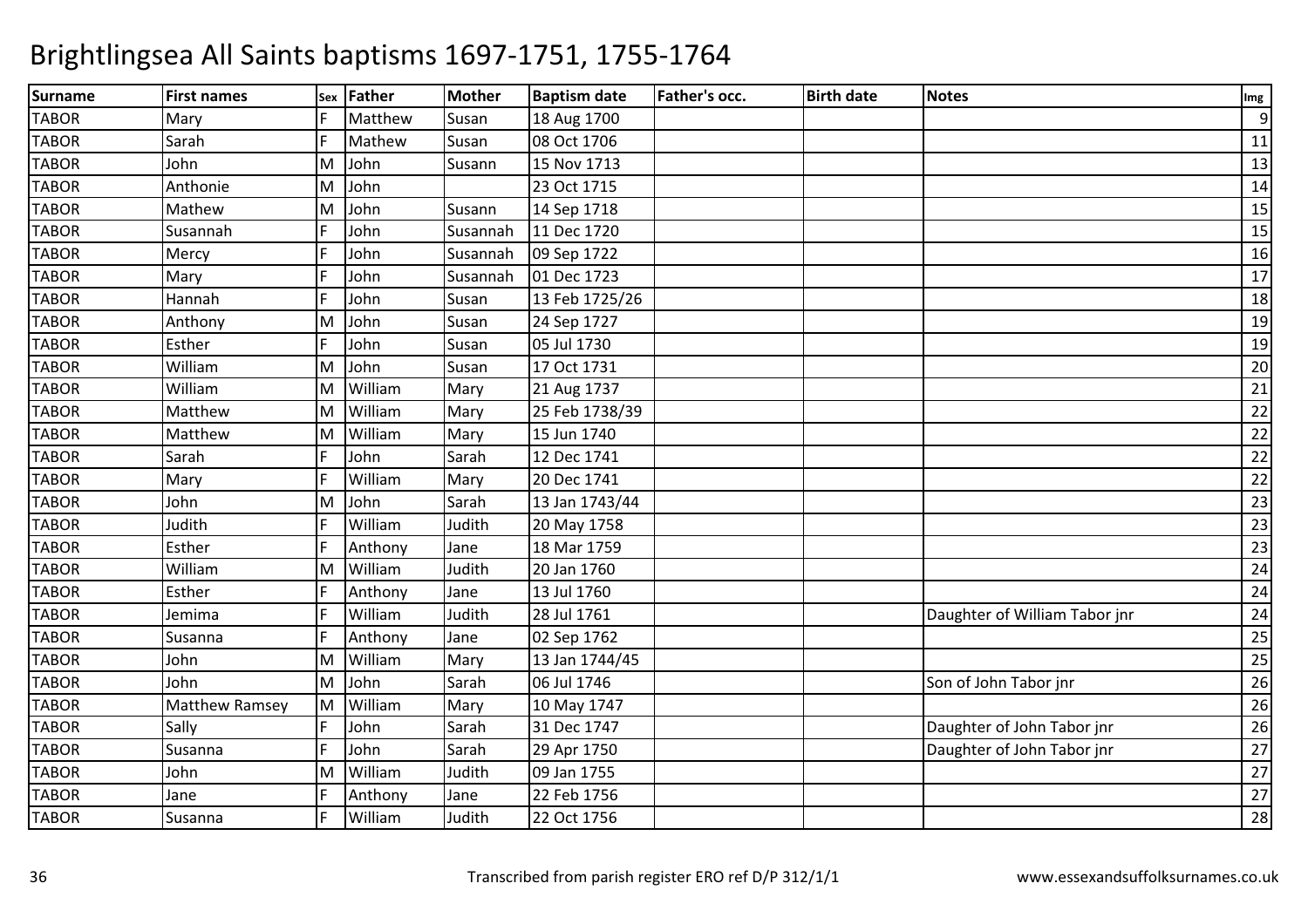| <b>Surname</b> | <b>First names</b>    |   | sex Father | <b>Mother</b> | <b>Baptism date</b> | Father's occ. | <b>Birth date</b> | <b>Notes</b>                     | Img |
|----------------|-----------------------|---|------------|---------------|---------------------|---------------|-------------------|----------------------------------|-----|
| <b>TABOR</b>   | Jane                  |   | Anthony    | Jane          | 16 Apr 1757         |               |                   |                                  | 28  |
| <b>TABOR</b>   | Hannah?               |   | William    | Judith        | 04 Mar 1764         |               |                   | Child's name faded               | 29  |
| <b>TABOR</b>   | Robert                | M | Anthony    | Jane          | 09 Dec 1764         |               |                   |                                  | 29  |
| <b>TAYLOR</b>  | Hannah                |   |            | Hannah        | 09 Mar 1729/30      |               |                   | Ye base born daughter of         | 19  |
| <b>THORP</b>   | Rebekah               |   | William    | Martha        | 14 Sep 1760         |               |                   |                                  | 24  |
| <b>THORP</b>   | Martha                |   | William    | Martha        | 11 Jun 1764         |               |                   |                                  | 29  |
| <b>TUDOR</b>   | Francis               | M | Francis    | Ann           | 30 Oct 1743         |               |                   |                                  | 23  |
| <b>TUDOR</b>   | Edward                | M | Edward     | Sarah         | 04 May 1755         |               |                   |                                  | 27  |
| <b>TUDOR</b>   | Sarah                 |   | Edward     | Sarah         | 26 May 1757         |               |                   |                                  | 28  |
| <b>TURNER</b>  | <b>Edward Diamond</b> | M | Edward     | Mary          | 14 Dec 1750         |               |                   |                                  | 27  |
| <b>UPSON</b>   | Anna                  |   | Nath.      | Ann           | 10 Jan 1699/00      |               |                   |                                  | 9   |
| <b>VINCET</b>  | Sarah                 |   | Henry      | Sarah         | 24 Jul 1743         |               |                   |                                  | 23  |
| <b>VINCET</b>  | John                  | M | Henry      | Sarah         | 07 Nov 1759         |               |                   |                                  | 24  |
| <b>VINCET</b>  | George                | M | Henry      | Sarah         | 09 Jun 1761         |               |                   |                                  | 24  |
| <b>VINCET</b>  | Henry                 | M | Henry      | Sarah         | 15 Sep 1745         |               |                   |                                  | 25  |
| <b>VINCET</b>  | Ann                   |   | Henry      | Sarah         | 04 Sep 1748         |               |                   |                                  | 26  |
| <b>VINCET</b>  | Abraham               | M | Henry      | Sarah         | 05 Sep 1756         |               |                   |                                  | 28  |
| <b>VINTNER</b> | Mary                  |   | John       | Eliz.         | 30 Dec 1706         |               |                   |                                  | 11  |
| <b>VINTNER</b> | Elizabeth             |   | John       |               | 30 Jan 1708/9       |               |                   |                                  | 12  |
| <b>VINTNER</b> | John                  | M | John       |               | 02 Sep 1711         | Workman       |                   |                                  | 13  |
| <b>VINTNER</b> | Henry                 | M | John       |               | 16 May 1714         | Workman       |                   |                                  | 14  |
| <b>VINTNER</b> | Mary                  |   | John       |               | 16 Aug 1716         |               |                   |                                  | 14  |
| <b>VINTNER</b> | Martha                |   | John       | Elizabeth     | 16 Dec 1722         |               |                   |                                  | 16  |
| <b>VINTNER</b> | Thomas                | M | John       | Elizabeth     | 24 Jan 1724/25      |               |                   |                                  | 18  |
| $WA[D_.][E_.]$ | Thomas                | M | George?    |               | 07 Dec 1701         |               |                   |                                  | 10  |
| WADDLING       | John                  | M | John       | Martha        | 22 Mar 1718/19      |               |                   |                                  | 15  |
| <b>WADLER</b>  | William               | M | John       | Martha        | 11 Dec 1720         |               |                   |                                  | 15  |
| <b>WARD</b>    | Ann                   |   | John       |               | 07 Aug 1709         | Shoemaker     |                   |                                  | 12  |
| <b>WARD</b>    | Susann                |   | John       |               | 27 Apr 1711         | Shoemaker     |                   | Daughter of ye deceast John Ward | 13  |
| <b>WARD</b>    | Jane                  |   | Robert     | Jane          | 13 Sep 1747         |               |                   |                                  | 26  |
| <b>WARD</b>    | Mary                  |   | Robt.      | Jane          | 25 Sep 1748         |               |                   |                                  | 26  |
| <b>WARFORD</b> | Thomas                | M | Thomas     | Mary          | 04 Mar 1749/50      |               |                   |                                  | 26  |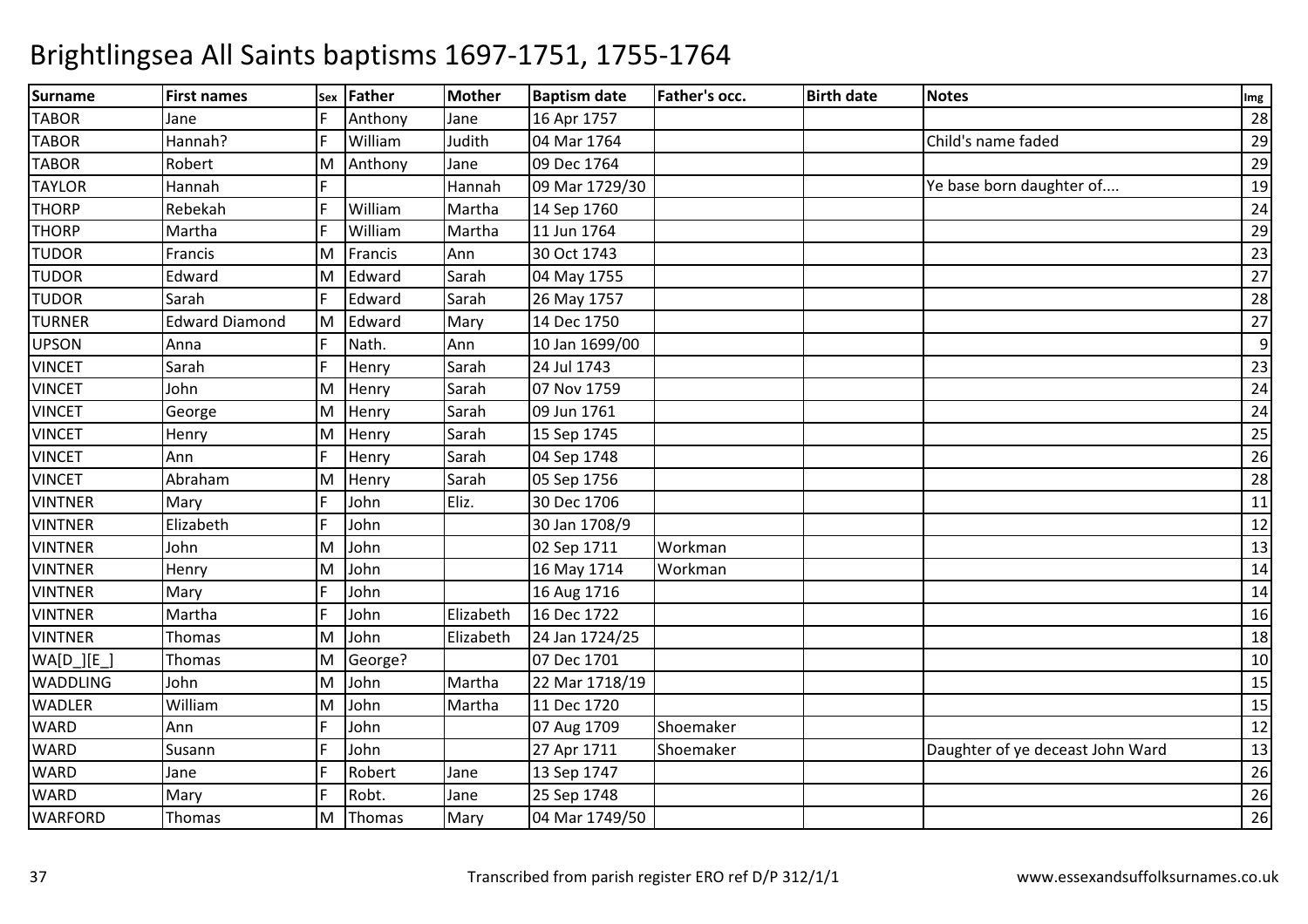| <b>Surname</b> | <b>First names</b> |   | sex Father | <b>Mother</b> | <b>Baptism date</b> | Father's occ. | <b>Birth date</b> | <b>Notes</b>     | Img |
|----------------|--------------------|---|------------|---------------|---------------------|---------------|-------------------|------------------|-----|
| <b>WARFORD</b> | Mary               |   | Thomas     | Mary          | 05 Mar 1750/51      |               |                   |                  | 27  |
| WARREN         | Susannah           | F | Stephen    | Susannah      | 23 Oct 1720         |               |                   |                  | 15  |
| <b>WATERS</b>  | John               | M | John       | Sarah         | 24 Jun 1744         |               |                   |                  | 25  |
| <b>WATERS</b>  | Sarah              |   | John       | Sarah         | 26 Feb 1746/47      |               |                   |                  | 26  |
| <b>WATERS</b>  | Ann                | p | John       | Sarah         | 26 Oct 1748         |               |                   |                  | 26  |
| WELHAM         | Gabriel            | M | Gabriel    |               | 02 May 1698         |               |                   |                  | 9   |
| WELHAM         | Ann                |   | Gabriel    | Mary          | 19 Mar 1700/1       |               |                   |                  | 10  |
| <b>WENLOCK</b> | William            | M | Nathaniel  | Mary          | 12 Apr 1758         |               |                   |                  | 23  |
| <b>WENLOCK</b> | Robert             | M | Nathaniel  | Mary          | 04 Jun 1759         |               |                   |                  | 24  |
| <b>WENLOCK</b> | Sarah              |   | Nathaniel  | Mary          | 30 Mar 1761         |               |                   |                  | 24  |
| <b>WENLOCK</b> | Nathanael          | M | Nathanael  | Mary          | 25 Apr 1749         |               |                   |                  | 26  |
| <b>WENLOCK</b> | Nathanael          | M | Nathanael  | Mary          | 20 May 1750         |               |                   |                  | 27  |
| <b>WENLOCK</b> | Thomas             | M | Nathanael  | Mary          | 27 Sep 1751         |               |                   |                  | 27  |
| <b>WENLOCK</b> | Mary               |   | Nathaniel  | Mary          | 20 May 1755         |               |                   |                  | 27  |
| <b>WENLOCK</b> | Esther             |   | Nathaniel  | Mary          | 26 Jan 1757         |               |                   |                  | 28  |
| <b>WENLOCK</b> | Elizabeth          |   | Nathanl.   | Mary          | 28 Apr 1763         |               | 24 Apr 1763       |                  | 28  |
| <b>WENLOCK</b> | Esther             |   | Nathanl.   | Mary          | 16 Sep 1764         |               |                   |                  | 29  |
| <b>WENT</b>    | John               | M | John       | Sarah         | 04 May 1743         |               |                   |                  | 23  |
| <b>WENT</b>    | James              | M | John       | Sarah         | 24 Feb 1744/45      |               |                   |                  | 25  |
| <b>WENT</b>    | Sarah              | p | John       | Sarah         | 21 Sep 1746         |               |                   |                  | 26  |
| <b>WENT</b>    | Mary               | F | John       | Sarah         | 12 Jun 1748         |               |                   |                  | 26  |
| <b>WENT</b>    | Elizabeth          |   | John       | Sarah         | 25 Aug 1751         |               |                   |                  | 27  |
| <b>WENT</b>    | James              | M | John       | Sarah         | 04 Apr 1756         |               |                   |                  | 27  |
| <b>WHITE</b>   | Elizabeth          |   | Henry      | Elizabeth     | 19 Nov 1757         |               |                   |                  | 23  |
| <b>WHITE</b>   | Mary               |   | Henry      | Elizabeth     | 27 Aug 1759         |               |                   |                  | 24  |
| <b>WHITE</b>   | Martha             | F | Henry      | Elizabeth     | 14 Dec 1760         |               |                   |                  | 24  |
| <b>WHITE</b>   | Thomas             | M | Henry      | Elizabeth     | 06 Feb 1763         |               |                   |                  | 25  |
| <b>WHITE</b>   | Lettice            |   | Henry      | Lettice       | 13 May 1747         |               |                   |                  | 26  |
| <b>WHITE</b>   | Henry              | M | Henry      | Mary          | 25 Jan 1756         |               |                   |                  | 27  |
| <b>WHITING</b> | Susannah           |   | Thomas     | Susannah      | 03 Jul 1724         |               |                   |                  | 17  |
| <b>WHITING</b> | Thomas             |   |            |               | 16 Apr 1734         |               |                   | Aged 19 in 1733. | 20  |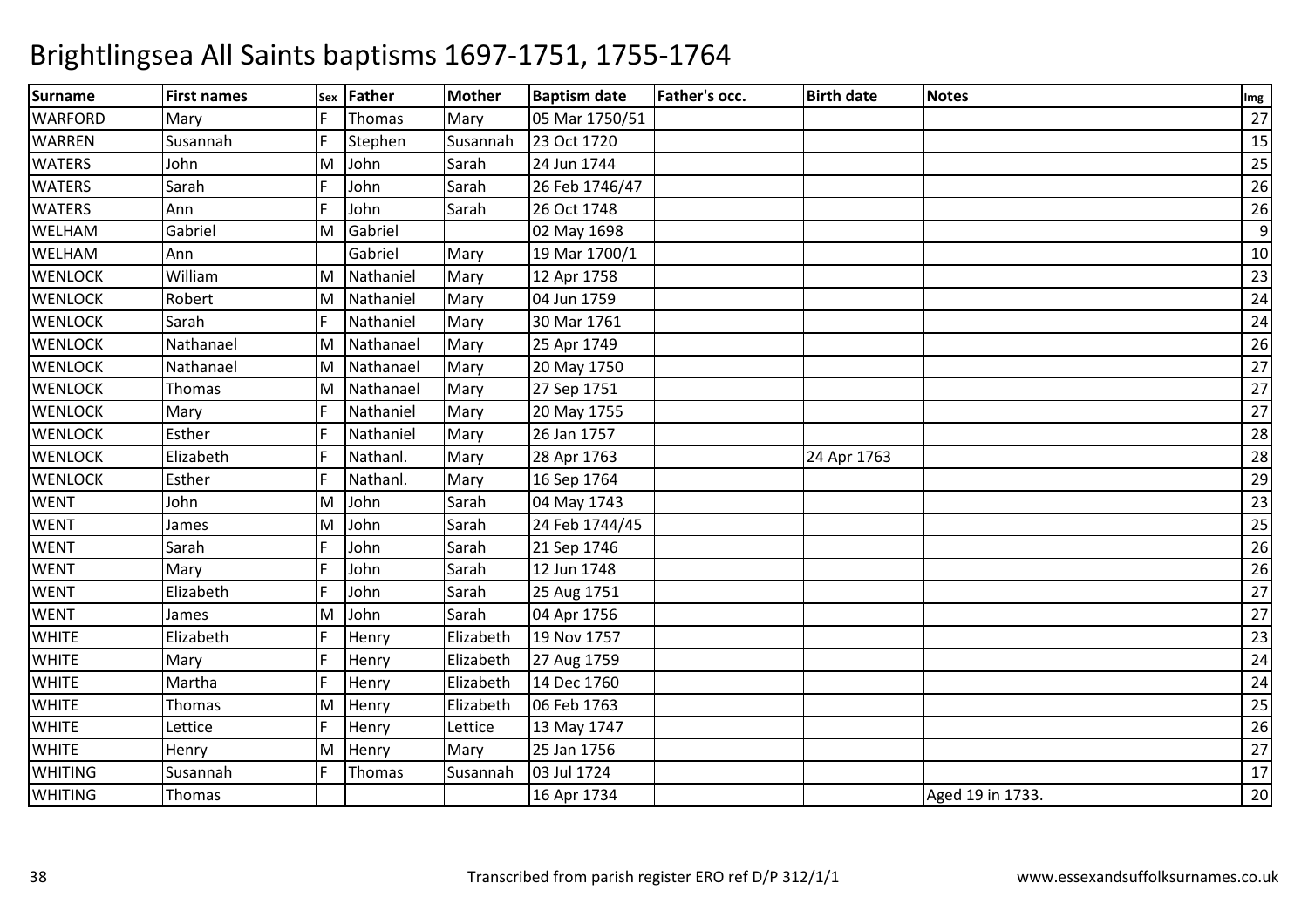| Surname          | <b>First names</b> |   | Sex Father | Mother    | <b>Baptism date</b> | <b>Father's occ.</b> | <b>Birth date</b> | <b>Notes</b>                                 | Img            |
|------------------|--------------------|---|------------|-----------|---------------------|----------------------|-------------------|----------------------------------------------|----------------|
|                  |                    |   |            |           |                     |                      |                   | First name seems odd - might be error in     |                |
| <b>WHITING</b>   | Whiting            |   | Thomas     | Mary      | 27 Mar 1747         |                      |                   | register.                                    | 26             |
|                  |                    |   |            |           |                     |                      |                   |                                              |                |
|                  |                    |   |            |           |                     |                      |                   | Aged 20 years (Unclear if surname is that of |                |
|                  |                    |   |            |           |                     |                      |                   | mother or father, or if a married a woman    |                |
| <b>WHITLEY</b>   | Mary               |   |            |           | 12 Oct 1748         |                      |                   | and therefore surname is that of husband)    | 26             |
| <b>WILEY</b>     | Elizabeth          |   | Joseph     | Elizabeth | 05 Oct 1738         |                      |                   |                                              | 21             |
| <b>WILEY</b>     | Joseph             | M | Joseph     | Elizabeth | 04 Nov 1739         |                      |                   |                                              | 22             |
| <b>WILEY</b>     | Elizabeth          |   | Joseph     | Elizabeth | 08 Feb 1740/41      |                      |                   |                                              | 22             |
| <b>WILEY</b>     | Susan              |   | Joseph     | Elizabeth | 10 Oct 1742         |                      |                   |                                              | 23             |
| <b>WILIE</b>     |                    | M | John       |           | 16 Jan 1713/14      | Dredger              |                   | First name not in register                   | 13             |
| <b>WILIE</b>     | Rebecca            |   | John       | Rebecca   | 22 Oct 1723         |                      |                   |                                              | 17             |
| <b>WILKINSON</b> | Joseph             | M | Joseph     |           | 22 Jan 1698/99      |                      |                   |                                              | $\overline{9}$ |
| <b>WILKINSON</b> | Elizabeth          |   | Joseph     | Elizabeth | 31 Oct 1703         |                      |                   |                                              | 10             |
| <b>WILLAM</b>    | $\overline{ }$     |   | Arthur     |           | 20 Jul 1714         | Farmer               |                   | No first name in register                    | 14             |
| <b>WINTER</b>    | Sarah              |   | William    | Sarah     | 14 Oct 1750         |                      |                   |                                              | 27             |
|                  |                    |   |            |           |                     |                      |                   | Posthumous child of John Woodfeild by        |                |
| <b>WOODFEILD</b> | Katherine          |   | John       | Hannah    | 08 Aug 1718         |                      |                   | Hannah his wife                              | 15             |
| <b>WOODGATE</b>  | John               | M | John       | Rachel    | 22 Oct 1758         |                      |                   |                                              | 23             |
| <b>WOODGATE</b>  | Rachel             |   | John       | Rachel    | 24 Jun 1760         |                      |                   |                                              | 24             |
| <b>WOODGATE</b>  | Sarah              |   | John       | Rachel    | 01 Aug 1762         |                      |                   |                                              | 25             |
| <b>WOODNORTH</b> | Elizabeth          |   | John       |           | 21 May 1710         | Farmer               |                   |                                              | 12             |
| <b>WOODNORTH</b> | Robert             |   |            |           | * * 1713            |                      |                   | No date, no parents' names.                  | 13             |
| <b>WOODNOT</b>   | Mary               |   | John       | Mary      | 02 Apr 1699         |                      |                   |                                              | 9              |
| <b>WOODNOTH</b>  | Robert             | M | John       | Deborah   | 02 May 1735         |                      |                   |                                              | 21             |
| <b>WOODNOTT</b>  | Hannah             |   | John       | Rebeckah  | 18 Dec 1704         |                      |                   | Daughter of Mr. John Woodnott                | 10             |
| <b>WOODNOTT</b>  | John               | M | John       | Rebecka   | 25 Mar 1708         |                      |                   | Son of Mr. John Woodnott                     | 11             |
| <b>WOODS</b>     | Thomas             | М | George     | Eliz.     | * Dec 1700          |                      |                   | Day of month on edge of page                 | 10             |
| <b>WOODS</b>     | John               | M | Samuel     | Sarah     | 22 Nov 1758         |                      |                   |                                              | 23             |
| <b>WOODS</b>     | Ann                |   | Samuel     | Sarah     | 16 Jan 1761         |                      |                   |                                              | 24             |
| <b>WOODS</b>     | Sarah              |   | Samuel     | Sarah     | 28 Apr 1756         |                      |                   |                                              | 27             |
| <b>WOODS</b>     | Hannah             |   | Samuel     | Sarah     | 20 Mar 1763         |                      |                   |                                              | 28             |